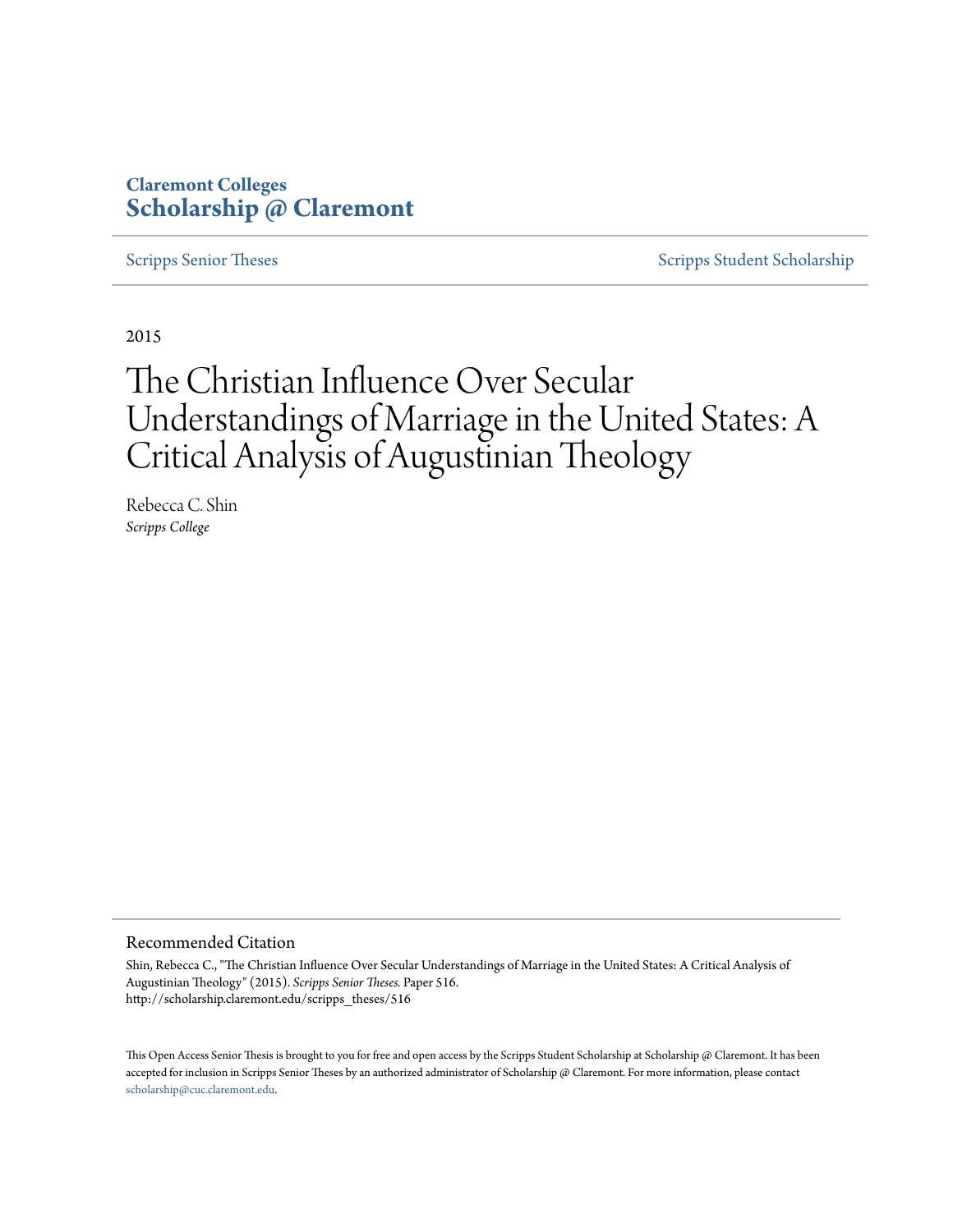## **SCRIPPS COLLEGE**

## **THE CHRISTIAN INFLUENCE OVER SECULAR UNDERSTANDINGS OF MARRIAGE IN THE UNITED STATES: A CRITICAL ANALYSIS OF AUGUSTINIAN THEOLOGY**

SUBMITTED TO

PROFESSOR THOMAS KIM

AND

PROFESSOR ERIN RUNIONS

BY

REBECCA SHIN

FOR

SENIOR THESIS

FALL 2014

16 DECEMBER 2014

A thesis submitted in partial fulfillment of the Bachelor of Arts degree in Religious

Studies and Politics/International Relations Scripps College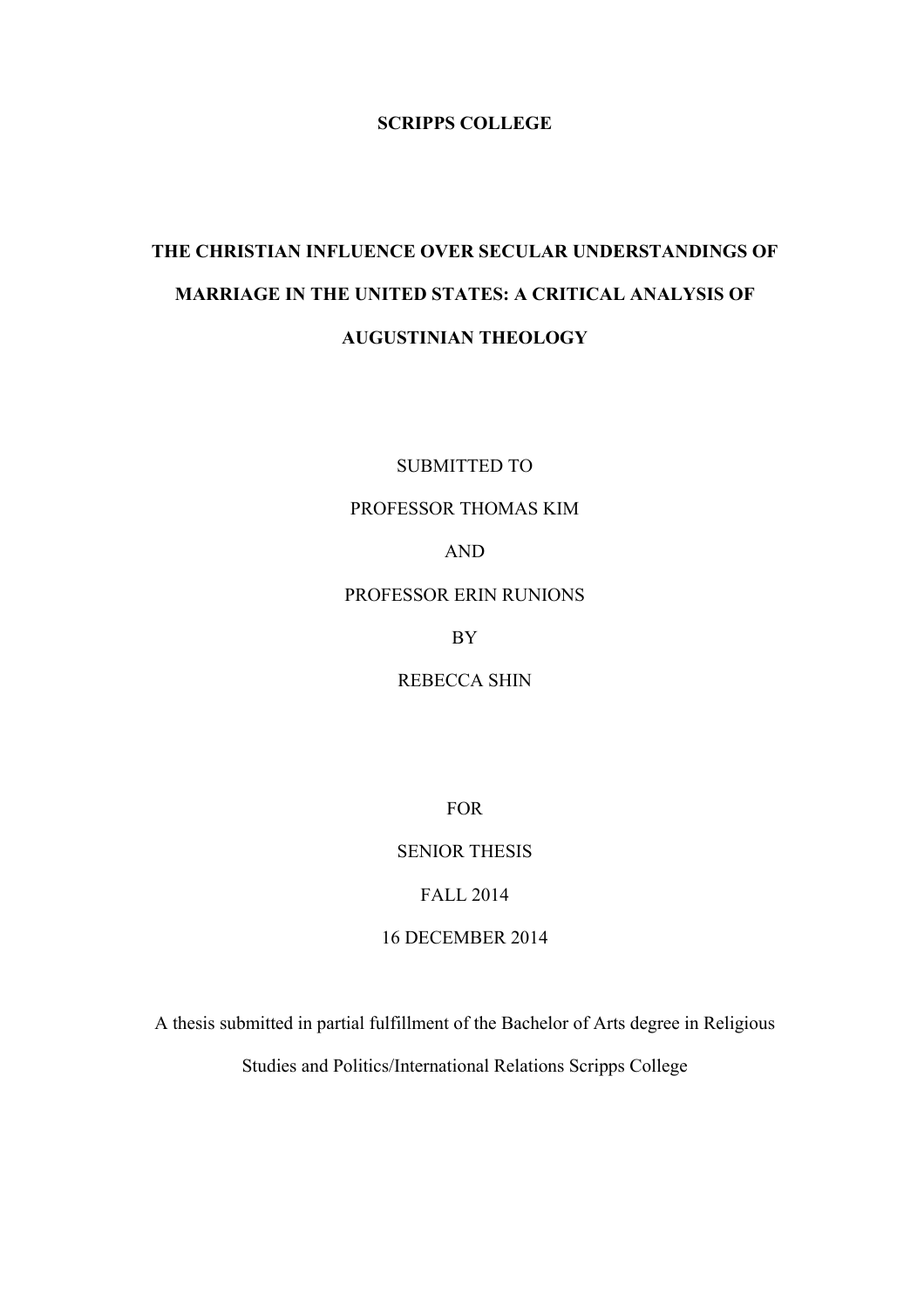*In matters that are obscure and far beyond our vision, even in such as we may find treated in Holy Scripture, different interpretations are sometimes possible without prejudice to the faith we have received. In such a case, we should not rush in headlong and so firmly take our stand on one side that, if further progress in the search of truth justly undermines this position, we too fall with it. That would be to battle not for the teaching of Holy Scripture but for our own, wishing its teaching to conform to ours, whereas we ought to wish ours to conform to that of Sacred Scripture.*

*- St. Augustine*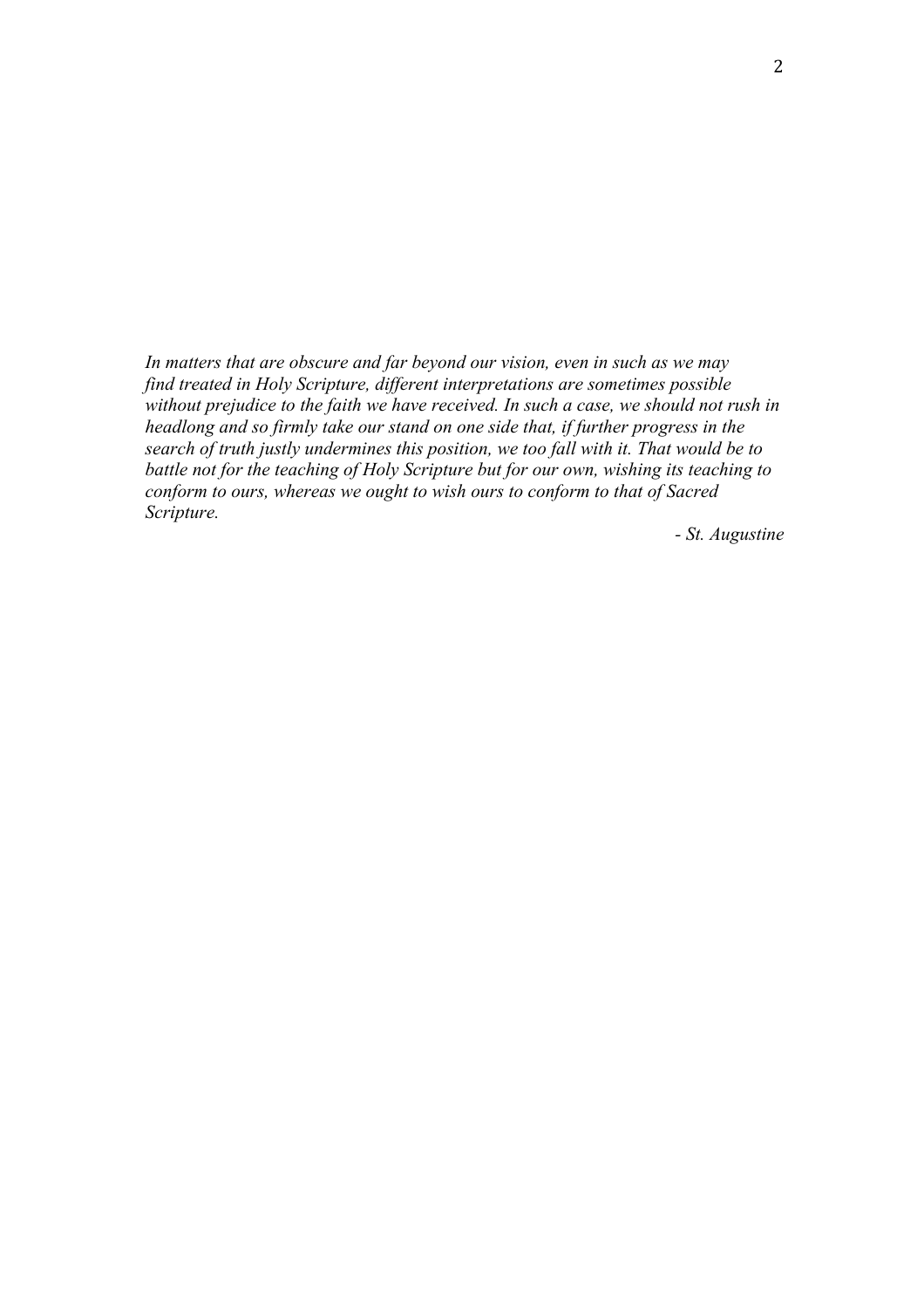#### **Acknowledgements**

I would like to thank Professor Erin Runions who has taught me to think about the interplay between religion and culture with a fresh lens. It was in her *Interpreting Religious Worlds* senior seminar course that I was first exposed to the idea of the political use of religion. She has enabled me to critically think about the political power of religion. Additionally, her feedback throughout this entire thesis project has been proved to be invaluable.

I would also like to extend a huge thank you to Professor Thomas Kim for changing the way I think about politics. It was in his *Introduction to American Politics* course that I first learned about different power dynamics that occur in the political sphere and the larger agenda at play. Professor Kim's comments and editing have helped guide each step of this project.

I want to thank Professor Andrew Jacobs for being an accommodating, academic advisor and teacher. His Core class sparked my interest in Religious Studies in my sophomore year. Since then, Professor Jacobs has continued to encourage my academic journey.

As for my friends, Amira and Xuan, thank you for encouraging me and editing my *entire* thesis time and again. I am forever grateful.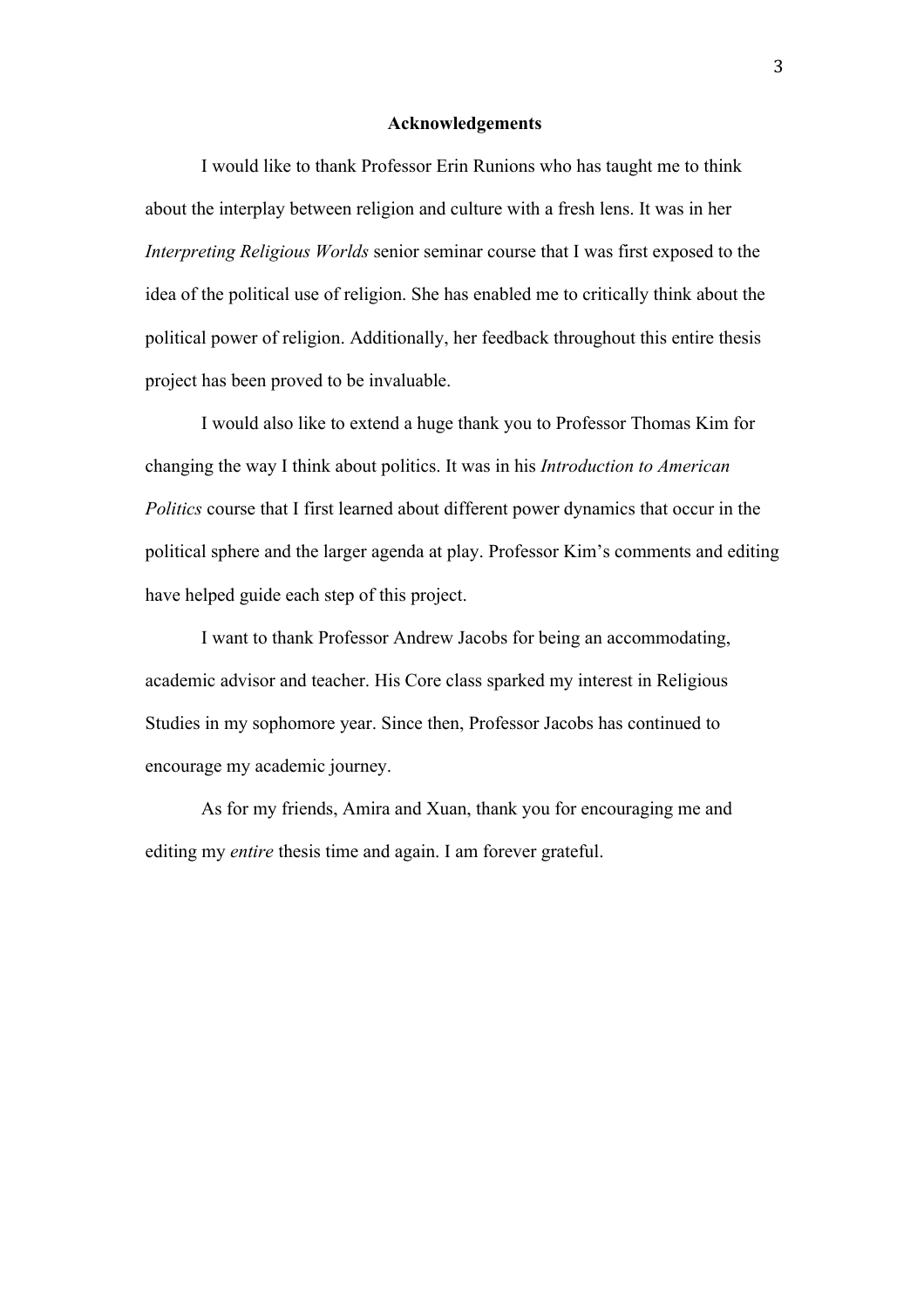#### **Introduction**

September 1, 1996 marked the first time the United States put forth a legal definition of marriage, through the Defense of Marriage Act (DOMA). Marriage, Congress posits, is "only a legal union between one man and one woman as husband and wife."<sup>1</sup> DOMA was the direct, federal response to the litigation of same-sex marriage in Hawaii, it effectively denied homosexual couples marital recognition and delegitimized previous marital ceremonies performed.<sup>2</sup> DOMA aimed to restrict the concept and practice of marriage to heterosexual and monogamous couples. The federal enactment of DOMA prompted states to enforce the traditional union between one man and one woman.<sup>3</sup> As a result of DOMA, no U.S. states recognized same-sex marriage until 2003.<sup>4</sup>

In 2013, an important section of DOMA that restricted marriage to heterosexual couples was struck down. Despite the progress made in granting homosexual couples the right to marry, the original DOMA continues to define contemporary connotations of marriage. The very formation of DOMA suggests that there is a specific form of marriage that is acceptable for practice in the United States.

<sup>&</sup>lt;sup>1</sup> U.S. House. 104 Congress, 2nd session. *H.R. 3396, Defense of Marriage Act.* ONLINE. GPO Access. Available: http://www.gpo.gov/fdsys/pkg/BILLS-104hr3396enr/pdf/BILLS-104hr3396enr.pdf [5 November 2014].

<sup>&</sup>lt;sup>2</sup> Until the late twentieth century, homosexuals lived in fear of hatred and loss of rights such as "loss" of employment, social ostracism, loss of professional license (including the license to practice law), police harassment, and possibly even imprisonment and rape within prison" solely based on their sexual orientation, see William N. Eskridge Jr., "Backlash Politics: How Constitutional Litigation Has Advanced Marriage Equality in the United States," *Boston University Law Review* 93 no. 275 (2013): 276, accessed October 14, 2014.

Even the nation's military prohibited gay, lesbian, and transgender individuals from openly enlisting in the military. The government created a framework where discrimination was socially acceptable under the "Don't Ask, Don't Tell" (DADT) policy of 1993. DADT was repealed only recently on December 22, 2010, see U.S. Army, "Don't Ask, Don't Tell", accessed November 11, 2014, http://www.army.mil/dadt/. <sup>3</sup>

William N. Eskridge Jr., "Backlash Politics," 284.

 $4$  18 November 2003 marks the first time same-sex marriage was legalized in the U.S., by Massachusetts. ProCon.org, "Gay Marriage: Pros and Cons," accessed October 13, 2014. http://gaymarriage.procon.org/view.timeline.php?timelineID=000030.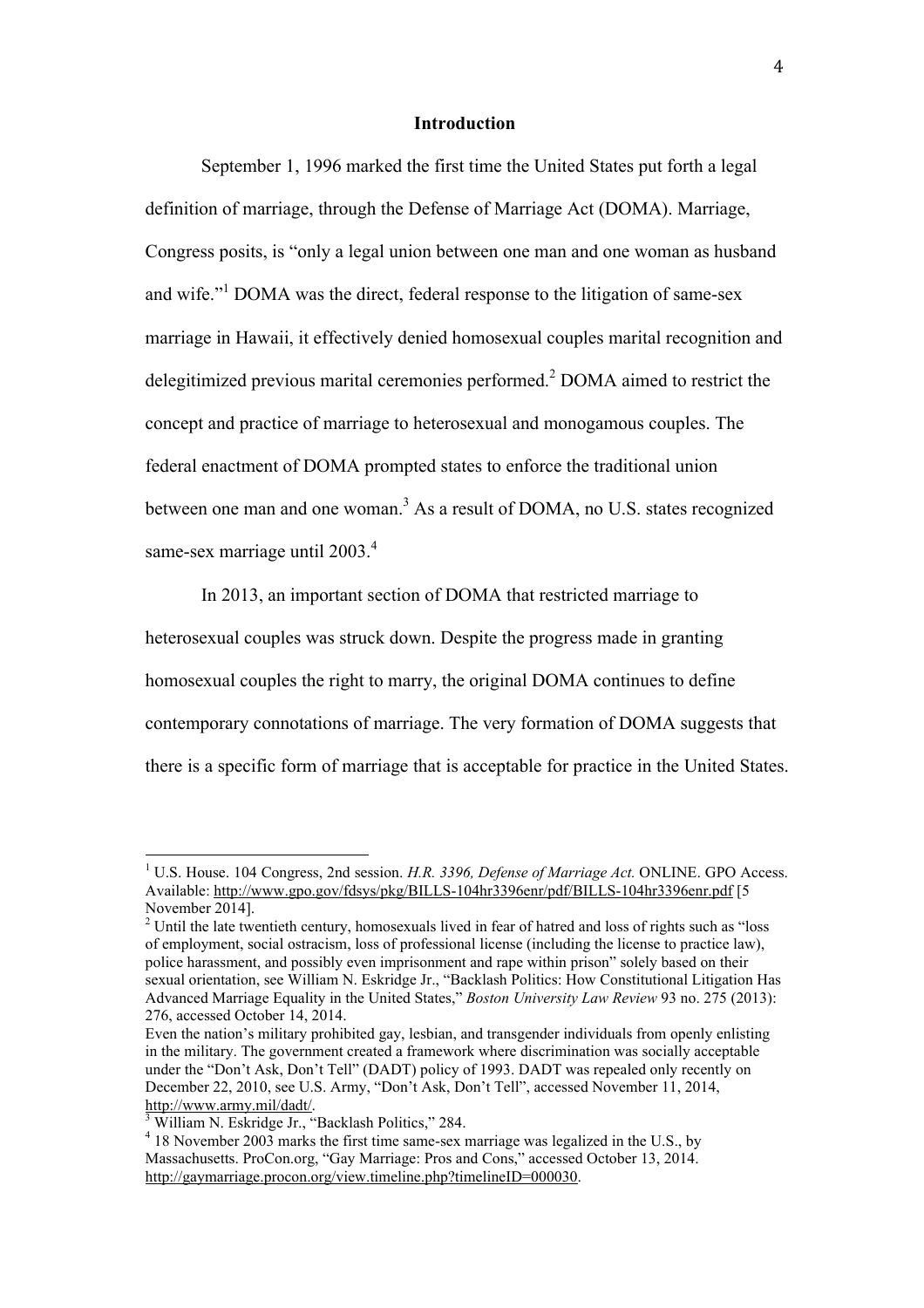In this thesis, I seek to contextualize the exclusivity of traditional marriage presented by DOMA. I investigate the use of Christian beliefs applied to the American legal system, consequently becoming the foundation of American commonsense. I draw out the ways in which Augustinian thoughts on marriage have inadvertently been used to justify institutional favoritism toward heterosexual, monogamous couples. Through examining the Christian-American lens that shapes our understanding of traditional marriage, I argue that previous and current *secular* opposition to non-traditional marriage is fundamentally grounded in Christian faith, furthermore, American cultural understanding of marriage is unconsciously lined with Augustinian thought.

I focus on how Christian marital practices that carry Augustinian ideals historically parallel the American understanding of marriage, closely examining the blurred line between the Christian and civil practice of marriage. The blurring of the line arises when this Christian framework is imposed on the non-Christian and nontraditional public through institutional, economic, and social favoritism toward traditional couples.<sup>5</sup>

In this thesis, I seek to paint a picture of a nation that has integrated Christian values into the very fabric of its culture. By specifically looking at marriage, I show how American beliefs are not only Christian but also uniquely Augustinian. I am not asserting that Augustinian beliefs were knowingly implemented into American culture, but I seek to show how it was Augustinian thought that justified legislation on traditional marriage and pervaded into American commonsense. I will unpack Augustine's three goods of marriage and show the ways in which each good has been

 <sup>5</sup> Nancy F. Cott, *Public Vows: A History of Marriage and the Nation* (Cambridge, MA: Harvard University Press, 2002), 11.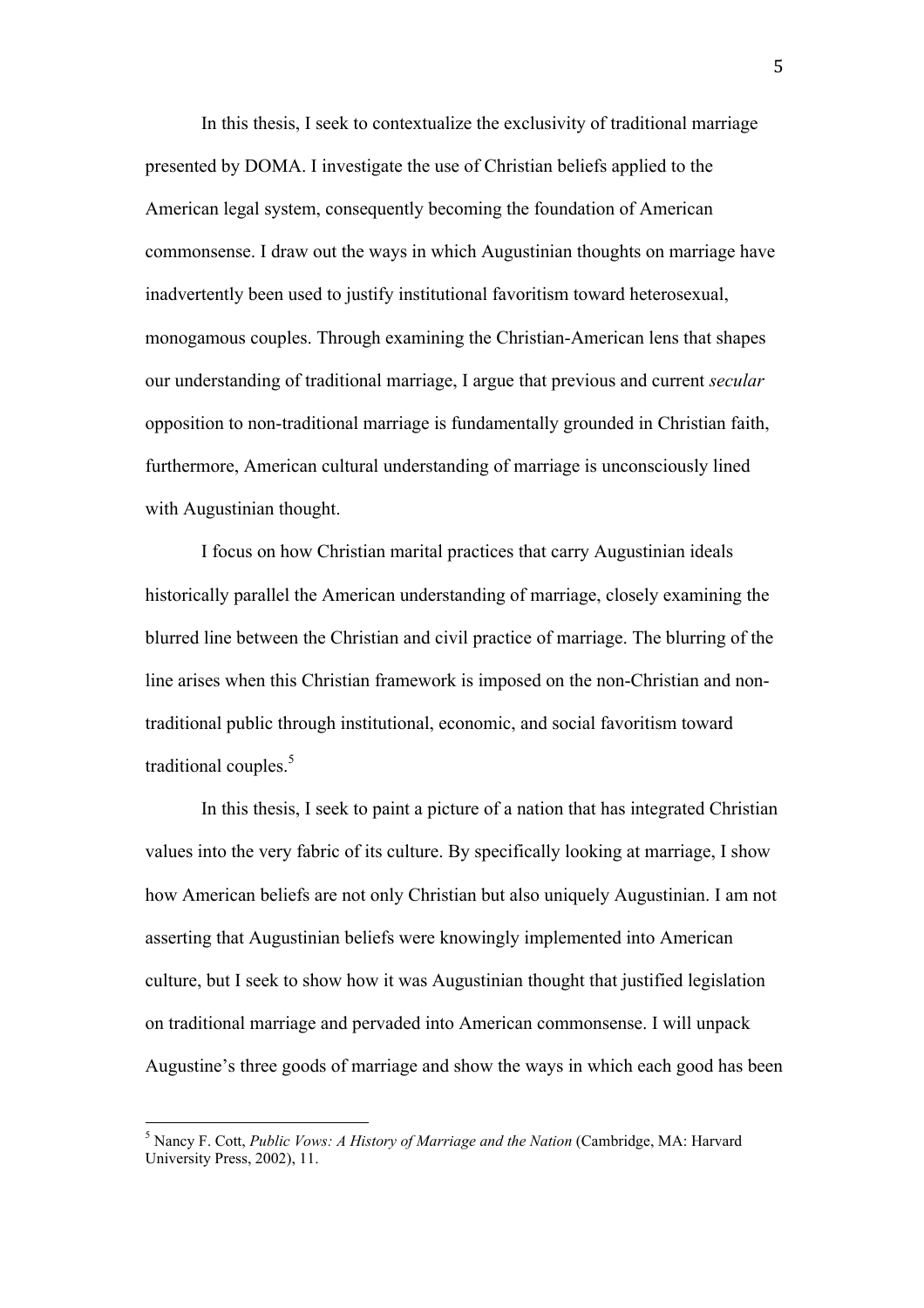applied in legislation through one's cultural commonsense. Then I will take each Augustinian good of marriage and link it to its significance to the heart of marriage: friendship.

## **Learned "Commonsense"**

In this section, I show how American commonsense is uniquely Christian, which has been used to enforce traditional marriage principles. Socialization in the United States, includes not only assimilation in the form of Americanization, but also to a certain extent, "Christianization."

#### **What is Commonsense?**

Before delving into the heart of my argument, I analyze a study conducted by American anthropologist Clifford Geertz to illustrate how commonsense is a cultural construct. In *Religion as a Cultural System,* Geertz evaluates key symbols in specific cultures. He studies these symbols from a psychological context by looking at different social categories, including the commonsensical.<sup>6</sup> By creating this category, Geertz is identifying commonsense as a particular product of culture that can be objectively compared to another culture's commonsense.<sup>7</sup>

Geertz shows the cultural formation of commonsense by analyzing people of three different cultures and their perception of sexuality and gender. He evaluates the Navaho, Pokot, and American responses to the birth and life of intersexual human beings. Intersexual humans comprise "about two or three percent of human beings",<sup>8</sup> generally characterized by, but not restricted to, both male and female traits including external genitalia and breasts.<sup>9</sup> The Navaho culture glorifies intersexual humans with

 $\frac{6 \text{ Cott}}{2 \text{ th}}$  Public Voys 110 111 <sup>6</sup> Cott, *Public Vows,* 110-111.<br><sup>7</sup> Clifford Geertz, "Common S

Clifford Geertz, "Common Sense as a Cultural System," *The Antioch Review* 33 no.1 (1975): 8, accessed November 30, 2014, doi: 10.2307/4637616.

<sup>8</sup> Geertz, "Common Sense," 13.

<sup>&</sup>lt;sup>9</sup> Ibid.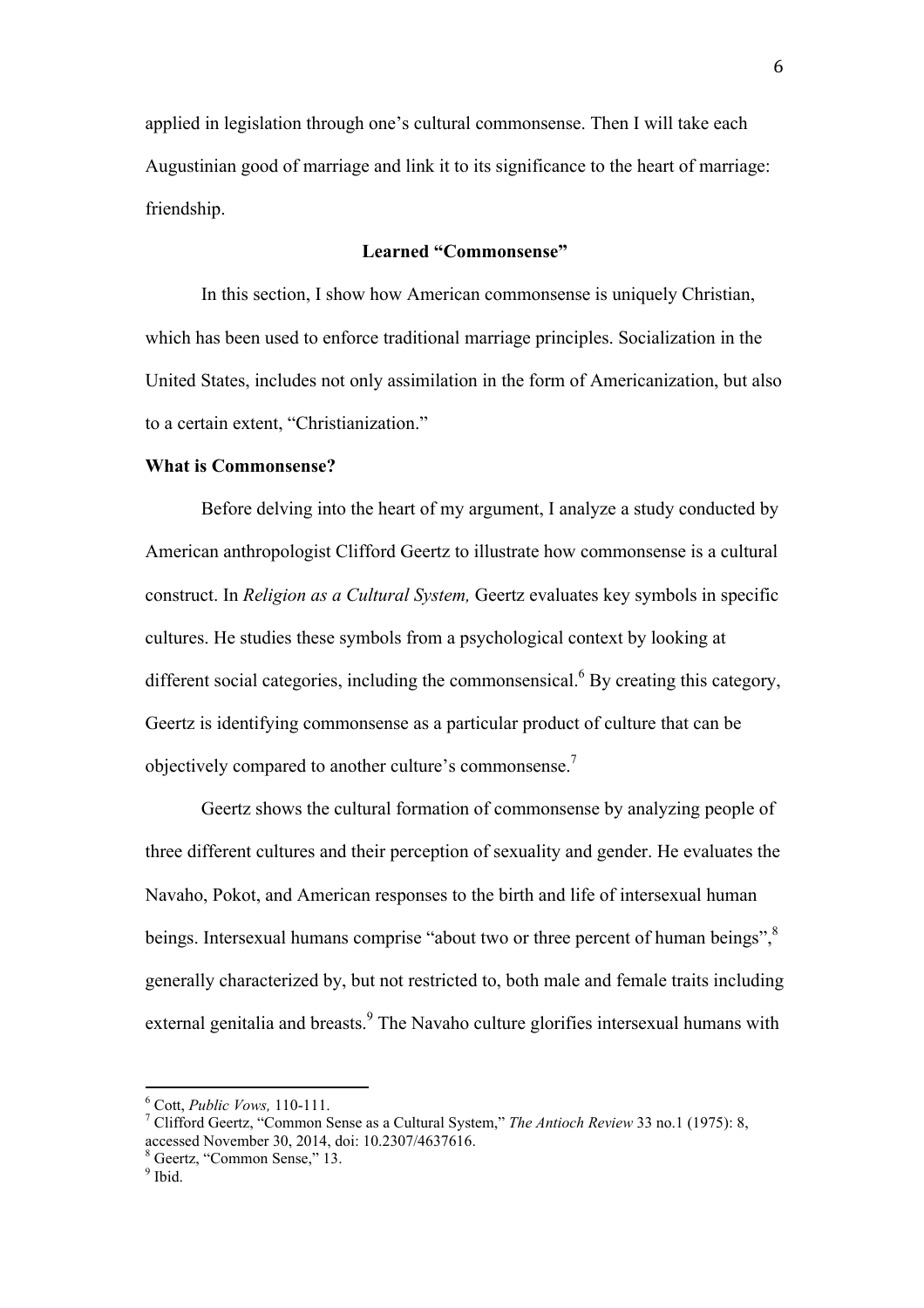"marvel-and-respect."<sup>10</sup> They are believed to possess all knowledge and wisdom, existing in both maleness and femaleness.<sup>11</sup> On the other hand, the Pokot people of an East African tribe reject intersexual humans and brand them as "simple errors."12 As a result, they are either killed at birth or ostracized by society.<sup>13</sup> Finally, Americans neither praise nor neglect intersexual humans, they simply go unacknowledged as a category of gender; if acknowledged, exposure to an intersexual human may result in "horror."14 Americans pressure intersexual humans to suppress their sexuality at a young age by choosing a single gender role and even undergoing surgery.<sup>15</sup> Through these three cultural responses, Geertz shows how a commonsensical category as basic as gender is learned by one's surroundings.

Geertz wonderfully portrays the way in which commonsense is a cultural category of learned responses based on one's surroundings. This is important to recognize in order to understand one's own commonsensical responses, which may seem natural to oneself and the context in which one responds. Geertz suggests that commonsense "is what the mind filled with presuppositions…concludes."16 These presuppositions induced by cultural components—such as politicians, society, educational institutions, and the media—shape one's commonsense.

Taking Geertz analysis of commonsense one step further, others has suggested that American commonsense is also Christian. Professors Ann Pelligrini and Janet Jakobsen assert that Americans have not truly liberated their minds from Christian thought, but have reframed modern secular principles so as to fit traditional religious values. They posit, "secularization has not so much meant the *retreat* of a

 

 $^{12}$  Ibid., 16.  $13$  Ibid.

 $^{14}$  Ibid., 14.<br> $^{15}$  Ibid.

<sup>&</sup>lt;sup>10</sup> Ibid., 16.

 $11$  Ibid., 15.

 $16$  Ibid., 16.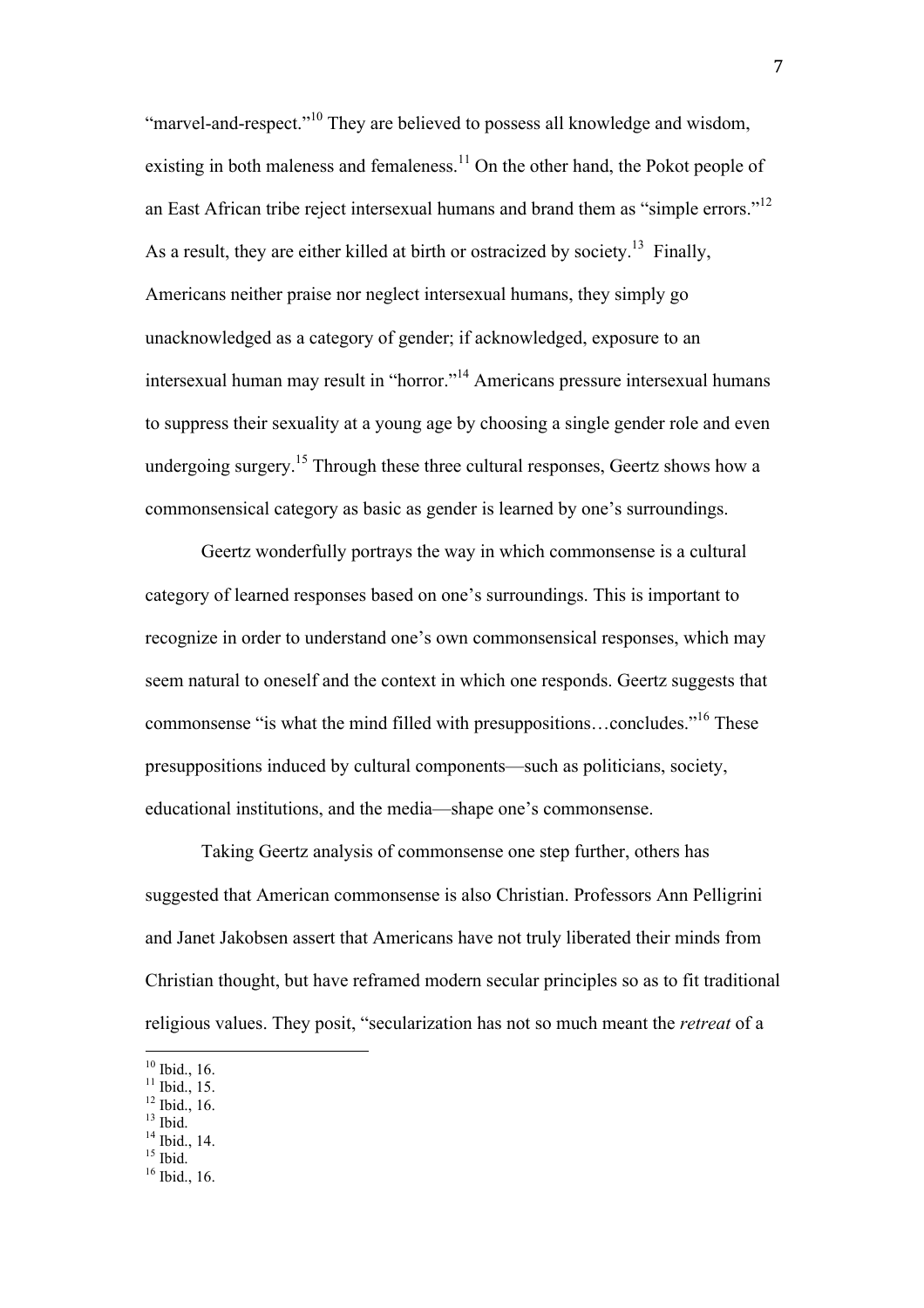religion from the public sphere as its *reinvention*."17 Pelligrini and Jakobsen suggest that religion continues to play a large role in shaping social norms and morals; which are maintained by "tolerating" or coexisting with people of other walks and result in "structural inequality."18 Their claim is supported by the fact that the majority of Americans believe religion to be "fairly important" in their lives, the most practiced religion in the United States is Christianity.<sup>19</sup> The American participation in religious activities, in addition to the institutional implementation of Christian morals, produces social compliance that integrates Christian beliefs into one's daily life.<sup>20</sup>

In the United States, political actors also play a role in shaping one's Christianized commonsense, particularly in regards to marriage. Although marriage may present itself as a neutral, institutional structure, the very definition and exclusivity of marriage parallels the Christian understanding. The U.S. Bill of Rights was drafted in 1791, guaranteeing citizens rights such as freedom of religion. Despite the fact that this is an unchanging and fundamental documented right, the application of this right has been subject to the interpretation of those in office. The American Constitution is not only a system of laws but also a system of humans. It is a system shaped by human interpretation, which leaves it susceptible to manipulation of those in power.

The reality of nineteenth century America revealed little separation between the Protestant Christian Church and the secular State. Every state in America identified as Protestant, thus, the men who controlled the state were unanimously

<sup>17</sup> Janet Jakobsen and Ann Pellegrini, *Love the Sin: Sexual Regulation and the Limits of Religious Tolerance* (New York: New York University Press, 2003), 21. <sup>18</sup> Ibid., 58.

<sup>&</sup>lt;sup>19</sup> Linda J. Waite and Evelyn L. Lehrer, "The Benefits from Marriage and Religion in the United States: A Comparative Analysis," *Population and development review* 29 no.2 (2003): 285, accessed December 1, 2014, <u>http://www.ncbi.nlm.nih.gov/pmc/articles/PMC2614329/</u>.<br><sup>20</sup> Jakobsen, *Love the Sin*, 50.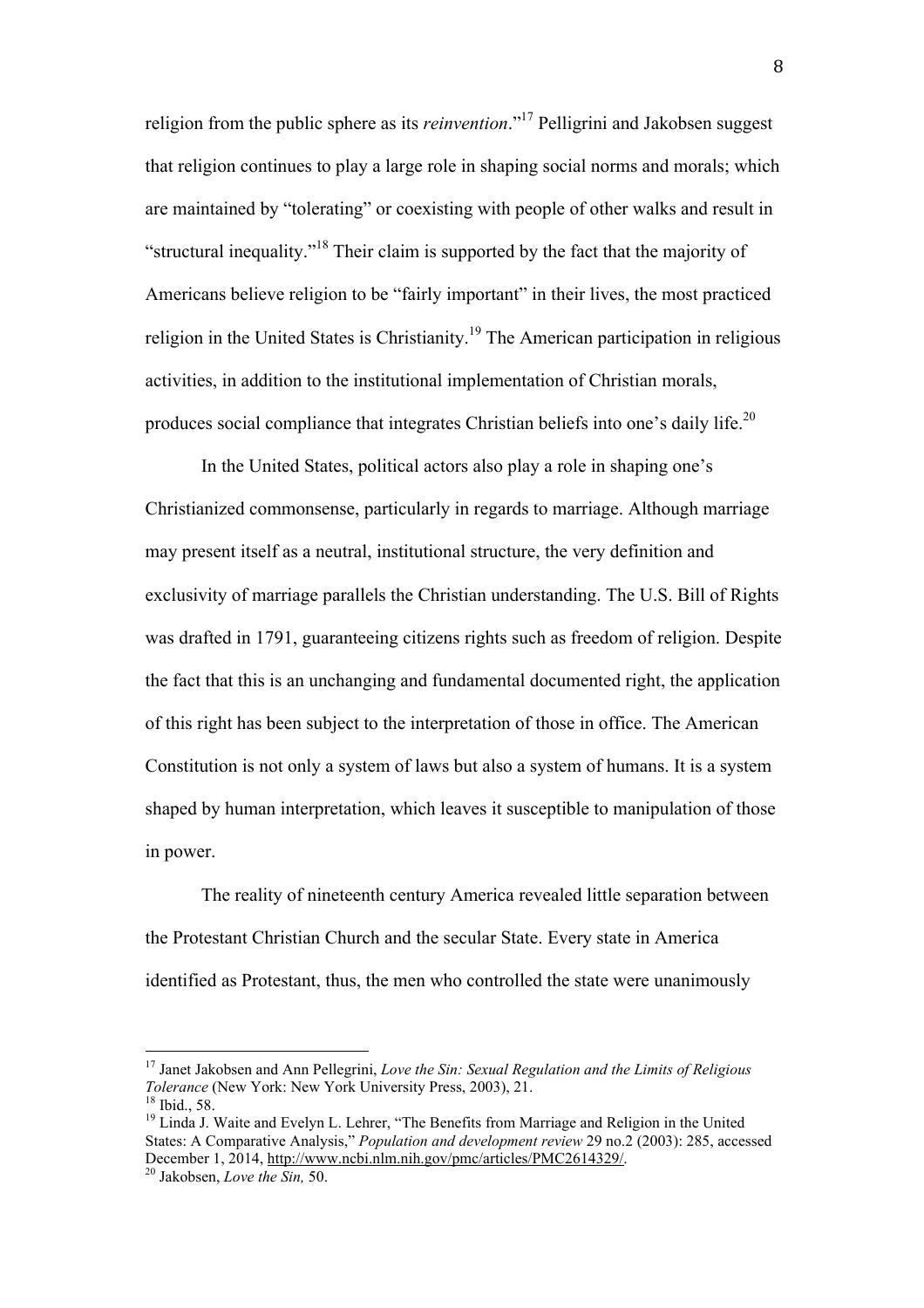Protestant Christians and naturally argued from the Christian framework.<sup>21</sup> In the early Republic, society was susceptible to Protestant values by,

Not only the shape of the laws…but also the nature of the debates, which seemed unconcerned about the rights of religious minorities as we understand them today, but certainly concerned about the powers of diverse Protestant

religious communities, who were unequally vested in the powers of state. $^{22}$ Within the political realm, there was no question that Christian morals premised political debates. Protestant communities were encouraged to "be Protestant," by acting Protestant and exercising Protestant beliefs both inside and outside the home. On the other hand, non-Protestant communities were to practice their beliefs in private. The Mormon community was only allowed to be Mormon in theological beliefs but was restricted from freely practicing all tenets of Mormon faith.

The homogeneity of the Protestant population "othered" non-Christian walks of life. Othering drew a thick line between "us" and "them" as an effective way to suppress a group of people by dehumanizing, demeaning and demonizing another group.23 University of California, Santa Barbara Religious Studies Professor Phillip Hammond refers to American othering as "Republican Protestantism," "based on the notion not only that Protestant Christianity was the only tradition represented in society, and not only was it the only one worth being represented in society, but also that it was the only one with the wherewithal to build, improve, and maintain that

<sup>&</sup>lt;sup>21</sup> "The two other traditions practiced at this time were Catholicism, with a small minority, and Judaism with an even smaller number, see Phillip E. Hammond, David W. Machacek, and Eric Michael Mazur, *Religion on Trial: How Supreme Court Trends Threaten Freedom of Conscience in America* (Oxford: AltaMira Press, 2004), 48.<br><sup>22</sup> Hammond, *Religion on Trial*, 48.

<sup>&</sup>lt;sup>23</sup> Thomas Ryba and Vern Neufeld Redekop, *René Girard and Creative Reconciliation* (Plymouth: Lexington Books, 2014), 286.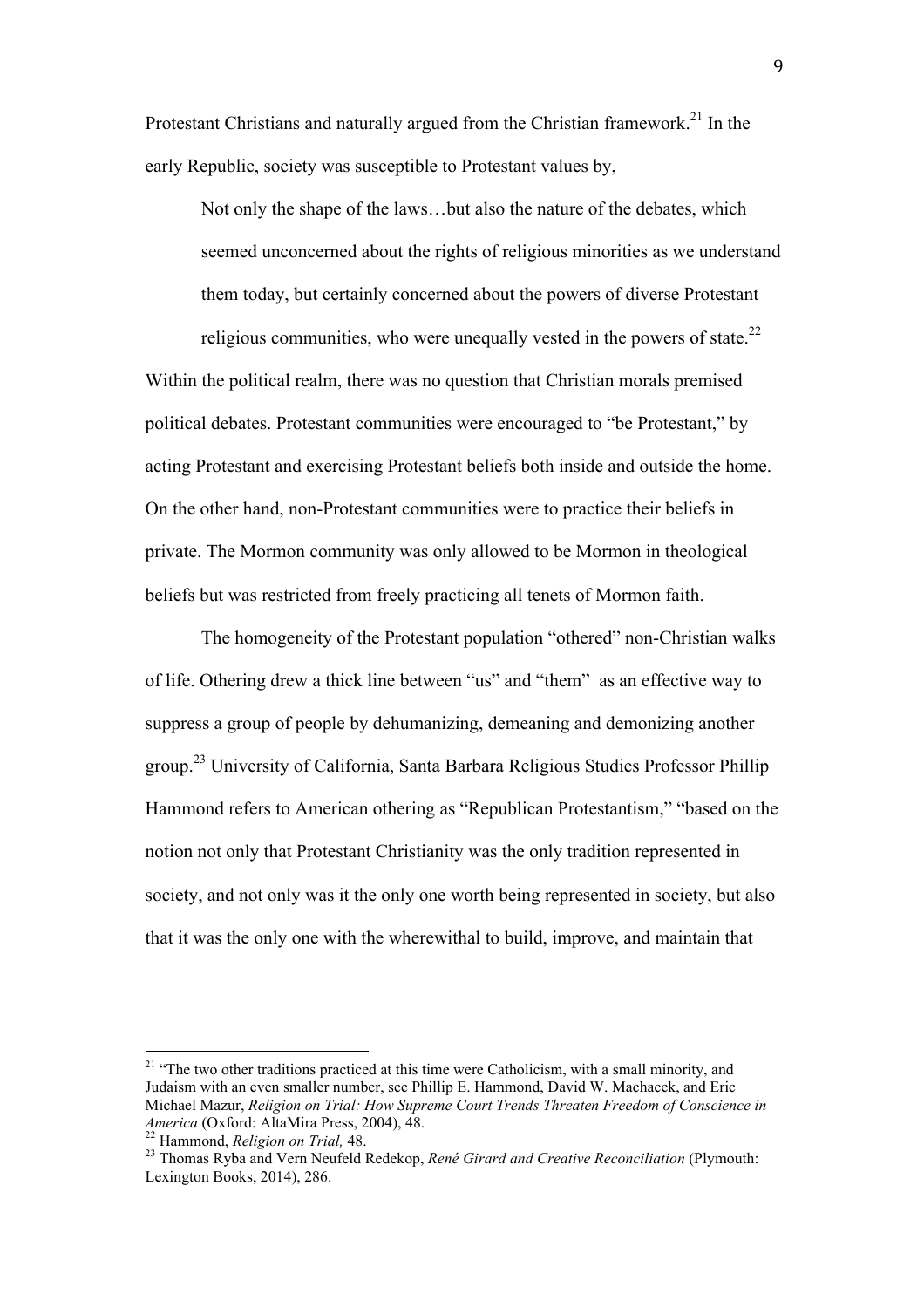society."<sup>24</sup> With this mentality, mainstream American society naturally and easily "othered" religious convictions while favoring Protestant beliefs and practices.

This was accomplished by passing certain laws and bills that reinforced Christian values on marriage. Defenders of traditional marriage have unconsciously employed explicit Augustinian traits that are linked to marriage, including monogamy,<sup>25</sup> heterosexuality, childbearing,  $^{26}$  and indissolubility.<sup>27</sup> These values are advanced by the media, accepted by society and seamlessly transformed into a cultural norm, which have been created through a political agenda to carry a certain, Christianized sense of morality.

## **The American Interpretation of Marriage**

An institution that most Americans expect to engage in, at some point in their lives, is marriage. The marital union has traditionally consisted of one male and one female coming together, with the intention of sharing lives and building a family. This institutional notion matches the Christian practice where the married, heterosexual couple becomes "one flesh" under the law, pooling together resources and finances, and being absorbed into one person—"the husband."<sup>28</sup> This type of marital framing was justified on the grounds of the Christian will.<sup>29</sup>

Beginning in the nineteenth-century, there was a shift in the cultural understanding of marriage that challenged its patriarchal structure.<sup>30</sup> Gender roles and criteria of marriage were challenged in the twentieth-century. The rise of the free

<sup>&</sup>lt;sup>24</sup> Hammond, *Religion on Trial*, 48.

<sup>&</sup>lt;sup>25</sup> The one trait that has been accepted by the entire American public, including the formal body of the Fundamentalist Church of Jesus Christ of Latter-Day Saints (FLDS), is monogamy, see Cott, *Public Vows,* 113.<br><sup>26</sup> Cott, *Public Vows,* 124.<br><sup>27</sup> Kristin Celello, *Making Marriage Work: A History of Marriage and Divorce in the Twentieth-*

*century United States* (Chapel Hill: University of North Carolina Press, 2009), 16. 28 Cott, *Public Vows,*11. 29 Ibid.,10. 30 Cott, *Public Vows,*11.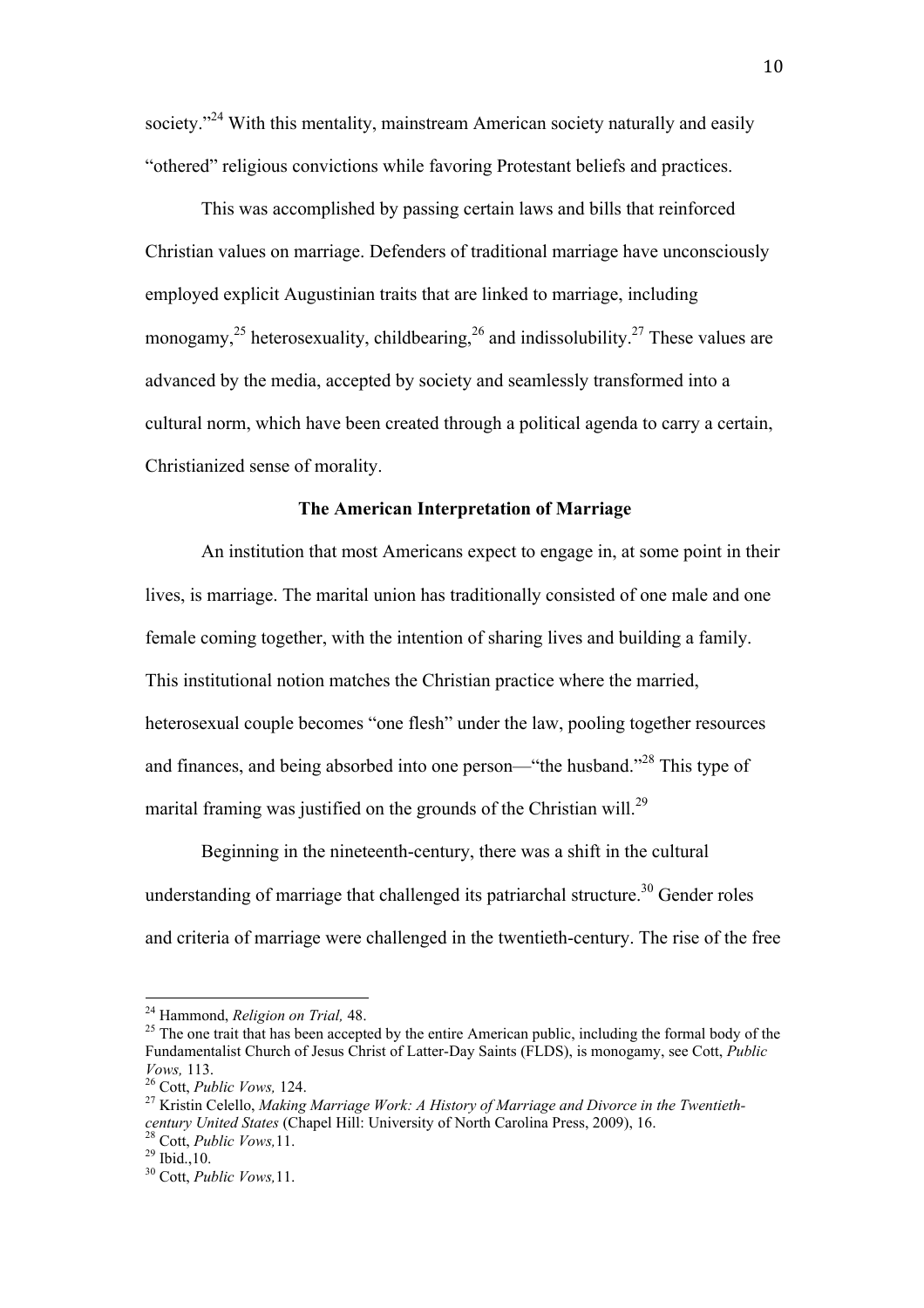lovers advocated sex outside of marriage and sexual liberation, breaking away from traditional expectations of church and state. With an emphasis on love rather than institutional relationships, they sought to move pre-marital sex and sex without marriage from taboo to normality.<sup>31</sup> As a result, they began to delink sex and marriage. This added to the growing rate of adultery and infidelity, which became an insignificant matter to the government, shown by its little regulation. The idea of permanence began to fade away and divorce was legalized, moving the union of marriage from absolute permanence to potential permanence.<sup>32</sup>

In theory, however, the law continued to favor patriarchal, monogamous marriages by giving men more benefits and rights in the public sector. American historian Nancy Cott supported this claim with the contradiction between theory and practice of Congresspersons. The Economy Act of 1932 contained an "exclusionary trend with Section 213…which prohibited two people of the same family from holding federal employment at the same time...in practice Section 213 meant dismissing from federal jobs those wives whose husbands also worked for the government."<sup>33</sup> Although there was an institutional framework of gender equality, the patriarchal culture suggested otherwise.

In the mid-twentieth century, legal marriage had become an equal playing field for both men and women, eliminating institutionalized ideas of the patriarchy, gender roles, rights over the other's body, and permanence.<sup>34</sup> Marriage moved from having institutional guidelines and state regulation on morality to a private type of "malleable arrangement," shifting from institutionalized expectations to the couple's

 31 Ibid., 69.

 $\frac{32 \text{ Ibid., }48.}{33 \text{ Cott, } Public \text{ Vows, }173.}$ 

<sup>&</sup>lt;sup>34</sup> Through the 1964 Civil Rights Act, women were given the right to work without being discriminated against, which gave both spouses the potential to be economically independent, see Cott, *Public Vows,* 174.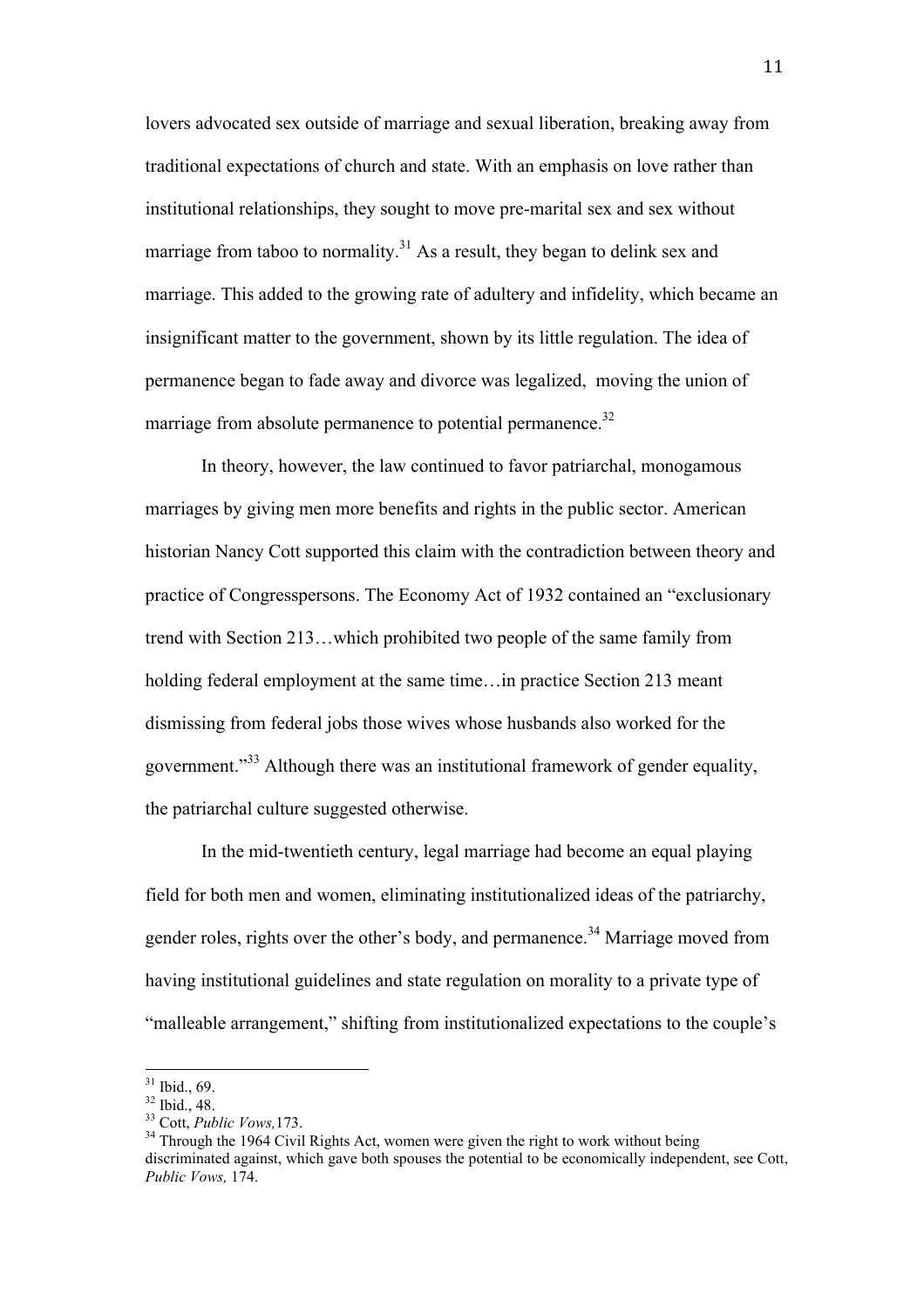private desires in relationship.<sup>35</sup> However, the state maintained a theoretic standard of marriage to uphold its reputation of "national morality."<sup>36</sup>

I recognize there are other religions and people who endorse traditional marriage, similar to that of Christianity. Although the tradition of heterosexual, monogamous marriage is not unique to the United States, the understanding of traditional marriage stems from the Western practice of Christianity, but I will also show how that this understanding is specifically Augustinian.

#### **Augustine on Marriage**

I suggest that debates around traditional marriage, in particularly the nineteenth and twentieth-century, have employed the Christian-Augustinian notions of marriage. I juxtapose American marriage policies to the Augustinian goods of marriage, to show how the dominant understanding of marriage strongly parallels the thoughts of St. Augustine.

I have chosen to use St. Augustine's criteria on marriage to represent how the majority of American Christians understand traditional marriage. Augustine is a fourth century theologian from Roman Africa, with texts on marriage, sex, and faith. He is known for developing the way the Western Church has practiced Christianity by combining faith, truth, and intellect.<sup>37</sup> His works relating to marriage include  $On$ *the Good of Marriage, Confessions,* and *The Excellence of Marriage.* Augustine's perspective on marriage and faith were challenged by the Jovinians and Manicheans, and continues to be debated by modern-day philosophers and theologians. As a result of protests from different religious fronts, he offers a thorough analysis of marriage.

 $35$  Ibid., 208.

 $36$  Ibid., 21.

<sup>37</sup> Ryan Topping, *St Augustine* (London: Continuum International Pub. Group, 2010), 5.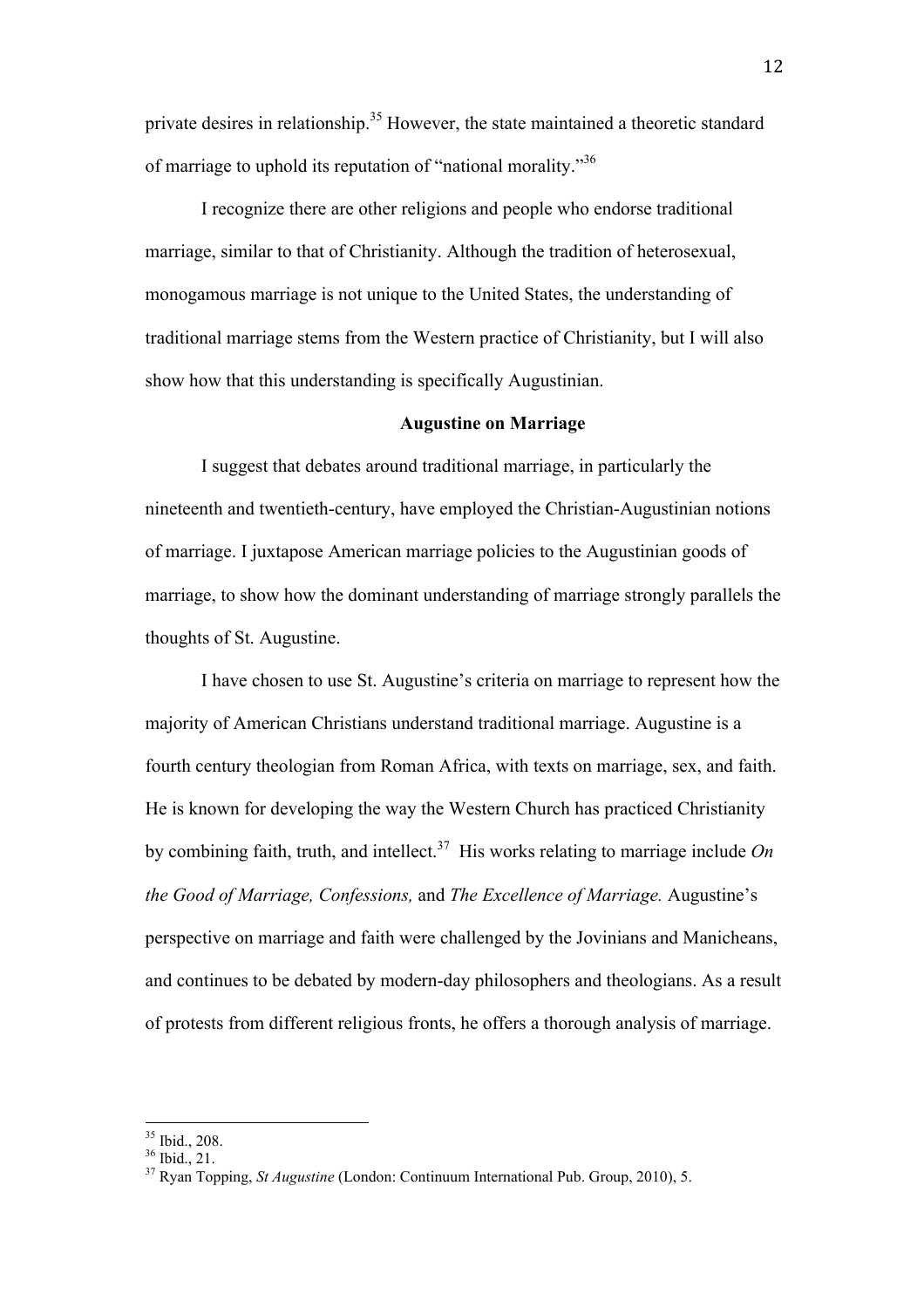#### **Grace**

I begin with the crux of Augustinian theology, which is founded on grace. It is through grace that Augustine came to understand sexual purity. Grace is the Christian idea of God's redemption for humans, including the newfound ability to resist sinful temptations; it is the act of reforming and redeeming the fallen will.<sup>38</sup> Augustine shares his personal struggles with sexual temptation before offering ways to avoid sin in spite of one's own lust.

Augustine's best-known work and autobiography, *Confessions,* refers to his encounter with grace and escape from his sexual struggle and insatiable lust. As a man once controlled by lust, he has fully experienced the sinful draw of sex outside of marriage, which compelled him to take up sexual relationships with concubines.<sup>39</sup> Finally, he surrenders his fallen will and turns to grace. Augustine concludes that grace enables humans to exercise the good of their free will, as it empowered him to exercise morality in regards to sexual purity.<sup>40</sup>

Through his struggle, Augustine gains a new understanding of the functions of and expectations for a marriage. He asserts that an individual remains pure either through abstinence or sexual intercourse in a marital union.<sup>41</sup> The marital union offers an outlet for lust, while helping a person avoid acts of fornication and adultery.42 Augustine's criteria for one's sexual purity in marriage is aimed at keeping a person sinless, while his principles of marriage aspire to create a strong companionship between husband and wife. In *The Excellence of Marriage,* 

<sup>&</sup>lt;sup>38</sup> Carol Harrison, *Rethinking Augustine's Early Theology: An Argument for Continuity* (New York: Oxford University Press, 2008), 242.<br><sup>39</sup> Augustine, *Confessions* (New York: Oxford University Press, 1998), 4.2.

<sup>&</sup>lt;sup>40</sup> Augustine, *On Grace and Free Will*, trans. Peter Holmes and Robert Ernest Wallis (Buffalo, NY: Christian Literature Publishing Co., 1886), 8, accessed November 1, 2014.

http://www.onthewing.org/user/Augustine%20-%20Grace%20and%20Free%20Will.pdf. 41 Ibid.

 $42$  Ibid.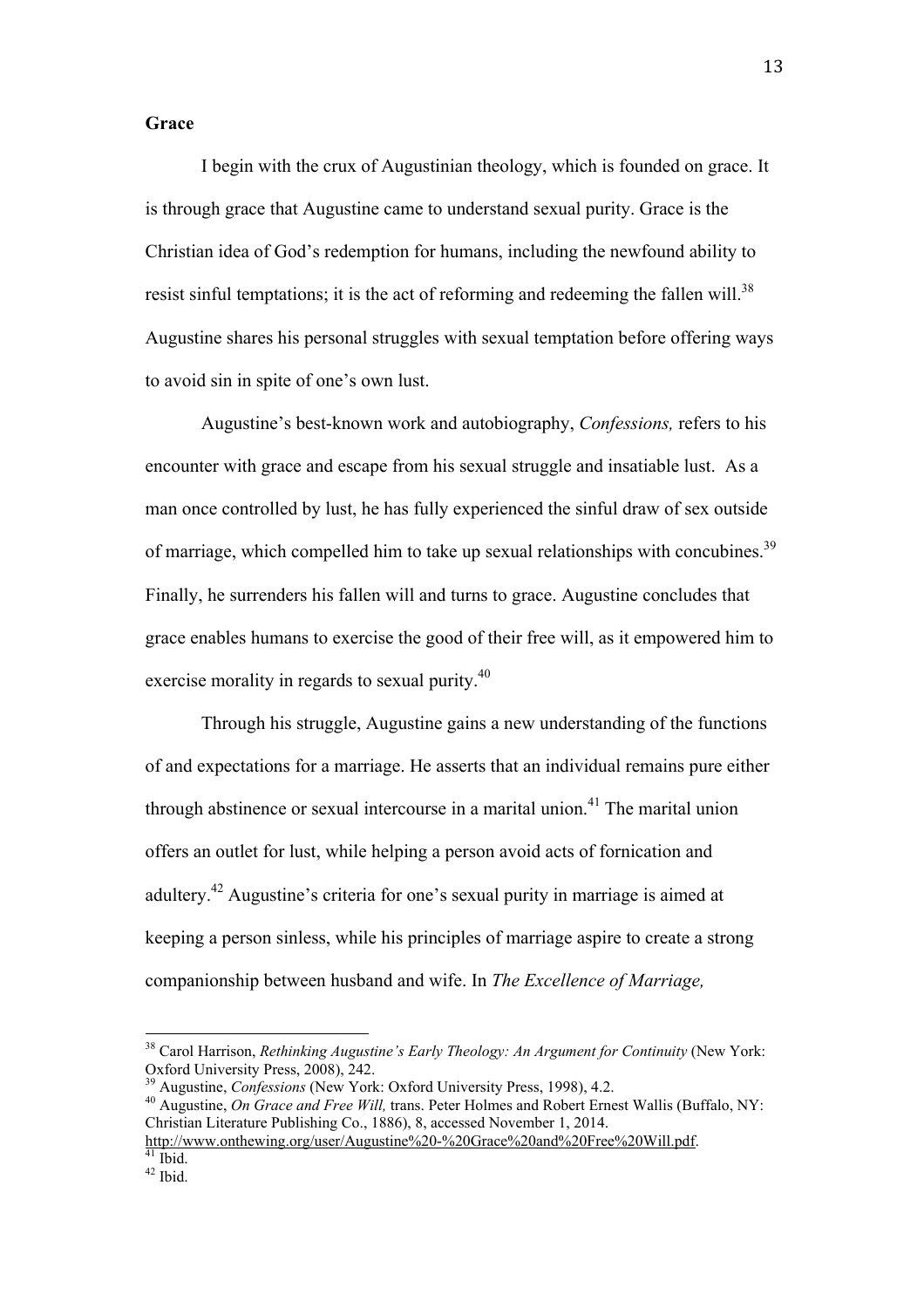Augustine outlines the standards of marriage through three goods: offspring (*proles*), fidelity (*fides*), and sacrament (*sacramentum*).<sup>43</sup>

In this next section, I analyze the three goods of marriage and demonstrate how they are played out in the U.S. through legal cases and institutional structures.<sup>44</sup>

#### **The Three Goods of Marriage**

To Augustine, marriage is the strongest bond of friendship. Augustine describes friendship as "the bond that unites two persons in mutual sympathy" united through "human sympathy" and "the gift of the Holy Spirit through grace."<sup>45</sup> It is this bond of friendship that I draw on. Historically, the institution of marriage emphasized procreation, enforced fidelity, and made permanence difficult to escape through stringent divorce policies. However, with the progression of social norms, gender equality, and a general acceptance toward homosexual sexual orientation, marriage has shifted from indirectly drawing on Augustine's three goods institutionally implemented in the public realm to the good of friendship fostered in the private realm.

 43 Augustine, "The Excellence of Marriage," in *The Works of Saint Augustine: A Translation for the 21st Century. Marriage and Virginity: The Excellence of Marriage, Holy Virginity, The Excellence of Widowhood, Adulterous Marriages, Continence*, ed. John E. Rotelle and trans. Ray Kearney, (New City Press: Hyde Park, NY, 1999), 30. 44 Lisa Fullam, "Toward a Virtue of Ethics of Marriage: Augustine and Aquinas on Friendship in

Marriage," *Theological Studies* 73 no.3 (2012): 663, accessed October 14, 2014,

<sup>&</sup>lt;sup>45</sup> Allan Fitzgerald and John C. Cavadini, *Augustine Through the Ages: An Encyclopedia* (Grand Rapids: Wm. B. Eerdmans Publishing Co, 1999), 372.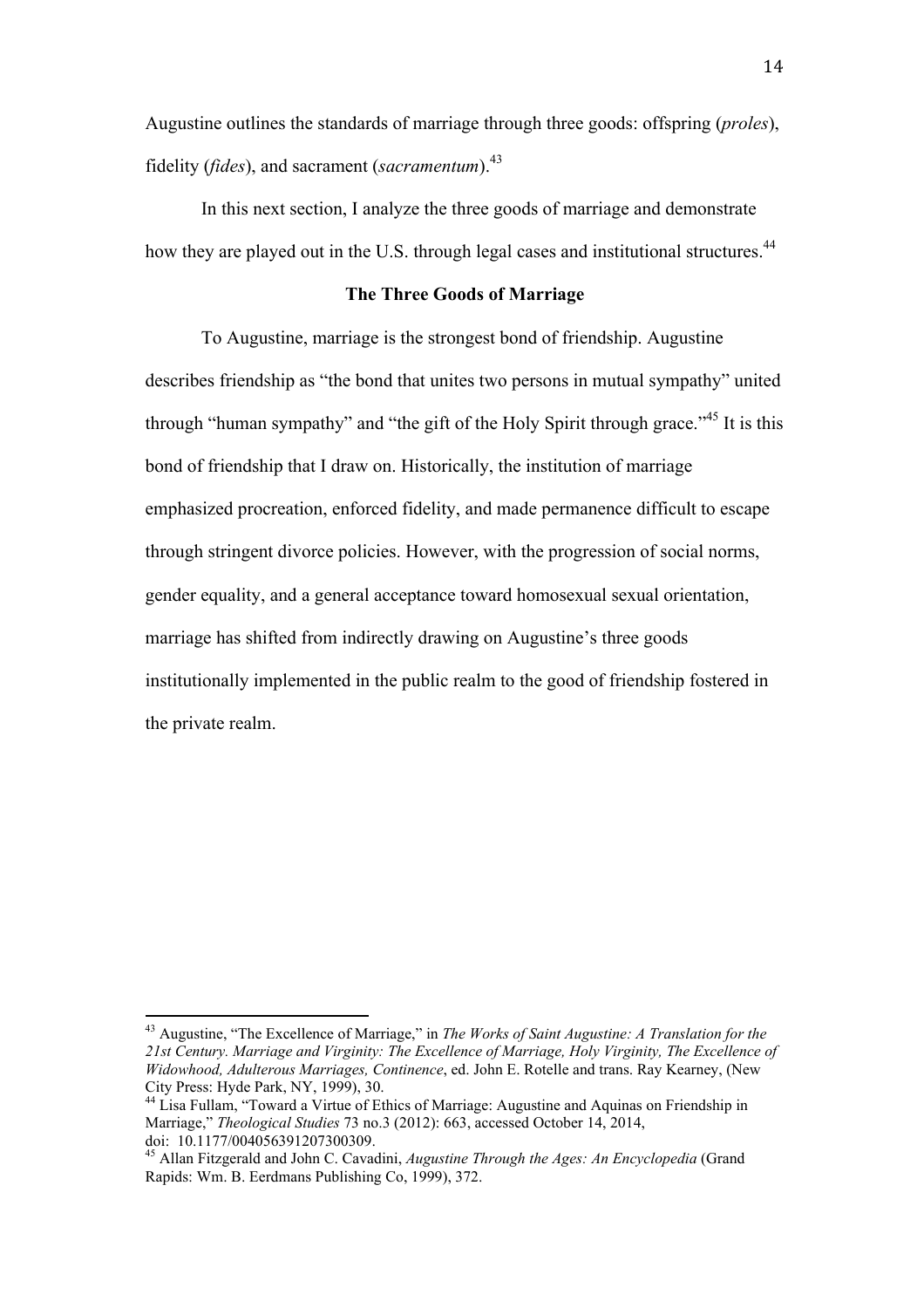#### **Proles**

In his writings on marriage, Augustine emphasizes the friendship that marriage should bring. *On the Good of Marriage* begins by looking at marriage between man and woman as a bond joined by God who "created the one out of the other, setting a sign also of the power of the union in the side."46 Each of goods of marriage was intended to strengthen the God-willed bond between husband and wife. I will show the ways in which the American government has regulated, institutionalized, and at times, misinterpreted, these Augustinian goods of marriage.

## *The Sacredness of Sex in the Augustinian Context*

For Augustine, the first good of marriage is the good of *proles* or procreation, intended by God as the first fruit of marriage for the purpose of populating the earth.<sup>47</sup> However, procreation does not justify sex, the freedom to engage in sinless sex was justified through marriage. He describes the significance of procreative act of marriage with the following excerpt,

For this purpose are they married, that the lust being brought under a lawful bond, should not float at large without form and loose; having of itself weakness of flesh that cannot be curbed, but of marriage fellowship of faith that cannot be dissolved…For, although it be shameful to wish to use a husband for purposes of lust, yet it is honourable to be unwilling to have intercourse save with an husband, and not to give birth to children save from a husband  $48$ 

<sup>46</sup> Augustine, "On the Good of Marriage," In *Seventeen Short Treatises of S. Augustine, Bishop of Hippo, trans. by John Henry Parker, (F. and J. Livington: London, 1847), 275. Augustine, "The Excellence of Marriage," 17.* 

<sup>&</sup>lt;sup>48</sup> Augustine, "On the Good of Marriage," 280.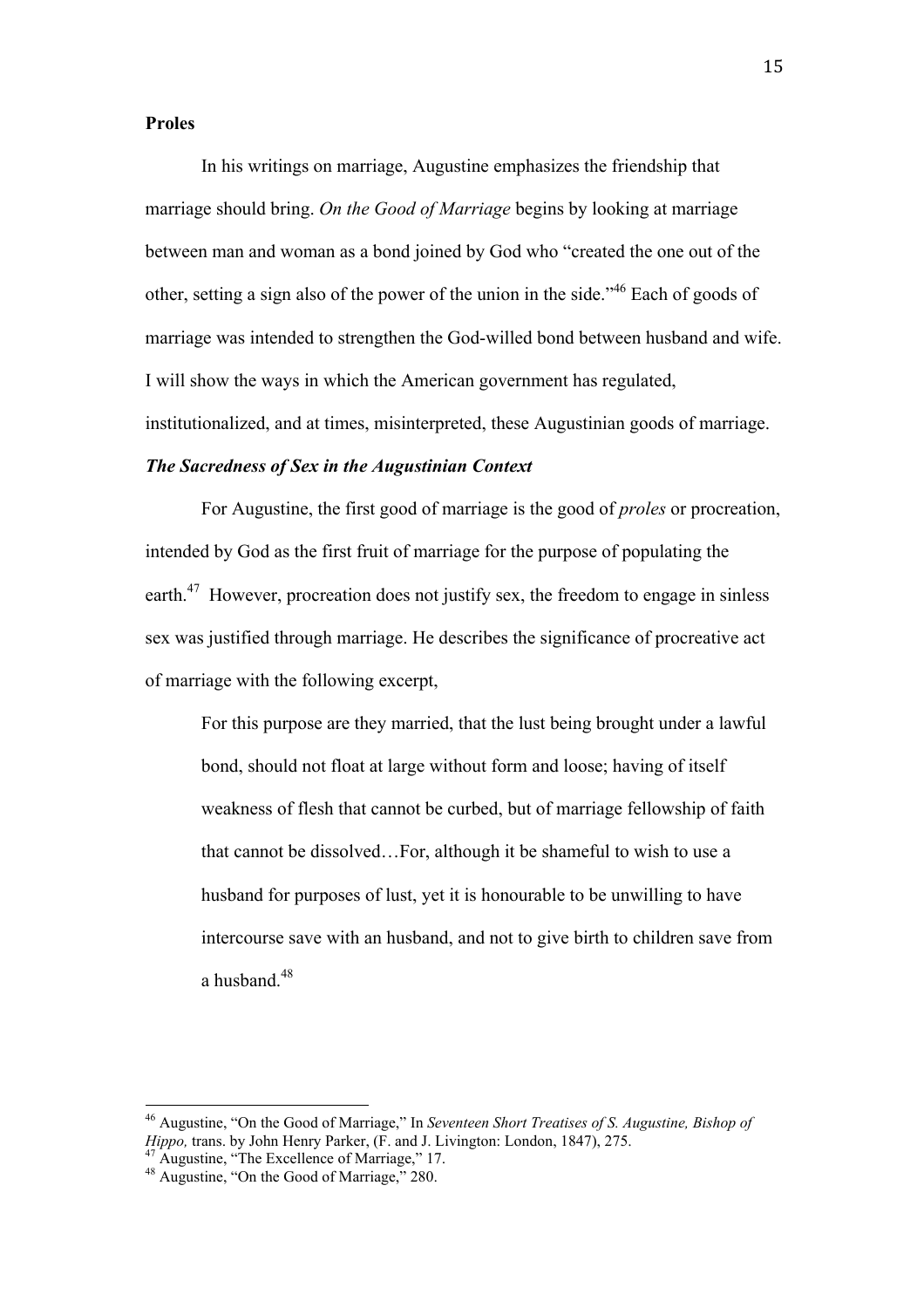The marital couple remains pure and sinless, even if they choose to have sex for pleasure and without the intention of procreating. <sup>49</sup> Augustine strongly encourages procreation, although having a child does not validate a marriage. He makes it clear that if a couple desires a child but is unable to procreate, the couple may not separate or commit adultery with the intent of having a child.<sup>50</sup> He argues that marriage is "tied for the purpose of having children, it is not untied for the same purpose of having children."<sup>51</sup> It is better for a couple to remain childless than to engage in physical intimacies with other individuals. This claim shows that the good of the marital relationship between the couple is prioritized over the ability to procreate. Augustine is more interested in the relationship itself than in the good of procreation, which emphasizes the companionship between two people that cannot be jeopardized for the sake of having children.

## *The Sacredness of Sex in the United States*

Until the twenty-first century, U.S. laws and court cases around same-sex marriage included the argument that the marital union must include the potential to procreate, emphasizing the heterosexual nature of man and woman, rather than invalidating a marriage based on age or fertility. However, throughout the decades, institutional laws guarding traditional marriage have shifted from defending procreation to sanctioning a marriage based on the friendship of two people.

I begin with a brief history of the significance of sex in the United States before delving into particular court cases that implemented these ideals. I illustrate how the institutional standard of marriage included the potential to procreate as a pre-requisite through the court case *Baker v. Nelson.* Then I look at the

<sup>49</sup> Augustine, *The Works*, 33.<br><sup>50</sup> Ibid., 38.

 $51$  Ibid.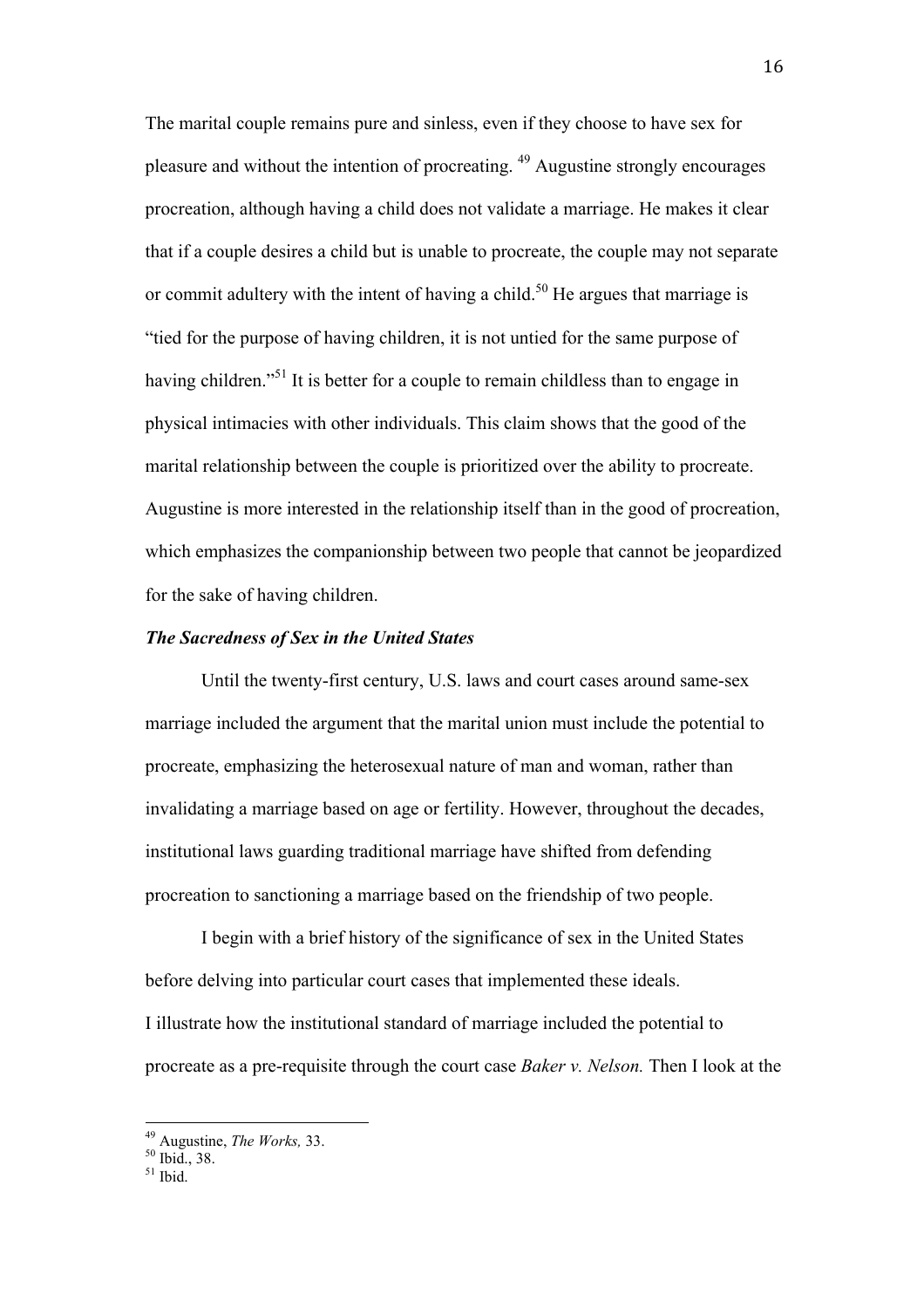regulation of sexual intercourse reserved exclusively for heterosexual couples and denied to homosexual couples through the Supreme Court case *Bowers v. Hardwick.*  I conclude by analyzing modern day perceptions of sexual conduct decided through *Lawrence v. Texas* that show the institutional shift from procreation to friendship.

## *Perceptions of Sex in American Society*

Similar to the Augustinian notion of sex reserved for a married couple, until the late twentieth-century, sex was also presumed to be a sacred activity in the U.S. The act was so revered that there were laws in place regulating who could engage in sex, how sex could be practiced and what types of sex were forbidden.<sup>52</sup> Sexual activity was only permitted between one man and one woman.

## *Baker v. Nelson*

The first lawsuit seeking a same-sex marriage license was rejected on the grounds that homosexual couples lacked the ability to procreate. In 1971, the Supreme Court of Minnesota denied the gay couple, Richard John Baker and James Michael McConnell the right to a marriage license. The Court argued, "The institution of marriage as a union of man and a woman, uniquely involving the procreation and rearing of children within a family, is as old as the book of Genesis."<sup>53</sup> The Court employed explicitly Christian language to rule against the legalization of same-sex marriage, emphasizing the potential to procreate, which, these men could not fulfill.

Throughout the decades, however, the gay community has gained more support, attention and success in their appeals for same-sex marriage. Their journey

 52 Before the ruling of Supreme Court Case *Lawrence v. Texas* in 2003, the government had the authority to regulate the sexual conduct of citizens, see "Bowers v. Hardwick," accessed November 1, 2014, http://www.law.cornell.edu/supremecourt/text/478/186.<br>
<sup>53</sup> Boston College Law School, "Richard John Baker and Another v. Gerald R. Nelson," accessed

November 14, 2014, http://www.bc.edu/bc\_org/avp/law/st\_org/lambda/baker.htm.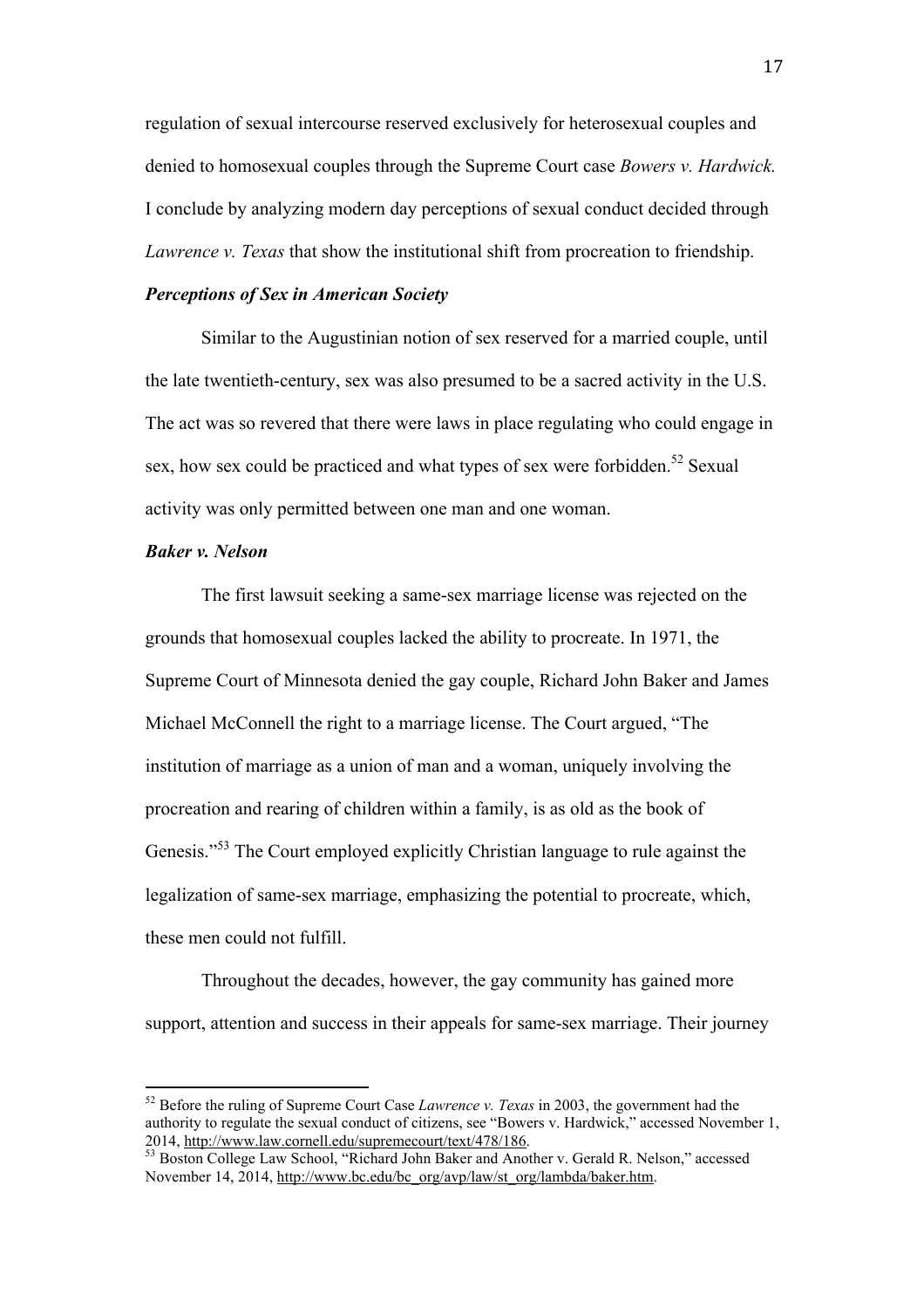demonstrates the institutional shift of the interpretation of marriage, from requiring procreative aspects to emphasizing companionship.

#### *Bowers v. Hardwick*

The 1986 Supreme Court case *Bowers v. Hardwick* depicts the legal regulation of citizens' sexual activity. In 1982, Michael Hardwick was arrested for engaging in acts of sodomy with another male, while in the privacy of his own bedroom.<sup>54</sup> Anti-sodomy laws were initially created "to prohibit non-procreative sexual activity more generally, whether between men and women or men and men,<sup>55</sup> and were practiced by 24 states and the District of Columbia, making "those sex acts a felony punishable by a prison term of from one to 20 years.<sup>56</sup> The regulation and enforcement of sodomy laws were created without the intent of discriminating against one's sexual orientation but to uphold the American moral code.

However, under Chief Justice Warren Burger, *Bowers* reinterpreted sodomy laws exclusively to discriminate against homosexual acts. Hardwick's arrest was justified on the grounds that sodomy—oral and anal sex—violated a Georgia statute. The following year, Hardwick in addition to a married couple, John and Mary Doe, challenged the statute outlawing sodomy. 57 The Georgia court dismissed the Doe family, asserting that they lacked standing and had "not been arrested or threatened with arrest for sodomy."<sup>58</sup> Their dismissal suggested that the state had no interest in

 54Thomas B. Stoddard, "*Bowers v. Hardwick*: Precedent by Personal Predilection," *University of Chicago Law Review* 54 Rev.648 (Spring 1987), accessed November 27, 2014. 55 Cornell, "Bowers."

<sup>56</sup> Al Kamen, "High Court to Review Rights of States to Regulate Adults' Sexual Activities; Constitutional Issue Addressed for First Time in Sodomy Case," *The Washington Post*, November 5, 1985.

<sup>57</sup> Cornell, "Bowers."

<sup>&</sup>lt;sup>58</sup> Cornell University Law School, "Bowers v. Hardwick," accessed November 1, 2014. http://www.law.cornell.edu/supremecourt/text/478/186.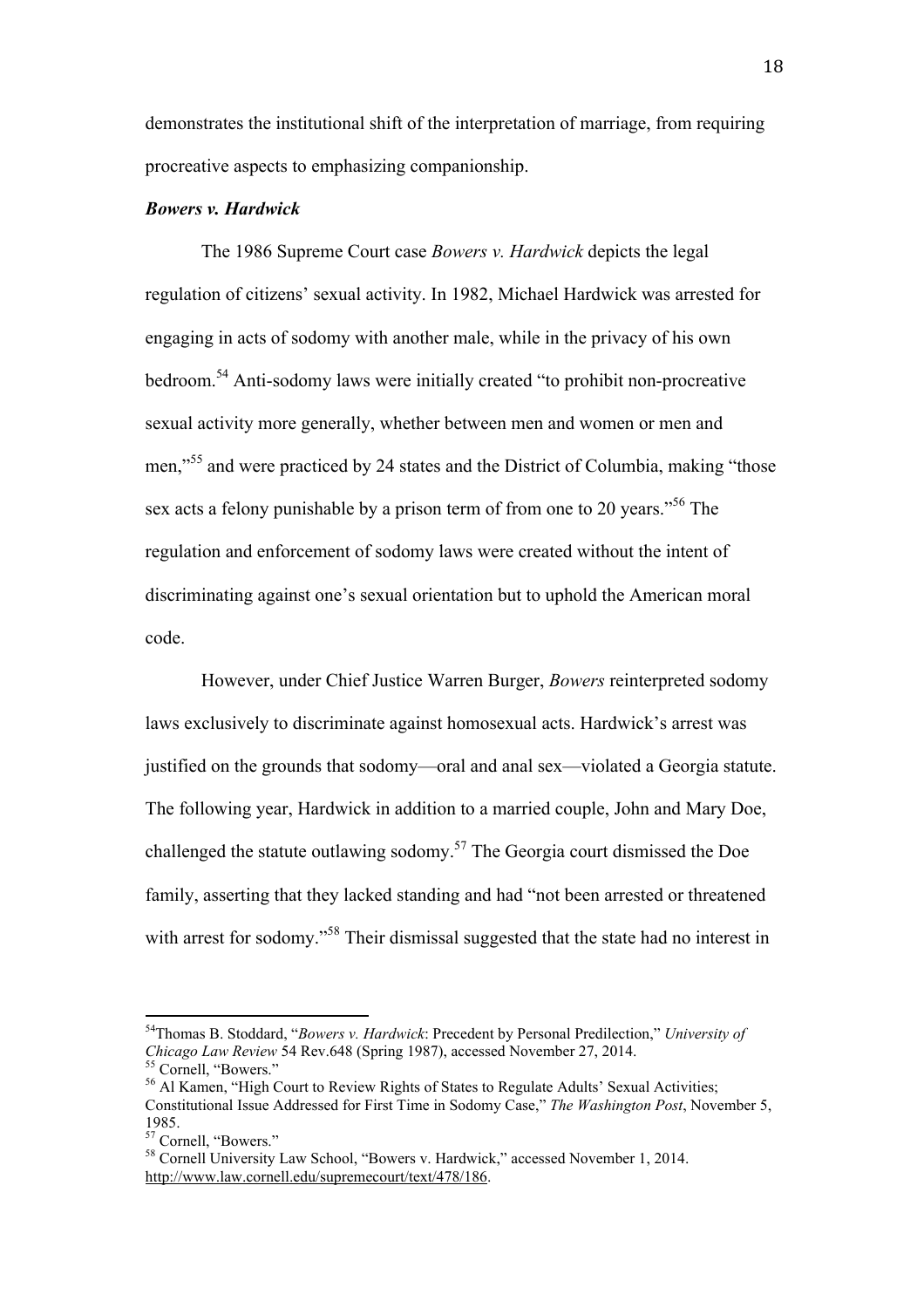regulating sexual activity between heterosexual, married couples, but felt a moral obligation to regulate sexual activity between homosexual couples.<sup>59</sup>

The *Bowers* decision denied homosexuals the right to engage in acts of sodomy, discriminating against their sexual orientation and upholding the Georgia statute against sodomy.<sup>60</sup> The original intent of this statute held all citizens accountable—whether homosexual, heterosexual, married, and unmarried couples without discrimination.<sup>61</sup> However, the Burger Court's rejection of the Doe case, revealed its issue not with sodomy but specifically with homosexual relationships. Its decision reinforced the institutional criminalization of homosexual humans by prohibiting them, in stark contract to heterosexuals, from engaging in nonprocreative sex. $62$ 

The Burger Court further defended its position on traditional marriage through ideals of the ancient law and religious morals. Chief Burger posited, "There is no such thing as a fundamental right to commit homosexual sodomy."63 Chief Burger insisted that sodomy contradicts values encapsulated in "Judeo-Christian moral and ethical standards," has been a crime in Roman law, and even criminalized in nineteenth century England.<sup>64</sup> Justice Byron White additionally posited that "the presumed belief of a majority of the electorate in Georgia that homosexual sodomy is immoral and unacceptable."65 Thus, Court interpreted its heterosexual, Protestant interpretation of marriage as the basis of "morality" to argue against homosexual sodomy. 66

<sup>&</sup>lt;sup>59</sup> Jakobsen, *Love the Sin, 22.*<br><sup>60</sup> Cornell, "Bowers."<br><sup>61</sup> Stoddard, "*Bowers.*"<br><sup>62</sup> Nat Hentoff, "Government and Gay Marriage," *The Washington Post, January 13, 1996.*<br><sup>63</sup> Cornell, "Bowers."<br><sup>64</sup> Ibid

<sup>&</sup>lt;sup>65</sup> *Bowers v. Hardwick,* 478 "U.S." 186 (1986) <sup>66</sup> Cornell, "Bowers."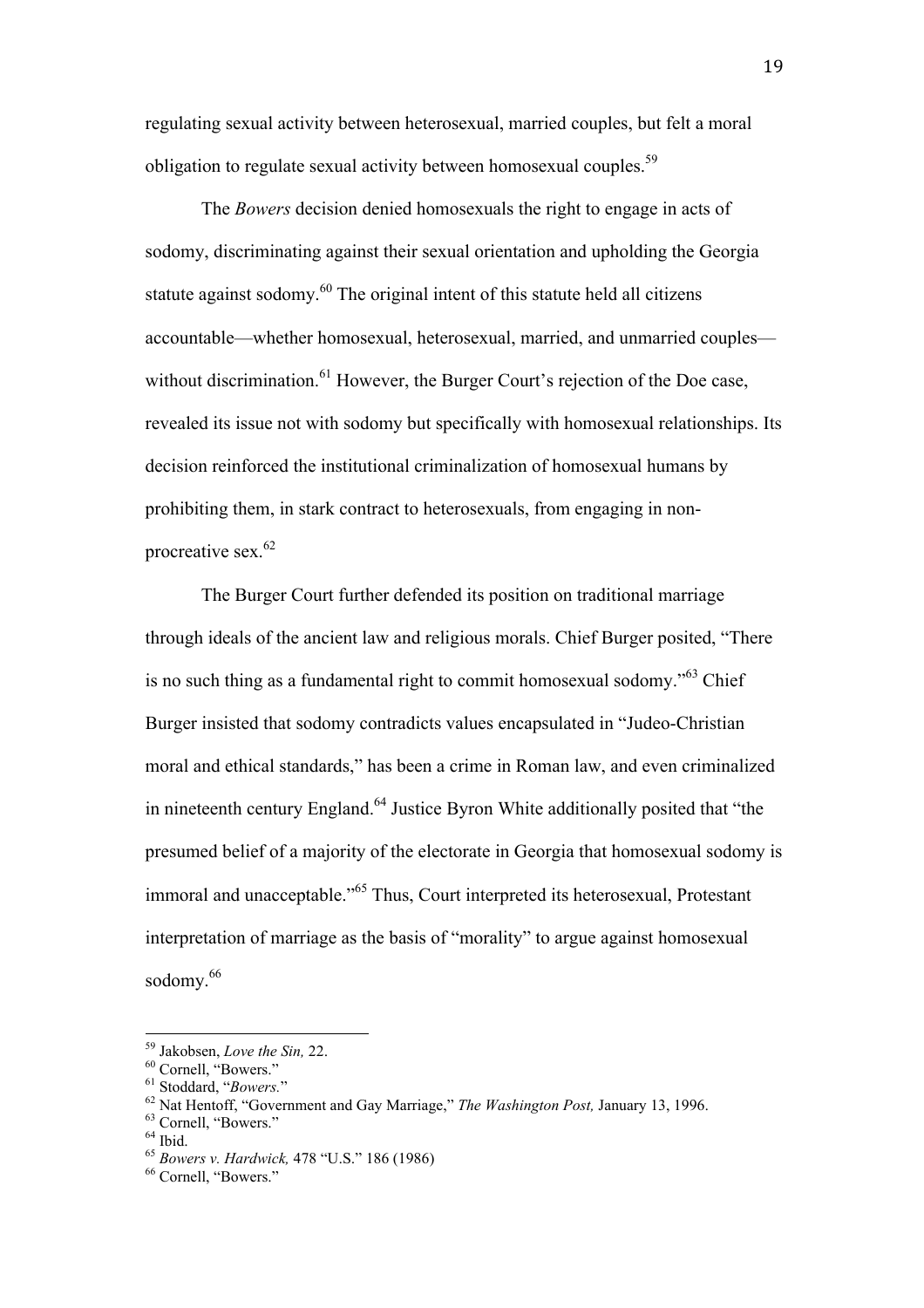The 5-4 decision on *Bowers* outlawing homosexual sodomy was based on the argument that homosexual couples could not procreate. The Court attempted to use several cases such as *Skinner v. Oklahoma* and *Loving v. Virginia* to show the importance of procreation and marriage that sodomy cannot produce.<sup>67</sup> However, "none of the rights announced in those cases bears any resemblance to the claimed constitutional right of homosexuals to engage in acts of sodomy", there was no link between marriage, procreation and homosexual activity.<sup>68</sup>

In *Bowers,* the state employed its Christian understanding of sex, which paralleled the Augustinian model of *proles,* that is, sex between a couple that has the potential to procreate, even if the couple does not choose to engage in procreative acts. 69 The *Bowers* decision reveals its Christianized bias of sex as a sacred activity that should be practiced exclusively between heterosexual couples. The greater message that the *Bowers* ruling sent was that homosexual acts lack federal rights to privacy, justifying this decision by unknowingly applying uniquely Augustinian though of *proles.* 

## *Lawrence v. Texas*

*Bowers* was overruled in 2003 by Supreme Court Case *Lawrence v. Texas*  under Chief Justice William Rehnquist. In 1998, the Texas police found John Lawrence engaging in sexual acts of sodomy with partner Tyron Garner, violating the Texas anti-sodomy law.<sup>70</sup> Similar to Georgia's statute, the law's original intention in 1943 prohibited acts of sodomy between both homosexual and heterosexual couples. However, in 1973, the statute decriminalized acts between

 67 Stoddard, "*Bowers.*" 68 Ibid.

 $^{69}$  Cornell University Law School, "Lawrence v. Texas," accessed November 1, 2014, http://www.law.cornell.edu/supct/html/02-102.ZS.html//.

<sup>&</sup>lt;sup>70</sup> Tony Wright, "U.S. Supreme Court Justices Appear Poised to Overturn Sodomy Ban," *Lawyers Weekly USA,* April 14, 2003.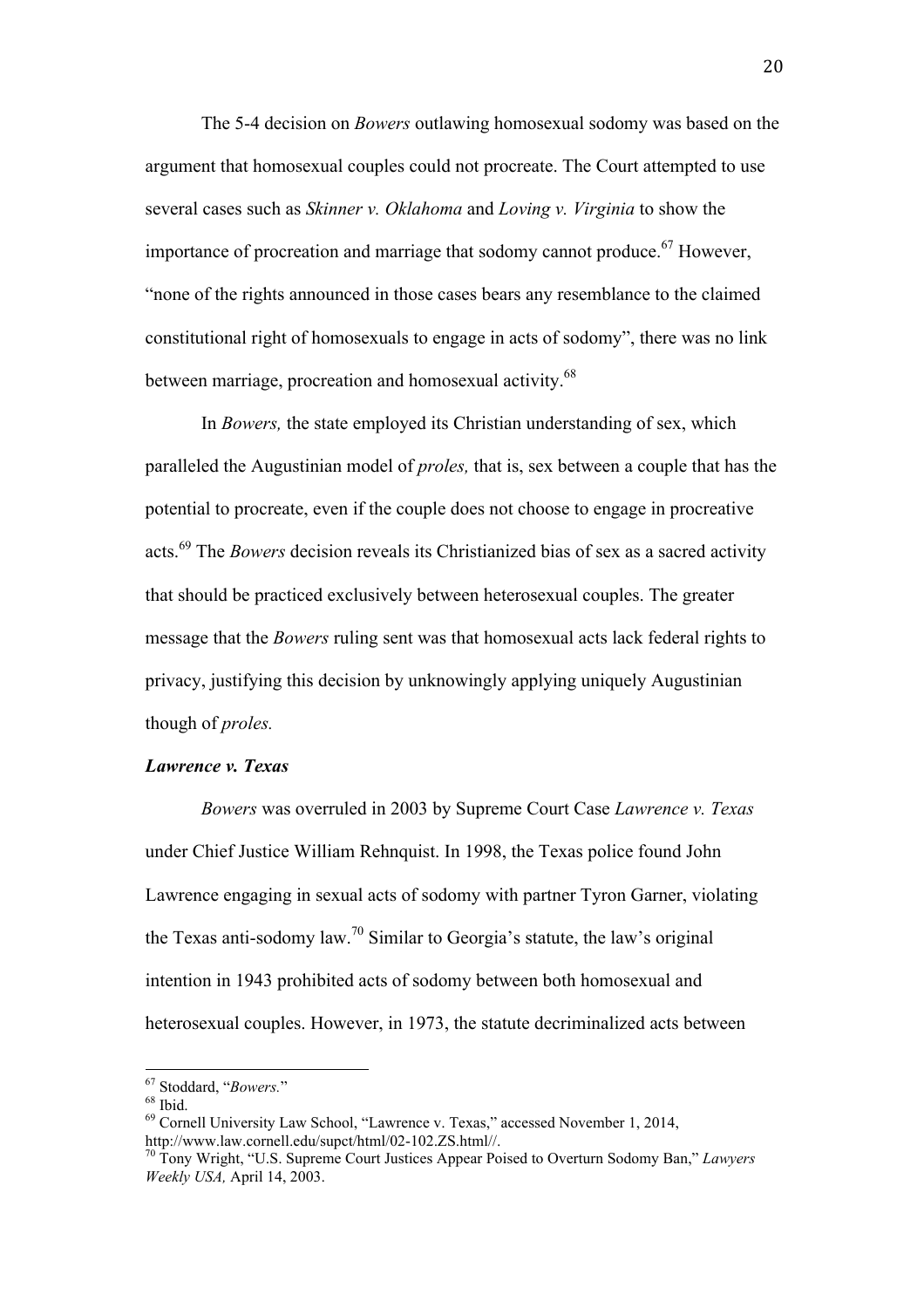heterosexual couples while continuing to prevent homosexual acts.<sup>71</sup> In 2003, there were only four states that practiced anti-sodomy laws that "apply strictly to same-sex couples: Texas, Kansas, Missouri and Oklahoma" and nine states whose anti-sodomy statutes applied to everyone.<sup>72</sup> The distinction in anti-sodomy laws blatantly reinforced *Bowers'* claim that gay persons were denied the right to privacy in their own home.

In a 6-3 vote, *Lawrence* won its landmark status by granting homosexual humans the same rights as heterosexual humans: the federal right to privacy.<sup>73</sup> Supreme Court Justice John Stevens recognized that the past ruling of *Bowers* was a sum of personal opinions that unfairly discriminated against the gay community. Justice Stevens argued that the state's opinion on morality and sodomy "is not a sufficient reason for upholding a law" and the potential to procreate does not justify "intimacies of physical relationships."<sup>74</sup> In this decision, the Court deliberately rejected traditional Christian commonsense and the link between sex and procreation, emphasizing one's freedom to engage in consenting sexual acts without the threat of criminalization.

In addition to rejecting anti-sodomy statutes, the Rehnquist Court recognized the relational aspect of same-sex couples. The Court argued, "The liberty protected by the Constitution allows homosexual persons the right to choose to enter upon relationships in the confines of their homes and their private lives and still retain their dignity as free persons."<sup>75</sup> *Lawrence* not only decriminalized homosexuals but also

 $71$  Ibid.

 $72$  Ibid.

<sup>73</sup> *Lawrence* also outlawed the sodomy laws regarding both homosexuals and heterosexuals in all 13 states, See Moni Basu, "Gay sex bans overturned; Landmark ruling fuels hopes of equal treatment," *The Atlanta Journal-Constitution, June 27, 2003.*<br><sup>74</sup> *Bowers v. Hardwick; 478 U.S. 186 (1986)*<br><sup>75</sup> Wright. "U.S. Supreme Court Justices."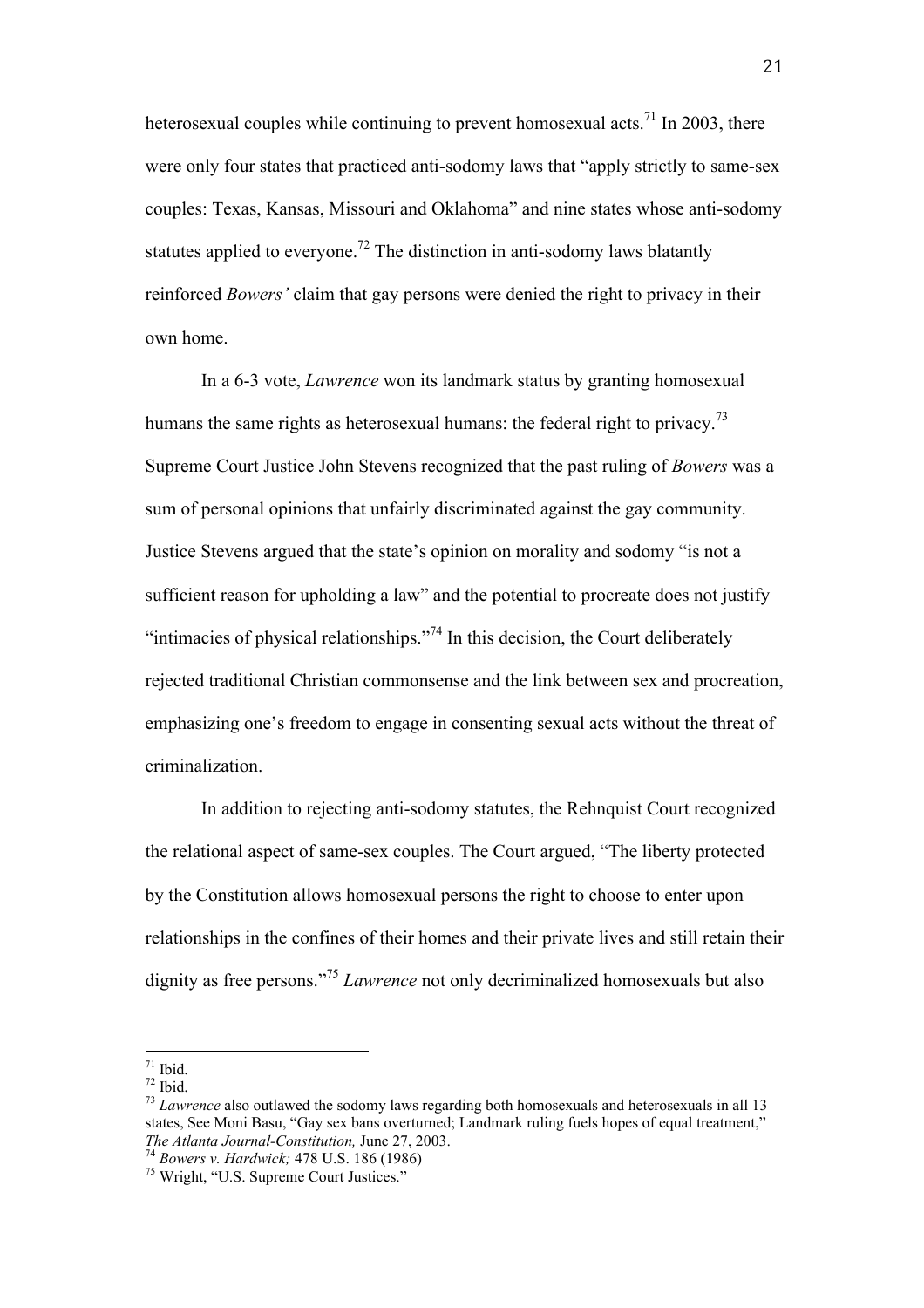granted them rights to privacy under law.<sup>76</sup> The Court distinguished private rights from marital rights. In this way, it delinked sexual activity from marriage, but it did not delink marriage from childrearing.

The *Lawrence* decision entitled homosexuals to the same respect in their private lives as heterosexual couples. This step towards respect in one's relationship focuses on the pleasure of a companionship instead of the couple's ability to procreate. The progression of rights parallels the Augustinian ideals of a marriage that are focused on companionship rather than on procreative capacity. Although *Lawrence* was not considering the legalization of same-sex marriage, the very decriminalization of same-sex couples was a shift toward a relational focus and a recognition of the historical Christianized bias of the political system.

## **Fides**

Unlike the good of *proles* that Augustine strongly encouraged but did not demand in a marriage, he remained unwavering in the good of *fides. Fides* is the fidelity of and between spouses.<sup>77</sup> It entails sexual exclusivity and self-sacrificial concern for the other, by rejecting one's own sexual impulses toward another person outside of marriage, while dutifully submitting to have sex with one's partner. <sup>78</sup> Marriage is a contractual agreement of promised fidelity between two people. Augustine emphasizes that the full submission to the other will help the marital union

<sup>76</sup> However, Justice Anthony Kennedy stated that this case "does not involve whether the government must give formal recognition to any relationship that homosexual persons seek to enter" and Justice Sandra Day O'Connor supported this claim in stating that "other reasons exist to promote the institution of marriage beyond mere moral disapproval of an excluded group," see Linda Greenhouse, "Same-Sex Marriage: The Context; Supreme Court Paved Way for Marriage Ruling with Sodomy Law Decision," *The New York Times,* November 19, 2003. 77 Augustine, *The Good of Marriage*, 4. 78 Augustine, *The Excellence of Marriage,* 37.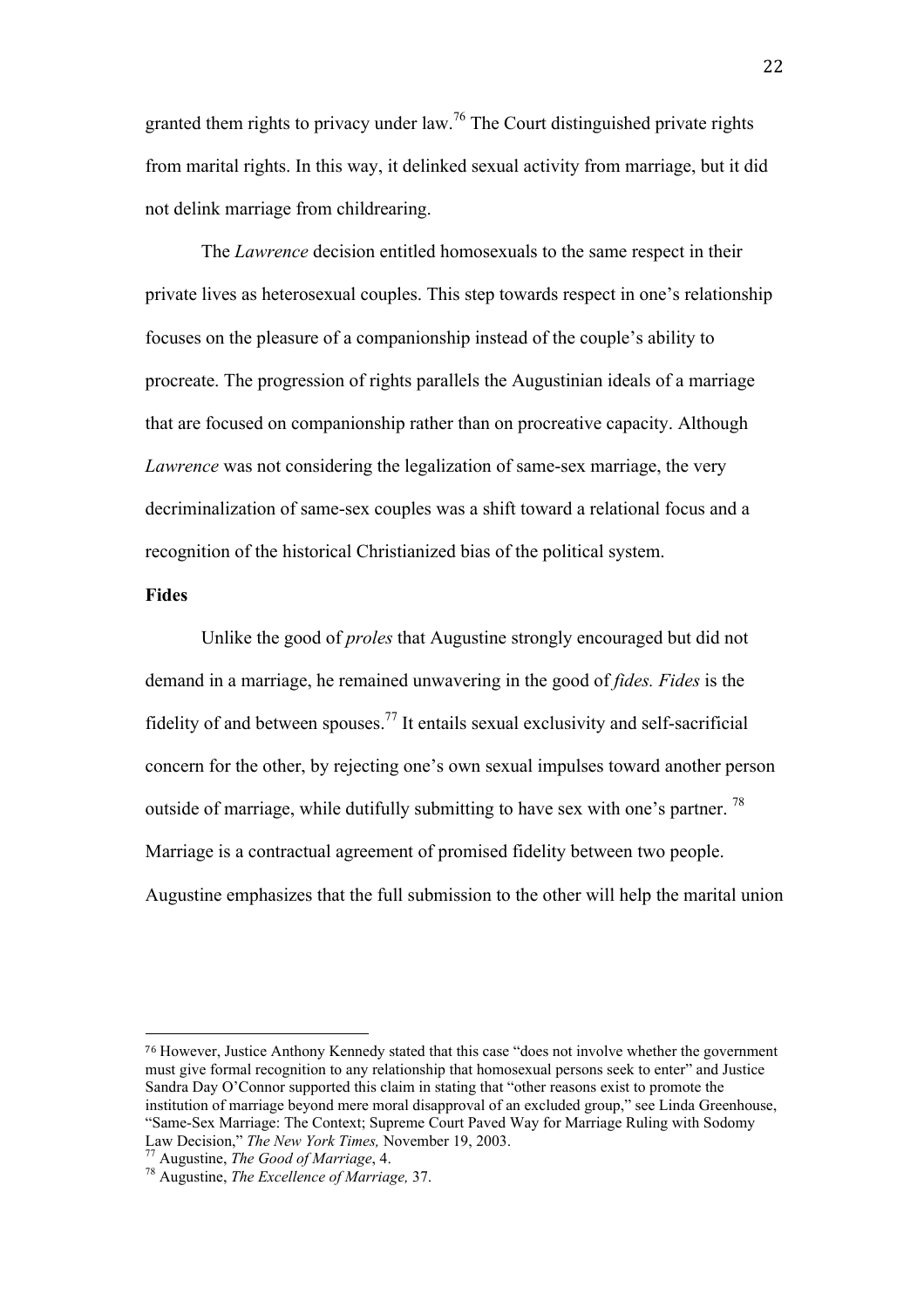remain faithful, through is trust and sexual satisfaction, while aligning with the will of God $^{79}$ 

Augustine further elaborates on fidelity as a spousal duty of constant submission and self-denial. Submission is demonstrated by the denial of rights over one's own body. In *The Excellence of Marriage,* Augustine uses 1 Corinthians 7:4 to state that sexual submission is biblical and godly.<sup>80</sup> Engaging in sexual intercourse to satisfy the desires of one's spouse, despite one's own desires to do so, is an "act of charity."81 Furthermore, he believes it will minimize the chances of adultery by satisfying the lustful spouse from looking elsewhere. The sexual exclusivity promised between a marital union builds security, trust and friendship in marriage, attesting to one's "holiness" and godliness.<sup>82</sup>

## *Fides Applied in the United States*

In the United States, the very institution of marriage, also demands sexual fidelity through monogamy. The state outlawed practices of bigamy and incest while criminalizing adultery.<sup>83</sup> In theory, sexual fidelity was a moral standard that the state sought to upkeep through federal regulation as the nation was founded on puritan values, implementing morality through fidelity. In practice, however, state surveillance continues to be an ineffective force in ensuring marital fidelity, except in special cases with specific groups of people, such as among the Native Americans and Mormons. First, I look at the ways in which the state compelled Native American men to change their sexual practices that demeaned the face of American morality and second, I give an in-depth analysis on the state's response to polygamy.

<sup>&</sup>lt;sup>79</sup> Ibid., 42.<br><sup>80</sup> 1 Corinthians 7:4 "The wife does not have authority over her own body, but her husband does; and likewise the husband does not have authority over his own body, but his wife does." See Augustine, *The Excellence of Marriage, 57.* <sup>81</sup>Augustine, "Excellence of Marriage," 17. <sup>82</sup>Ibid., 43.

<sup>83</sup> Cott, *Public Vows,* 28.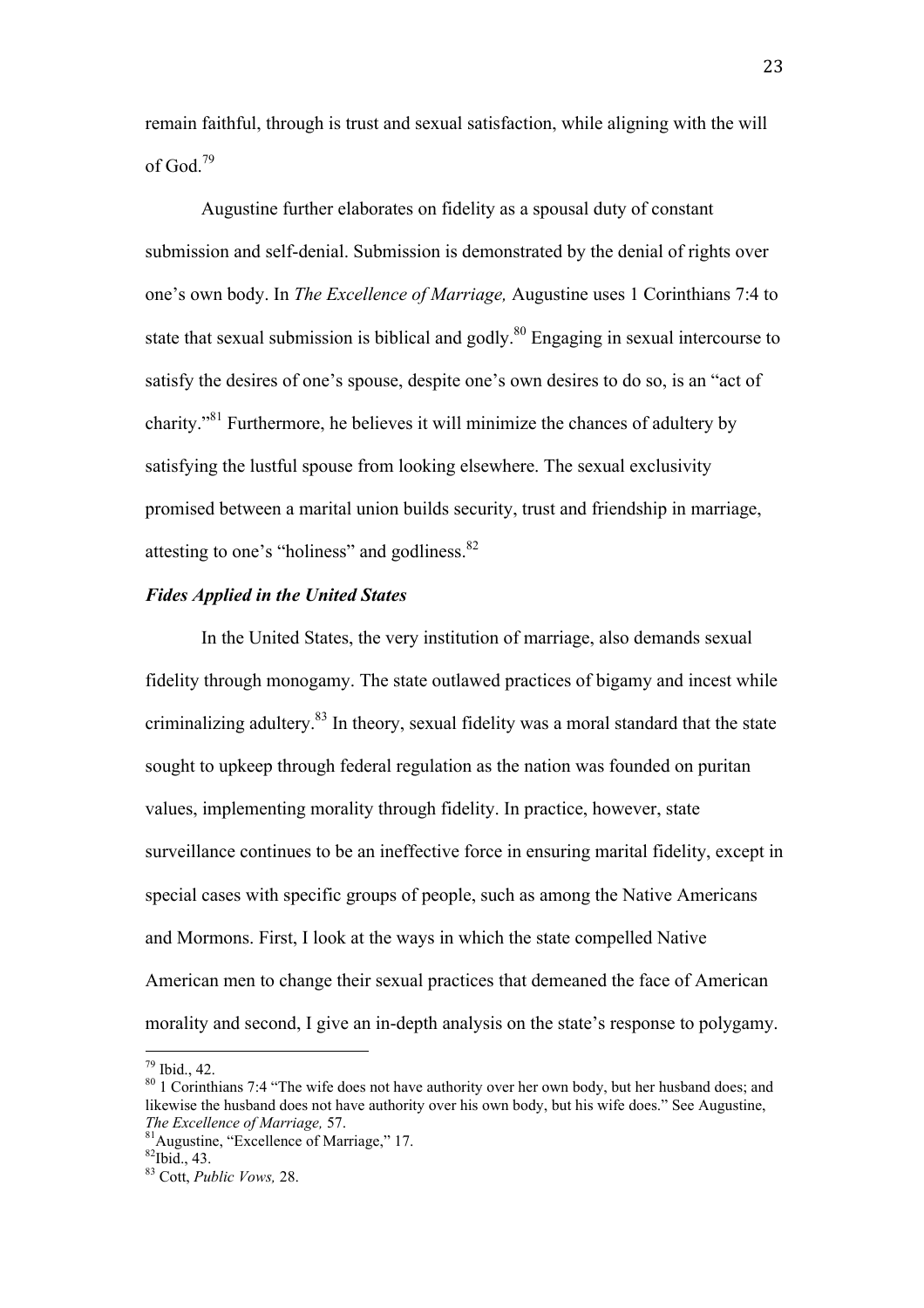#### *Native Americans, Politicians, and Missionaries*

As Cott has argued, in the early-nineteenth century, the federal government imposed its Christian commonsense regarding marriage and fidelity on the Native American group, the Iroquois. The Iroquois "had their own forms of political authority, sovereignty, and marriage practice," resulting in very little contact with the rest of American society and gaining little obligation to owning Christian commonsense.84 Unlike their Christian counterparts who embraced monogamy in marriage as a fundamental building block of society, the Iroquois lived without such constructs. Cott posits,

[The Iroquois] married within complex kinship systems that accepted premarital sex, expected wives to be economic actors, often embraced matrilocal residence and matrilineal descent, and easily allowed both polygamy and divorce with remarriage.<sup>85</sup>

For the Iroquois, marriage was an informal, entry and exit relationship. This produced a culture of casual sex where men partook in bigamy and polygamy . To the American public, including "Christian settlers, missionaries, and government officials, Indian practices amounted to promiscuity" and unintelligibility. $86$  To discourage such immorality, Americans labeled promiscuous men who lacked a single, stable nuclear family unit, as lazy and lacking manliness. To teach Native Americans true morality, the government aided Protestant missionaries to spread the Christian morals across reservations and "civilize" the people and transform their adulterous definition of marriage to a moral, Christian practice of monogamy.<sup>87</sup>

<sup>&</sup>lt;sup>84</sup> Cott, *Public Vows*, 25.<br><sup>85</sup> At this time, only Fault-based divorce existed as a way to annul a marriage.<br><sup>86</sup> Cott, Public Vows, 25.

<sup>87</sup> Ibid., 26.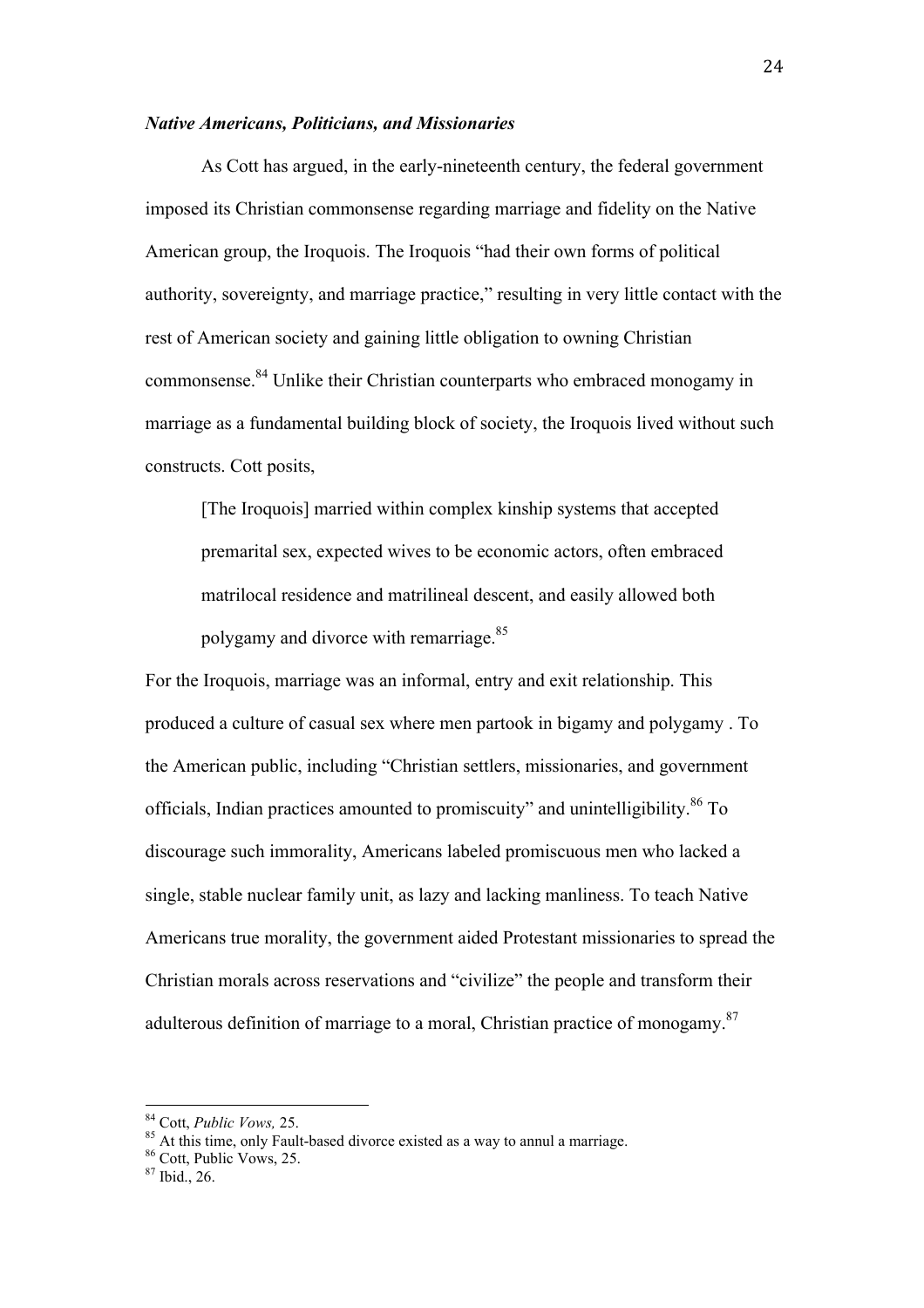The American intervention in Native American practices is just one example of the federal regulation of marriage and enforcement of Christian, synonymous with American, morals such as fidelity. In addressing the casual sexual relationships that occurred in the Iroquois community, American officials deliberately used Protestant religious communities that aligned with American commonsense, such as Protestant missionaries.

#### *The Mormon Question*

I also look at the ways the United States government exercised its Christian commonsense in resisting the Mormon Question. This Question looked at the legality of polygamy, which challenged the good of fidelity and threatened to undermine the very institution of marriage. The backlash to polygamy used Christian commonsense to link the "relationship between the structures of the government created by the Constitution and the structures of Christian morality that made civilized life possible."88

In 1843, Joseph Smith, head of The Church of Jesus Christ of Latter-Day Saints (FLDS),<sup>89</sup> claimed to have received "the revelation of celestial marriage", the divine command to practice polygamy.90 Smith taught the Mormon community the importance of plural marriage and the threat of eternal damnation for those who refuse to practice it. For the next nine years, plural marriage was a heavily guarded secret in the Mormon community. Throughout the 1830s and 1840s, Mormons faced violent backlash from American locals in Ohio, Missouri, and Illinois, which

<sup>90</sup> The significance of plural marriage stemmed from the ancestral practice in the Old Testament that fulfilled the godly command to populate the earth and enabled them to reach a multi-tiered heaven, see The Polygamy Dilemma—Is Plural Marriage a Dead Issue in Mormonism?" http://www.mrm.org/polygamy.

<sup>&</sup>lt;sup>88</sup> Gordon, *The Mormon Question*, 3.<br><sup>89</sup> Also known as the Mormon Church, formed in the 1820s in upstate New York.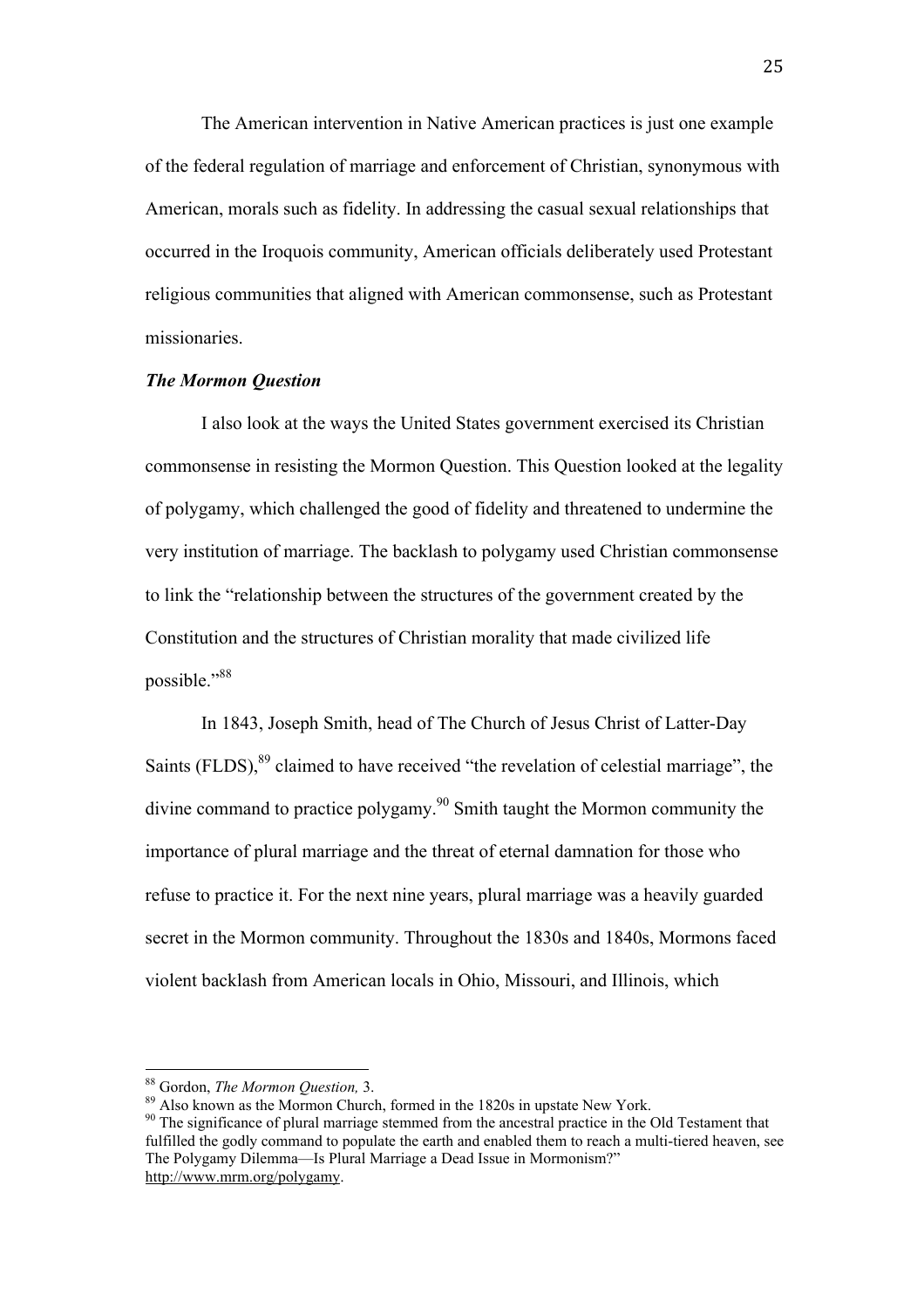escalated to the murder of Smith while imprisoned in Carthage, Illinois.<sup>91</sup> Brigham Young became the new FLDS leader and guided the Mormons to the salt basin of Utah. He was also appointed as the governor of Utah in  $1849.92$ 

Shortly after becoming leader of the Mormon Church and state, in 1852, Young publicly announced the Mormon practice of plural marriage, confirming the gossip and fears dispersed across the nation. He opened a Pandora's box regarding Constitutional rights and government intervention. For almost two decades, the House and Senate debated religious freedom, the authenticity of the Mormon practice, and government intervention. As a result of political decisions that oppressed Mormons who practiced polygamy, in 1890, the Mormon Church formally rejected this practice.

The notion of plural marriage was the antithesis of fidelity. Anti-polygamist politicians argued "polygamy led to a breakdown of the family, infanticide, a retardation of civilization."<sup>93</sup> It was believed that the adoption of polygamy would disrupt the building blocks of society by fundamentally restructuring the nuclear family and it was the responsibility of the government to defend traditional marriage.

Christian morals were embedded in social conduct and justified political decisions that disenfranchised Mormons. Institutionally, federal agents denied polygamists "the right to vote, run for office, serve on juries, or become U.S. citizens, disinherited the now "illegitimate" offspring of polygamous marriages; limited the Church's ability to hold land or organize emigration, and retracted female

<sup>&</sup>lt;sup>91</sup> "A Brief History of Mormonism," <u>http://www.mormonhistoryassociation.org/mormonism</u>.<br><sup>92</sup> Ibid. 93 Stephen Eliot Smith, "Barbarians within the Gates: Congressional Debates on Mormon Polygamy,

<sup>1850-1879,&</sup>quot; *Journal Of Church & State* 51, no.4 (2009): 596, accessed May 9, 2014, doi: 10.1093/jcs/csq021.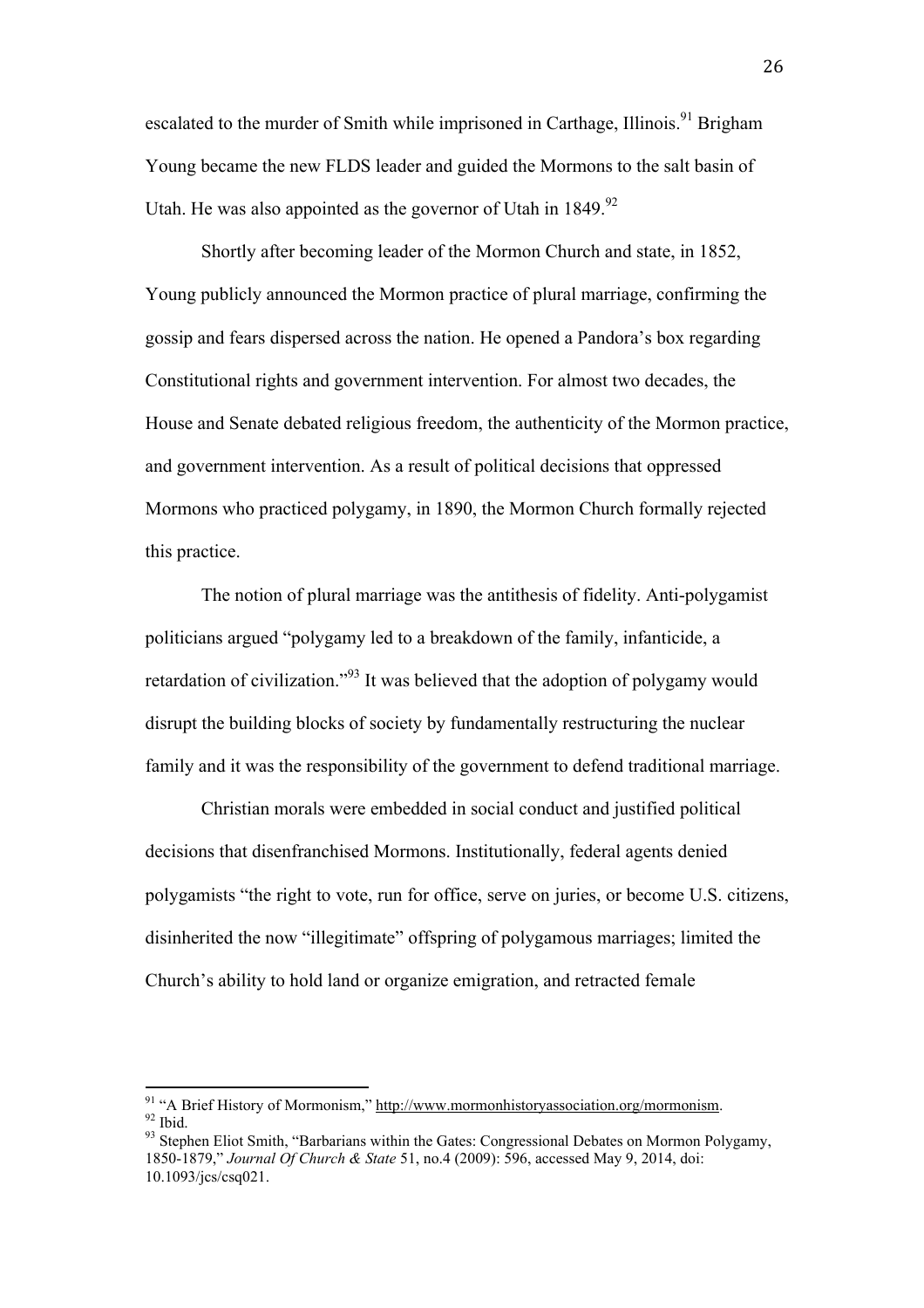suffrage."<sup>94</sup> The government used its unilateral power to oppress the Mormon community until they terminated polygamy as it stood for a practice that refuted the ideals of monogamy and fidelity.

Congressional debates reveal underlying Christian thought in the law-making process. Congressmen and Supreme Court Justices occupied the most influential role in American society with the power to create and enforce laws. In debating over the legalization of plural marriage, in1854, Representative Samuel W. Parker of Indiana argued that it was the "duty as a moral and Christian people" to terminate the practice of polygamy.<sup>95</sup> Explicitly Christian dialogue that took place in the White House reinforces the idea that the judicial system is a system of humans who contribute their personal beliefs to the national agenda.

As a result of the Christianized bias in the political sphere, institutional propositions were created to discriminate against Mormons. These included the Morrill Act, Poland Act, and *Reynolds v. United States*. On June 26, 1856, Congressman Justin S. Morrill of Vermont proposed the Morrill Bill, which outlawed the practice of bigamy, and therefore, polygamy.<sup>96</sup> In 1862, Abraham Lincoln signed the Morrill Act and it effectively became law, banning polygamy in the United States<sup>97</sup>

<sup>&</sup>lt;sup>94</sup> Bruce Burgett, "On the Mormon Question: Race, Sex, and Polygamy in the 1850s and 1990s,"<br>*American Ouarterly* 57, no. 1: 77. *America: History & Life*. (2005), accessed May 12, 2014. <sup>95</sup> Representative Samuel W. Parker of Indiana *Congressional Globe*, 33d Cong., 1st sess., 1854,

<sup>1091-92. 96</sup> 34th Cong., 1st sess. (June 26, 1856). *Congressional Globe,* 34th Cong., 1st sess., 1856, 1491. 97 Part of the Morrill Act stated, "Every person having a husband or wife living, who marries another, whether married or single, in a Territory, or other place over which the United States have exclusive jurisdiction, is guilty of bigamy, and shall be punished by a fine of not more than \$500, and by imprisonment for a term of not more than five years." See Philip B. Kurland, ed., and Gerhard Casper, ed., Landmark Briefs and Arguments of the Supreme Court of the United States: Constitutional Law (Arlington: University Publications of America, Inc., 1975), 76-77.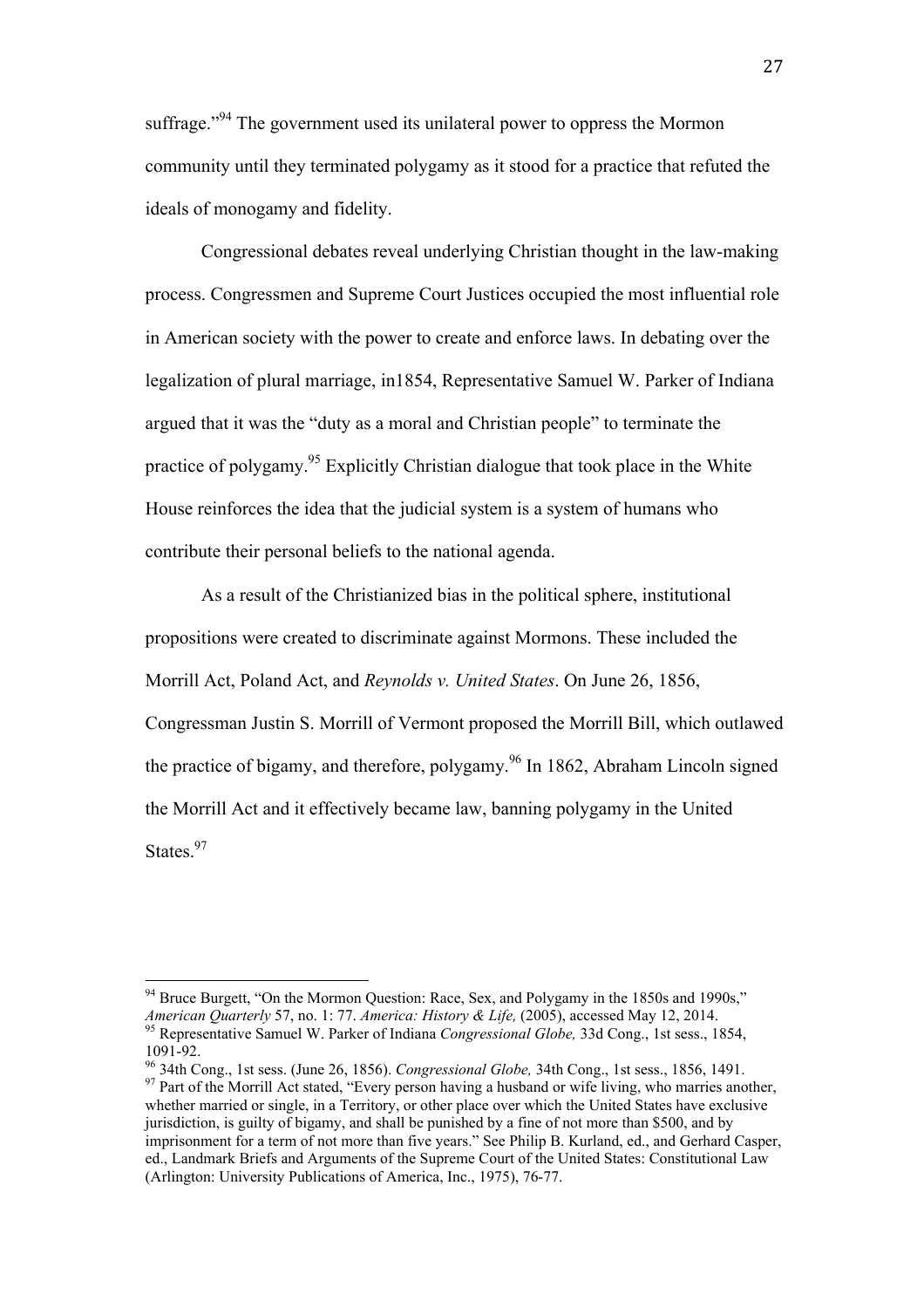The Morrill Act gave Congress the power "to regulate marriage in the federal territories" similar to the way state legislatures regulated marriage in states.<sup>98</sup> Congress was given the authority to intervene in a domestic, private institution; through the Morrill Act, marriage between man and woman was subject to regulation of Congress.99 Despite Congress's efforts in regulating bigamy, the Morrill Act was difficult to implement since polygamists only had one official marriage license and their other marriages were informal. In addition, Utah judges were also practicing Mormons who failed to uphold the law convict polygamist.

To ensure the effectiveness and implementation of the Morrill Act, in 1874, the Poland Act was passed to further enforce the practice of monogamy. It gave power to federal courts in the Utah territory. The Poland Act restricted Mormon control over Utah territory by allowing federal courts to try federal crimes and replacing court juries with at least half non-Mormon members.<sup>100</sup> By commissioning non-Mormon civil servants while stripping Mormons of political leadership positions, Congress strategically reshaped Utah's judicial system to ensure the fostering of Christian commonsense. This deliberate restructuring reveals the national understanding of the Christianized culture that agreed with the significance of fidelity exclusively shown through monogamous marriages.

Another institutional form of discrimination resulted from the Supreme Court case *Reynolds v. United States* in 1879*.* In 1875, a Mormon by the name of George Reynolds was indicted by Utah for violating the Morrill Act and practicing polygamy. The Utah Supreme Court sentenced him to "two years hard labor and a \$5,000

 <sup>98</sup> Cott, *Public Vows,* 74. 99 Ibid.,75

 $100$  Ibid., 113.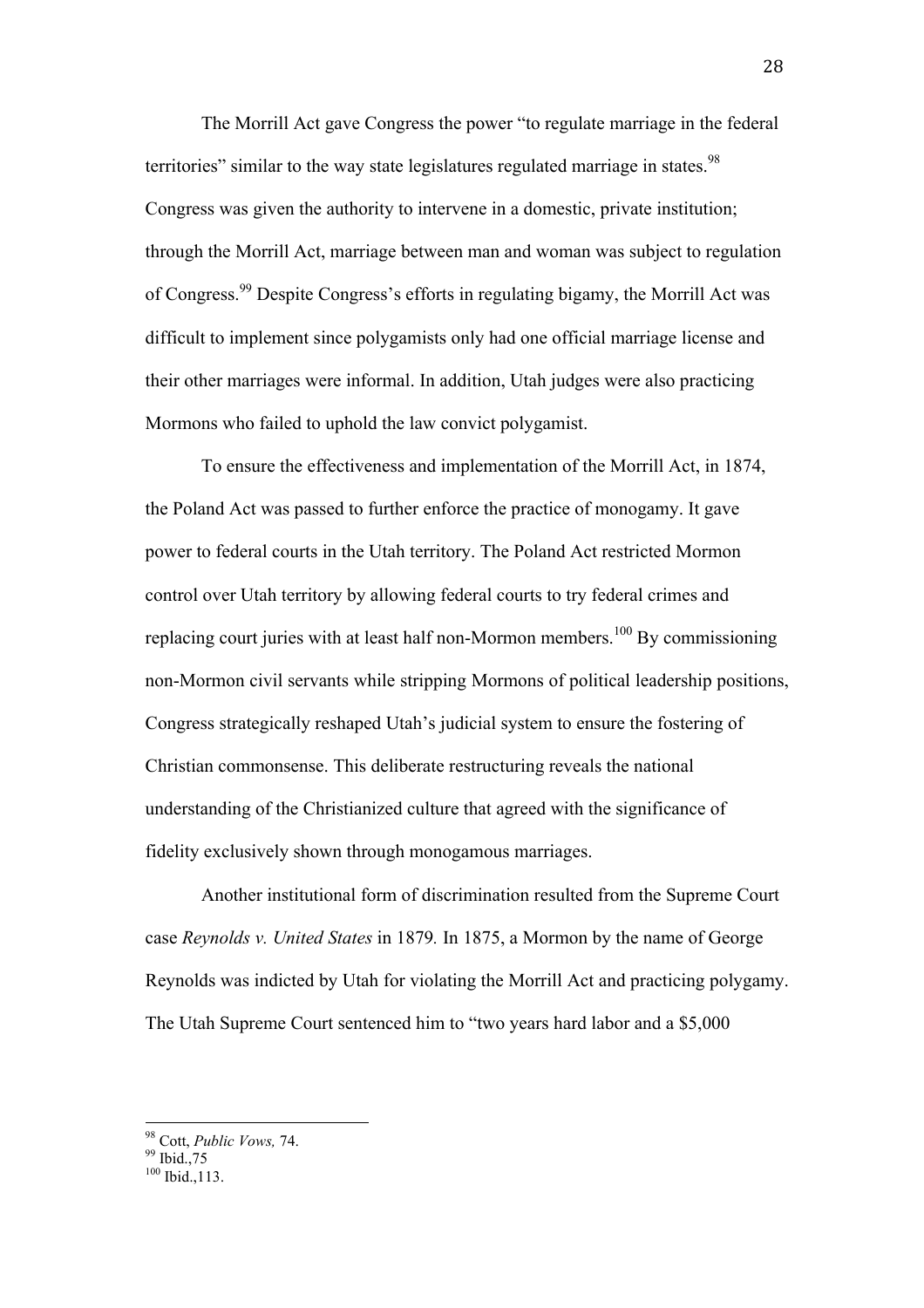fine."101 Reynolds approached the U.S. Supreme Court for his acquittal, arguing that he had practiced polygamy out of religious belief and was covered by his First Amendment right to freedom of religion.<sup>102</sup>

*Reynolds* won its monumental status in being the first Supreme Court Case to discuss religious freedom. Supreme Court Chief Justice Morrison Waite addressed the definition of religion and the protection of one's right to practice religion. He posed the question, "The precise point of the inquiry is, what is the religious freedom which has been guaranteed."<sup>103</sup> Chief Waite asserted that one's constitutional rights of the freedom of religion only encompassed the right to religious *beliefs*, excluding "actions in violation of social duties or subversive of good order."<sup>104</sup> The Court ruled that although one may have certain religious beliefs, they could not be practiced if they impede on one's obligation to the state, especially a practice that is "morally odious."<sup>105</sup> *Reynolds* is remembered as a milestone case for its re-reading of the Constitution and overruling religious duties with social rights.

The Waite Court ruled that the outlawing of plural marriage was constitutional, reinforcing the notion of serving one's national identity before one's religious identity. Chief Waite emphasized that one is free to have his or her own religious beliefs, recognizing that "Congress was deprived of all legislative power over mere opinion, but was left free to reach actions which were in violation of social duties or subversive of good order."106 Although Congress' power could not outlaw one's belief, it had the power to outlaw the practice of it. $107$ 

<sup>&</sup>lt;sup>101</sup> Paul Finkelman, *Religion and American Law: An Encyclopedia (Garland Reference Library of the Humanities)* (New York: Garland Publishing Inc. 2000): 319.

<sup>&</sup>lt;sup>102</sup> Ibid.<br><sup>103</sup> Reynolds v. U.S., 98 U.S. 145 (1879), 164.<br><sup>104</sup> Ibid.<br><sup>105</sup> "Reevaluating Reynolds," 1.<br><sup>106</sup> Reynolds v. U.S., 98 U.S. 145 (1879), 164.<br><sup>107</sup> "Reevaluating Reynolds," 2.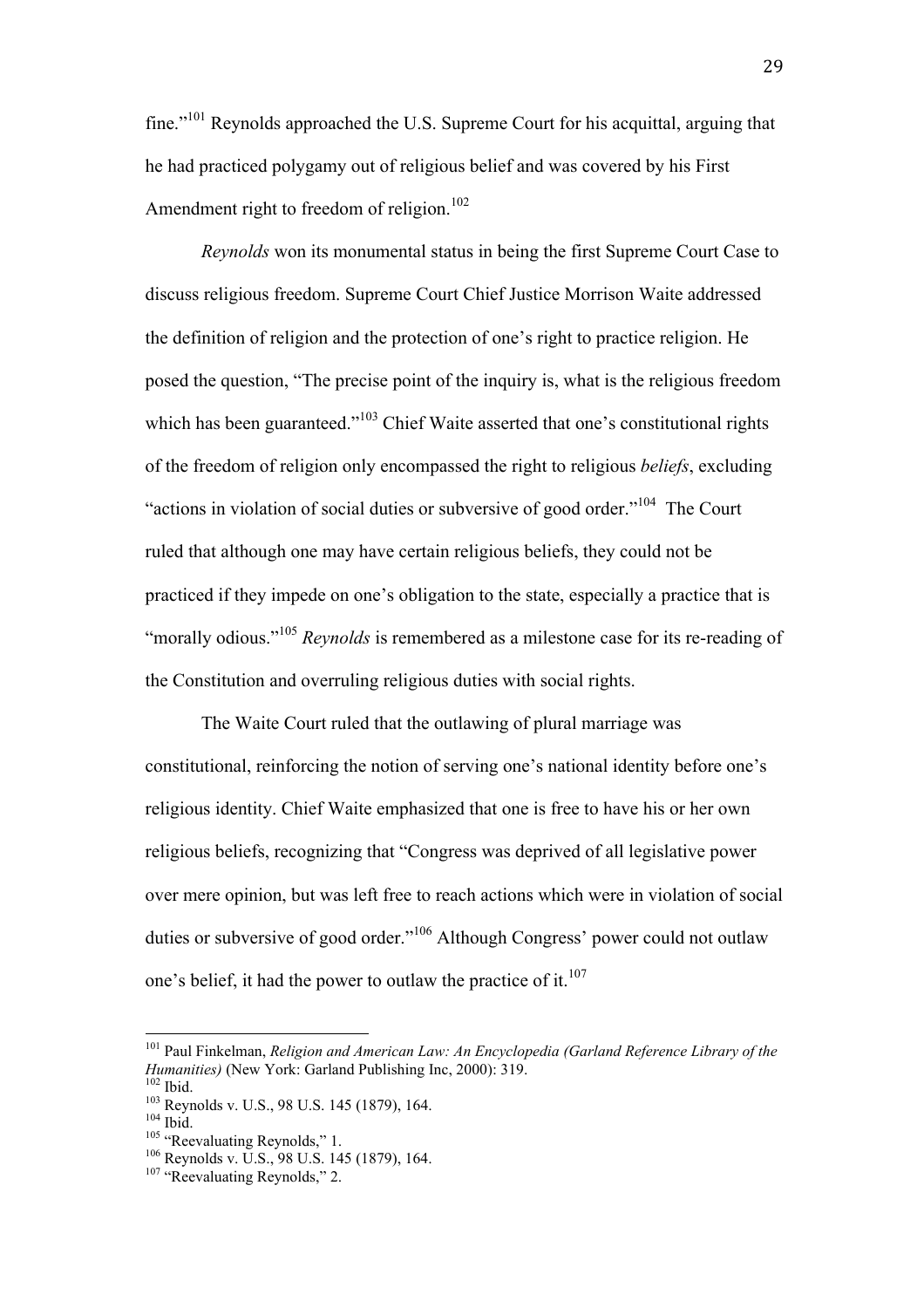The Mormon Church had three choices as a result of this ruling: (1) to accept the federal government's authority in outlawing polygamy as a religious practice; (2) to outwardly reject the government's authority and continue to openly practice polygamy; or (3) to outwardly accept the federal government's ruling while secretly practicing plural marital relationships. The official Mormon Church chose to formally reject the practice of plural marriage in  $1890$ <sup>108</sup> President of FLDS, Wilford Woodruff stated, "I hereby declare my intention to submit to those laws, and to use my influence with the members of the Church over which I preside to do likewise…I now publicly declare that my advice to the Latter-day Saints is to refrain from contracting any marriage forbidden by the law of the land."109 The submission to the federal government positively affirmed Supreme Court's decision that the outlawing of polygamy was *not* an infringement on Mormons' rights. Through Woodruff's concession, the government successfully defeated the Mormon practice of polygamy.

## *A Wife's Rights*

 

In addition to the issues of polygamy, mainstream American society also struggled with one's rights in a monogamous marriage. An unmarried woman had more rights than a married woman due to the legal oneness between husband and wife.

The lack of woman's rights within a marriage was present in the private sphere as a married woman could not charge her husband of rape. Before the 1970s, the law asserted that husband and wife could not be accused of rape.<sup>110</sup> In other words, a married man who forcibly, sexually assaulted his wife could not be tried for

<sup>&</sup>lt;sup>108</sup> Despite the formal rejection of polygamy by the Mormon Church, extreme Mormon spliter groups continue to practice plural marriage.

<sup>&</sup>lt;sup>109</sup> The Church of Jesus Christ of Latter-Day Saints, "Official Declaration," accessed November 14, 2014, https://www.lds.org/scriptures/dc-testament/od/1?lang=eng.<br>
<sup>110</sup> Julie Goldscheid, 'United States v. Morrison and the Civil Rights Remedy of the Violence against

Women Act: A Civil Rights Law Struck Down in the Name of Federalism,' *86 Cornell L. Rev. 109*  (2000-2001): 163, accessed November 8, 2013.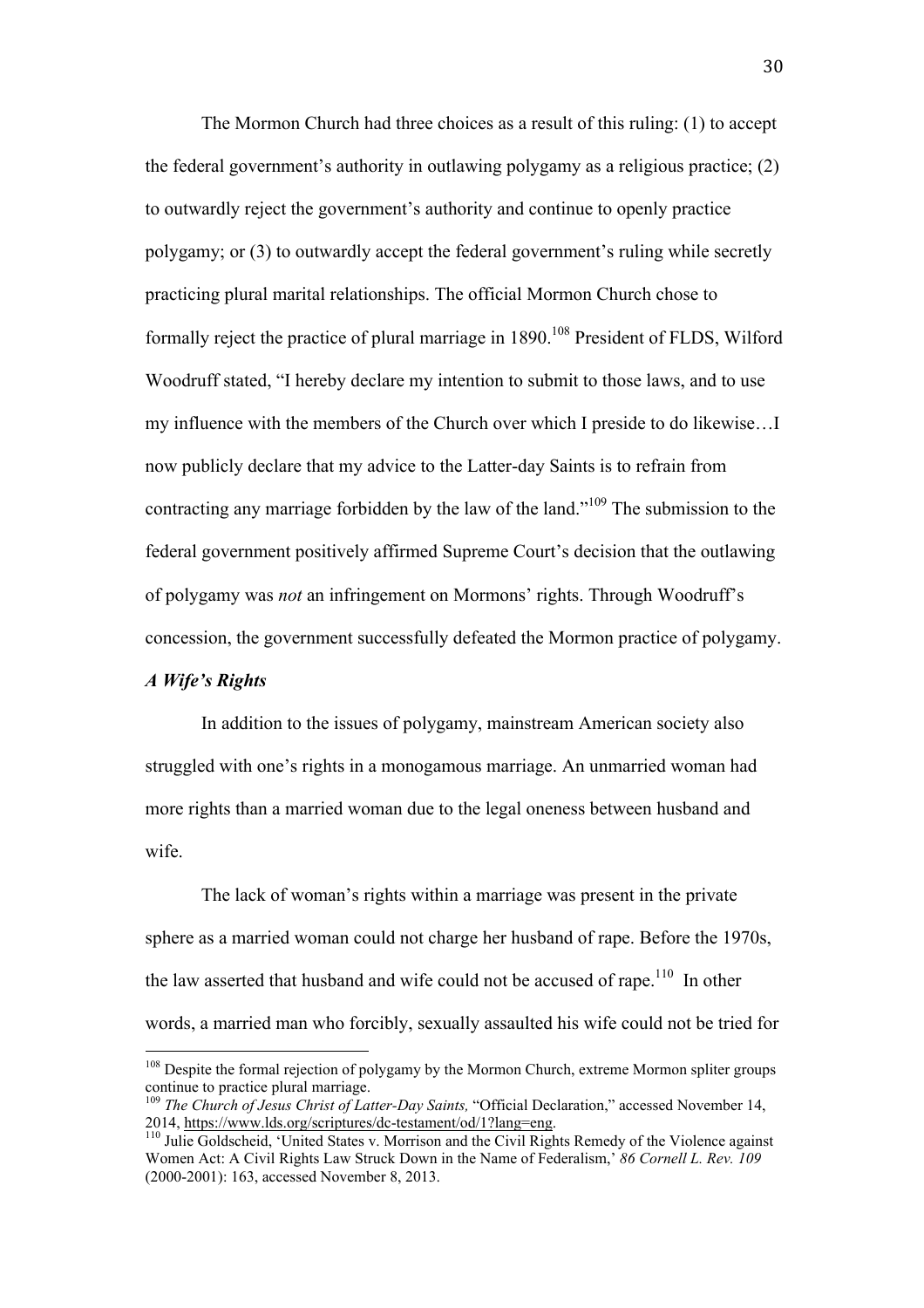committing rape before the law.<sup>111</sup> The state effectively stripped a wife of any rights to be infringed upon, "[casting] wives as sexual property of their husbands."<sup>112</sup> The law grouped the married couple as one entity rather than two separate people coming together. In theory, this idea of oneness reinforced the Augustinian notion of marriage and sexual submission between husband and wife to promote fidelity. However, in practice, the lack of a wife's rights created loopholes for a legally protected, abusive husband.

Fidelity and "oneness" were encouraged through certain institutional structures until the twenty-first century. In the public sphere, a married woman forfeited her legal rights of personhood. Through marriage, she became a dependent, prevented from ownership of "property, labor, and earnings."<sup>113</sup> Her assets were absorbed into her husband's, as she symbolically relinquished her family name for his. Marriage disenfranchised the wife as her husband became "the political as well as the legal representative of his wife…he became the one *full* citizen in the household.<sup>"114</sup> The wife gave up her voice in political matters, being fully and legally represented by the thoughts and desires of her husband. The legal oneness between man and woman made married women legally susceptible to abuse and manipulation by their counterparts.

Coverture was the institutional form of legal oneness between husband and wife. It was not directly an Augustinian ideal but was created as part of the nineteenth century common law, which stipulated "that a married woman did not

<sup>&</sup>lt;sup>111</sup> The U.S. legal definition of rape before 2010 was "involved vaginal penetration of a woman by a man through use of force," see Ethan Bronner, 'A Candidate's Stumble on a Distressing Crime', *New York Times,* August 23, 2012, http://www.nytimes.com/2012/08/24/us/definition-of-rape-is-shiftingrapidly.html.<br><sup>112</sup> Goldshied, 'United States v. Morrison'. 159.<br><sup>113</sup> Ibid., 52.<br><sup>114</sup> Ibid., 12.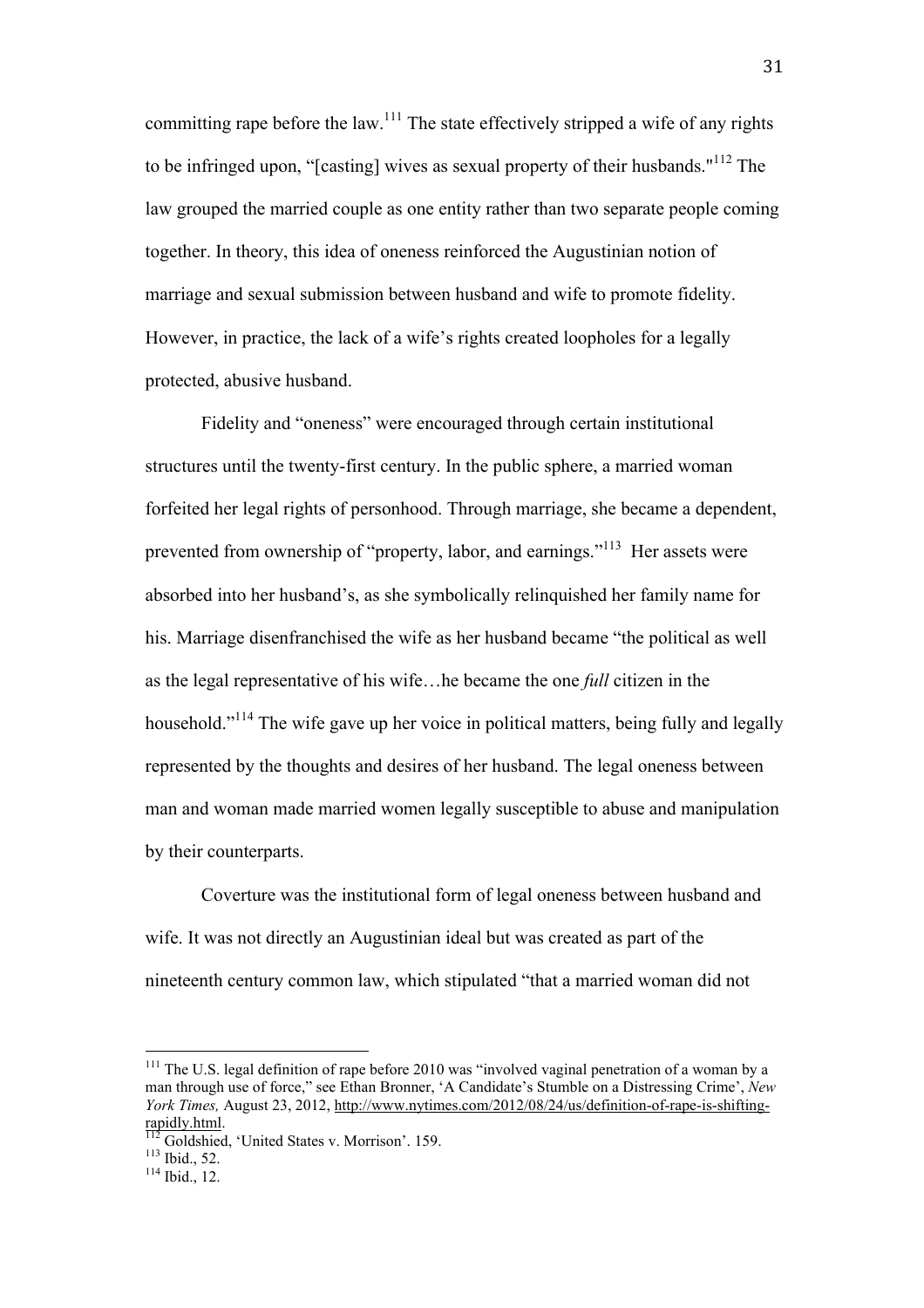have a separate legal existence from her husband."<sup>115</sup> Its assertion in the "legal" oneness of husband and wife", also paralleled the Christian marital pronouncement of the "one flesh" union. $116$ 

However, Augustine's understanding of sexual submission did not grant the couple liberty to violate the other's body. Rather, Augustine was identifying lust that could only be satisfied, in purity and without sin, through one's spouse. He premised this idea of sexual submission with companionship, in which the spouses would *voluntarily* forego their own rights to do what was in the best interest of the other.<sup>117</sup> Rather than viewing marriage as a mutual companionship, the federal government perpetuated the patriarchal power dynamic between husband and wife.

The idea of men acting as head of the household and women as the submitter was reaffirmed by Christian and Augustinian beliefs. Augustine posited that there exists a divine hierarchy of Christ to the Church and husband is to wife.<sup>118</sup> He supported this claim with Ephesians 5:22, which read, "Let wives be subject unto their own husbands, as unto the Lord; because the husband is the head of the wife." At first glance, laws that treated a married couple as a unit, seem to carry Augustinian notions of marital oneness. However, the context in which Augustine looked at marital union included the natural bond of friendship, respect, and love in the relationship.

<sup>&</sup>lt;sup>115</sup> Harvard Business School, "Women, Enterprise & Society," accessed November 30, 2014, http://www.library.hbs.edu/hc/wes/collections/women law/.

<sup>&</sup>lt;sup>116</sup> Cott, *Public Vows*, 11.<br><sup>117</sup> Fullam, "Toward a Virtue of Ethics of Marriage," 673.<br><sup>118</sup> Augustine, 'Marriage and Desire, in *Answer to the Pelagians*, II (Hyde Park, NY: New City Press, 1998) 1.10.11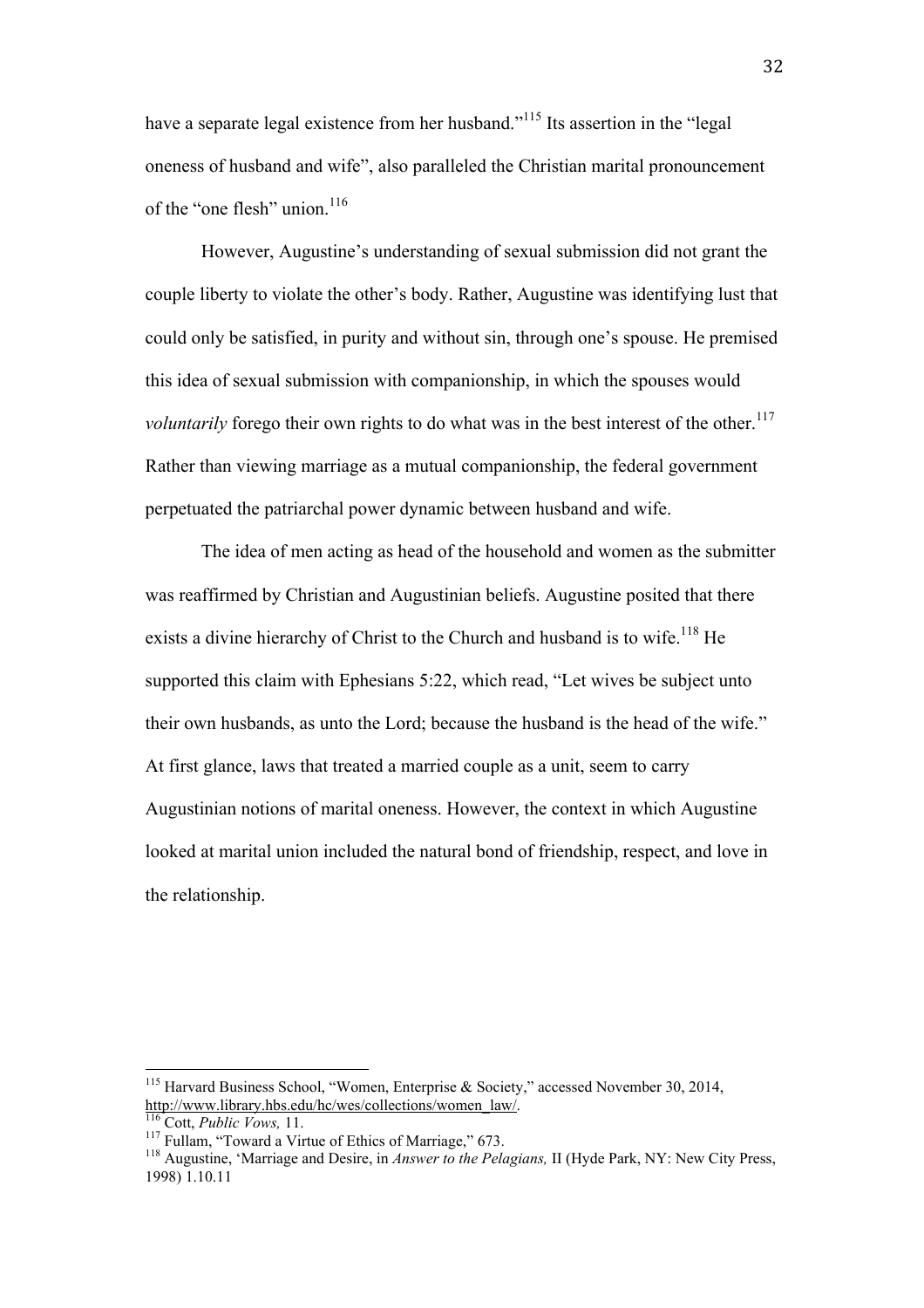#### *Government Roles in Marriage*

Institutional structures regulating fidelity and unity have become less stringent with the turn of the twentieth-century. One such factor that contributed to the unwinding of fidelity was the ruling of *Lawrence.* The separation of the government role in one's private life also applied to marriage, by neglecting to carry out laws that criminalized adulterous acts. Despite the fact that adultery is still considered a criminal act in twenty-three states, it is unlikely that any of these will go forth in prosecuting an adulteress as marital matters are dealt in private.<sup>119</sup>

Furthermore, adultery has become so common that some individuals expect to engage in an unfaithful relationship. An Internet survey targeting couples in the U.S. who have been married for less than two years, "were asked about their expectations of infidelity and marriage." Fifty percent admitted that they anticipate infidelity at some point in their marriage.<sup>120</sup> The expectation and acceptance of infidelity has been perpetuated by a culture of premarital sex at a young age and cohabitation.<sup>121</sup> The change in cultural values has created more opportunities to engage in adulterous relationships.

One could assume that the trajectory of the American lifestyle will result in putting away with the institution of marriage altogether. However, despite the cultural norms of cohabitation and adultery, there has been no strong, public proposal to change the definition of marriage to include bigamy or polygamy. Instead, Americans continue to aspire to the traditional ideal of fidelity. The trend of marriage reflects a desire for a faithful and exclusive relationship, reinforcing the Augustinian

<sup>&</sup>lt;sup>119</sup> Ibid.<br><sup>120</sup> Kelly Campbell and David W. Wright, "Marriage Today: Exploring the Incongruence Between Americans' Beliefs and Practices," *Journal of Comparative Family Studies* 41 no. 3 (2010): 333, accessed October 27, 2014. http://www.jstor.org/stable/41604361. 121 Ibid., 335.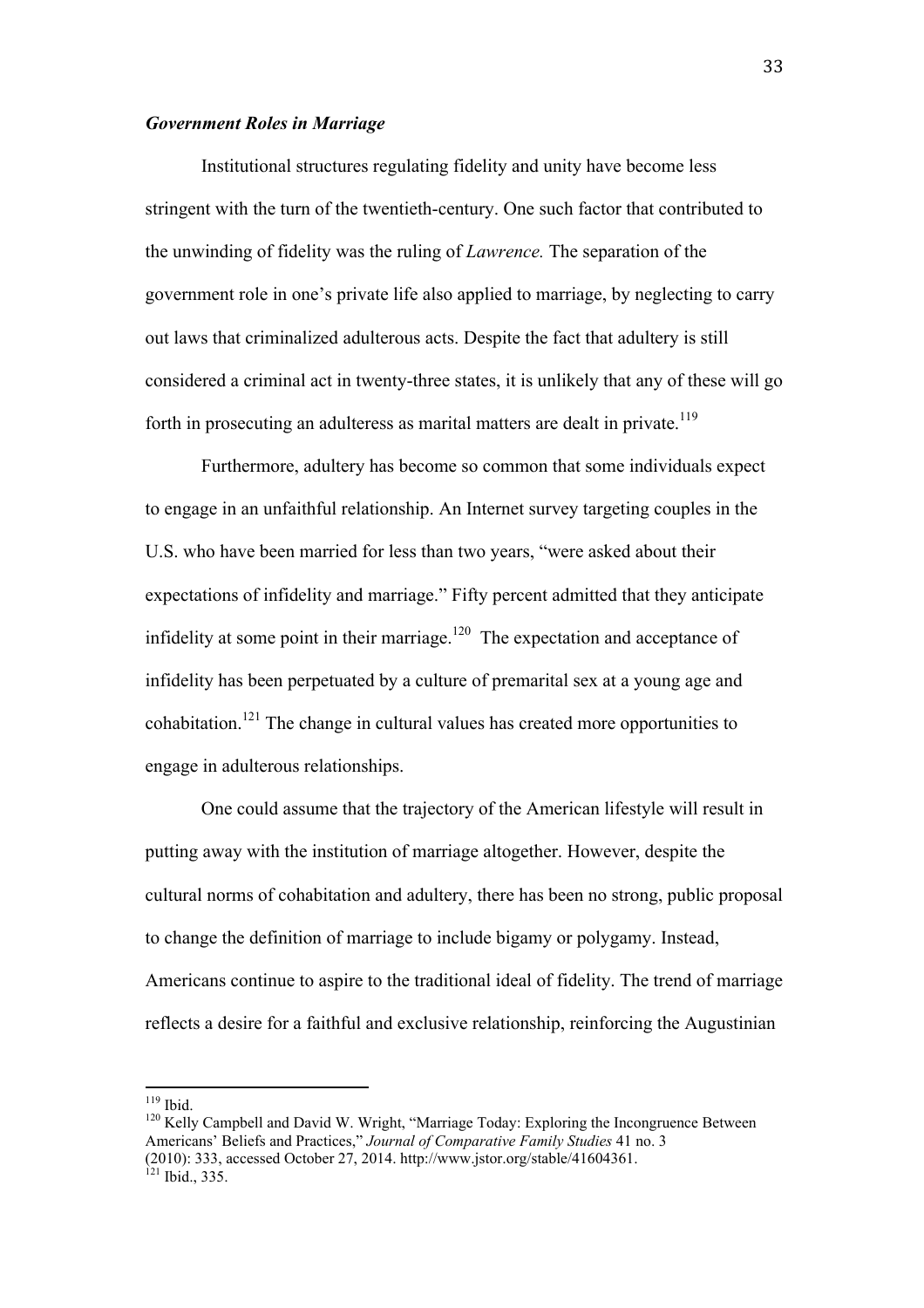notion of fidelity that strengthens the marriage bond of friendship. In the last good, Augustine delves into the unbreakable bond of marriage .

## **Sacramentum**

The final good Augustine addresses is *sacramentum,* the "indissolubility of marriage."<sup>122</sup> *Sacramentum* is the one good that is wholly Christian and cannot have the same depth in a nonreligious context. Marriage is, according to Augustine, supposed to reflect the union of Jesus Christ and his Church. Neither procreation, nor any other act, is needed to justify the existence and development of this friendship. . In *The Excellence of Marriage,* Augustine refers to the will of God in sacramentum between husband and wife:

Every human being is part of the human race, and human nature is a social entity, and has naturally the great benefit and power of friendship. For this reason God wished to produce all persons out of one, so that they would be held together in their social relationships not only by similarity of race, but also by the bond of kinship. The first natural bond of human society, therefore, is that of husband and wife.<sup>123</sup>

He views the bond between husband and wife is sacred in both the natural and spiritual sphere, such that it should not be annulled by a civil marriage contract.<sup>124</sup>

Augustine makes a distinction between the marital validation between a civil state and a Christian union. A marriage by the state does not require permanence whereas a marriage by the Church cannot be undone simply through a civil divorce. If two people are granted a divorce by the state and then remarry, they are committing adultery because their "oneness" was not spiritually dissolved with the

<sup>&</sup>lt;sup>122</sup> Augustine, "The Excellence of Marriage," 38.<br><sup>123</sup> Ibid., 33.<br><sup>124</sup> Ibid., 38.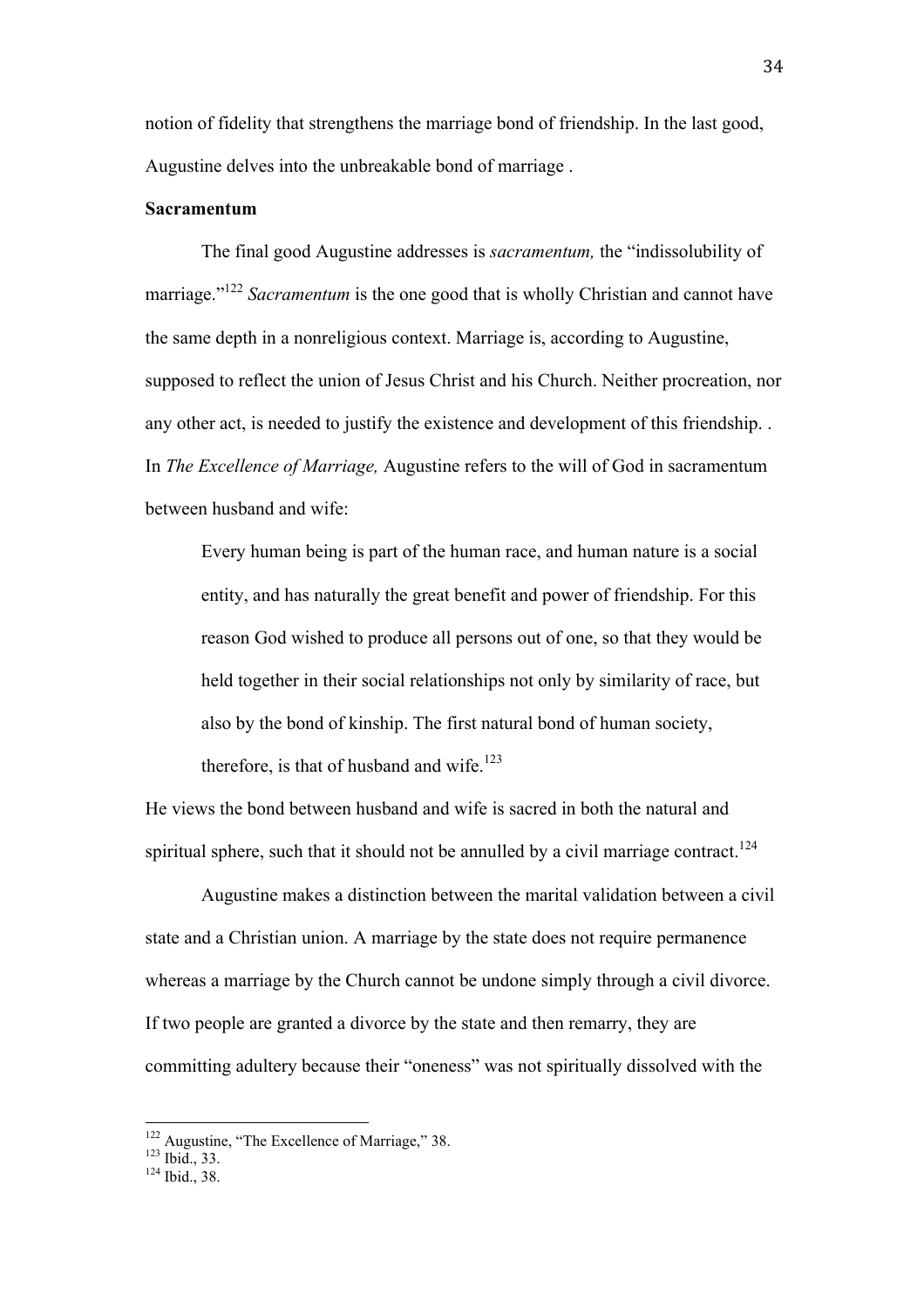divorce license and as long as their partner continues to live and their potential for permanence has not been broken.125 However, if husband and wife divorce and do not find another partner, they would be breaching the indissolubility of marriage, but are not considered adulterers. If the divorced couple reunites without finding other partners, their marriage will be redeemed. Through this thorough explanation of divorce and the indissolubility of marriage, Augustine distinguishes the power of civil practices from the spiritual bond of marriage.<sup>126</sup>

## *Alternatives to Sacramentum*

By the Augustinian definition of marriage, there are many bigamists—people who have divorced through by the state and remarried—in the U.S. The rise in divorce rates may partially be due to shifting marriage from the public to the private realm reflected by the creation of No-Fault Divorce.<sup>127</sup> Prior to the 1970s, divorce was granted reluctantly through the Fault-Based Divorce law. The goal of this law was to protect marriage by minimizing the access to divorce, which depended on a culprit and a victim. The culprit had to be found "guilty" of adultery or cruelty *and*  the "other spouse was found "innocent."<sup>128</sup> The victim received generous financial compensations and most likely, custody of the child. In order to undergo divorce, the husband would often stage as the culprit and the wife as the victim, requiring cooperation by both parties before the  $law$ .<sup>129</sup>

 

https://www.nwamarriages.com/married-couples/covenant-marriage-license/.<br><sup>128</sup> Paul A Nakonezny, Robert D. Schull, and Joseph Lee Rodgers, "The Effect of No-Fault Divorce

<sup>&</sup>lt;sup>125</sup> Ibid., 38.<br><sup>126</sup> Donald X. Burt, *Friendship and Society: An Introduction to Augustine's Practical Philosophy* (Grand Rapids: Wm. B. Eerdmans Publishing Co, 1999), 135.<br><sup>127</sup> NWA Marriages, "Covenant Marriage," accessed October 30, 2014,

Law on the Divorce Rate Across the 50 States and Its Relation to Income, Education, and Religiosity," *Journal of Marriage and Family 57* no.2 (1995): 477, accessed October 30, 2014, doi: 10.2307/353700.

<sup>&</sup>lt;sup>129</sup> Charles J. Reid Jr., "The Augustinian Goods of Marriage: The Disappearing Cornerstone of the American law of Marriage," *BYU Journal Of Public Law.* 18 no.2 (2004): 453, accessed November 1, 2014, http://digitalcommons.law.byu.edu/jpl/vol18/iss2/6.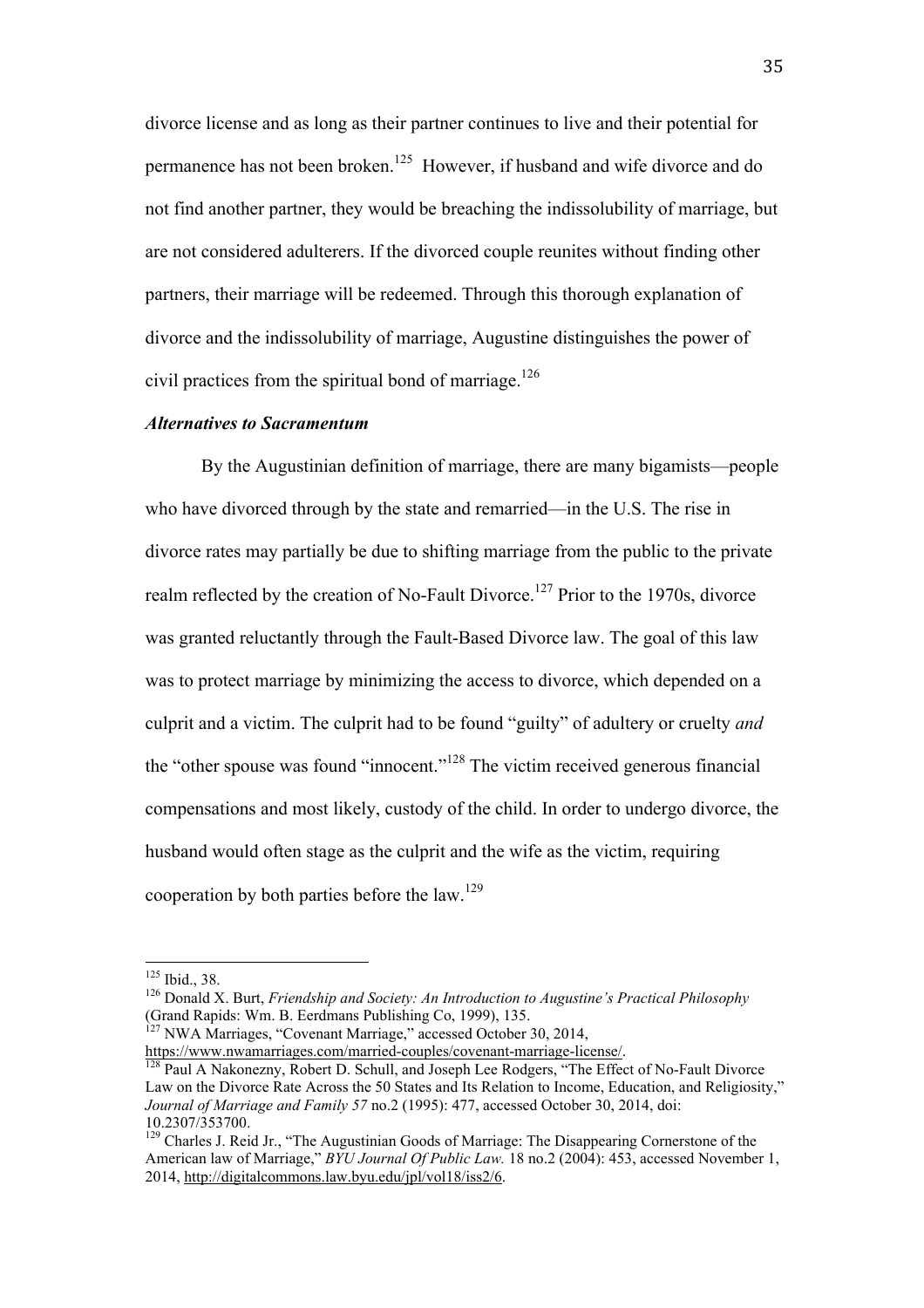In 1970, divorce shifted from Fault-based to No-fault based divorce. This meant that a married couple was able to legally divorce on the grounds that they "can no longer function as a married couple." <sup>130</sup> Without the power dynamic of a culprit and a victim, No-fault divorce gave each spouse unilateral power to separate, with little repercussions, no financial compensations, and child custody. It shifted government regulation from the public to the private sphere, with the idea that "the state should refrain from passing judgment on performance in an ongoing marriage."<sup>131</sup> The lack of government regulation and strict institutional structures redefined marriage from a public to a private union, without morals of those in power constantly infused into the marital structure.

Although No-fault divorce law has made it easier for couples to divorce, it has also helped maintain the balance of power within a marriage. The idea of divorce without necessitating justification has created a union where it is more likely that husband and wife stay together keep institutional force, truly allowing a marriage to be a private bond between husband and wife with the safety net of separation and government intervention if trust is violated.

In addition to easy exit in marriage, there is also the alternative of cohabitation, which emulates marriage without the marriage license. This is where "a man and woman live together as though married but without completing any recognized marriage ceremony or meeting the requirements for common law marriage."<sup> $132$ </sup> The cohabitating lifestyle is gaining approval as a legitimate family form. As of 2010, startling 7.5 million people were found to be cohabitating,

<sup>130</sup> Ibid.<br><sup>131</sup> Cott, *Public Vows*, 206.<br><sup>132</sup> Antony W. Dnes and Robert Rowthorn, *The Law and Economics of Marriage & Divorce* (Cambridge: Cambridge Unviersity Press, 2004) 118, accessed November 4, 2014.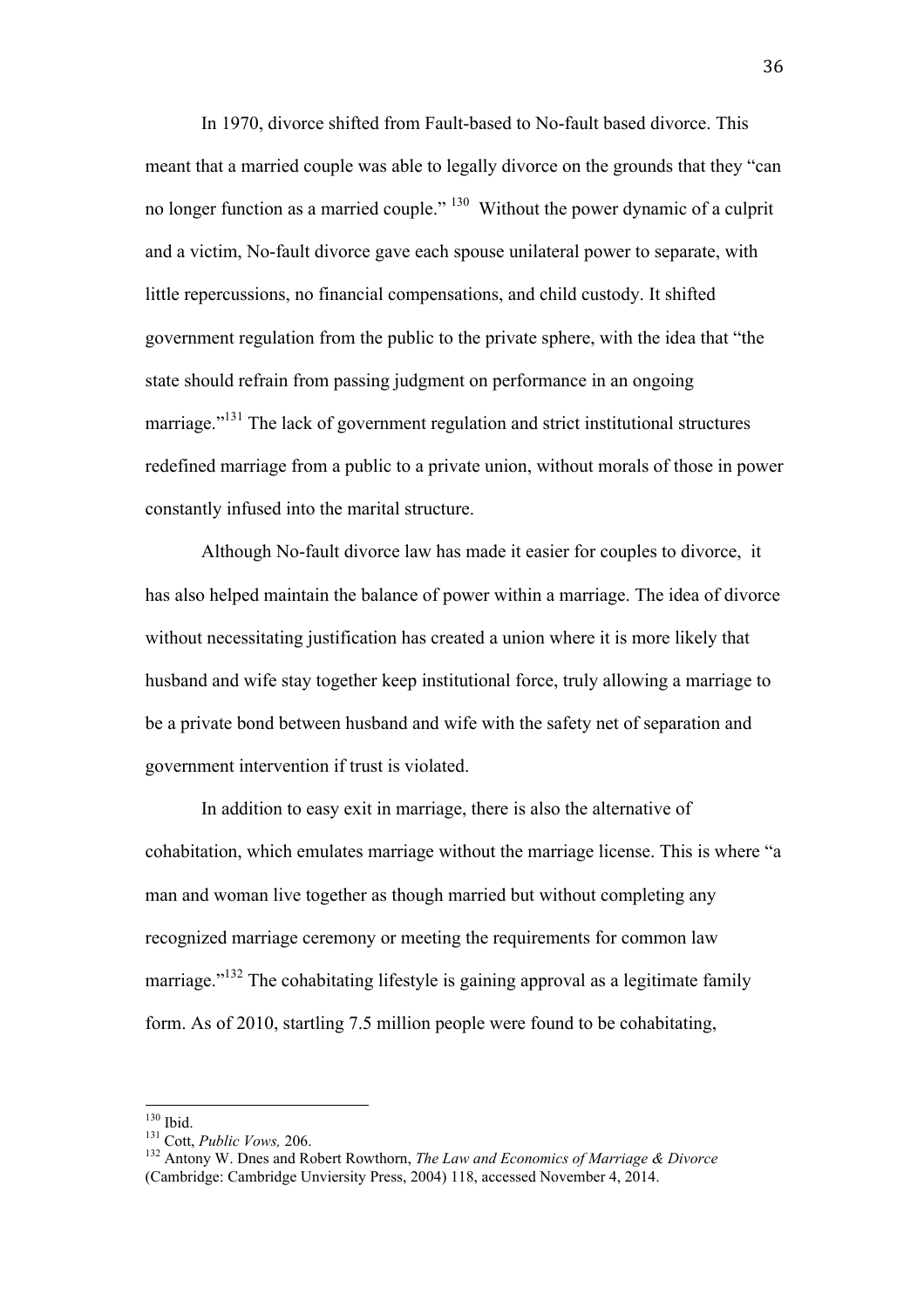conveying a  $1500\%$  increase of cohabitants from the  $1960s$ .<sup>133</sup> It has also become socially acceptable to have children without being married, 23% of births among women between ages 15-44 occurred within cohabitation.<sup>134</sup> The social acceptance of cohabitation as an acceptable lifestyle and family structure seems to undermine the institution of marriage, without the hassle of government licenses.

Despite the popularity of cohabitation, *The New York Times* Opinion Column postulates that the current appeal for marriage is not so much the desire for a family and stability as much as it is a sign of social status. Professor of sociology and public policy at Johns Hopkins, Andrew Cherlin, analyzed the "economic inequality and the level of marriage inequality."<sup>135</sup> He found that "professionals are more likely to marry and less likely to divorce than are less educated workers."<sup>136</sup> This is due to the stable income that professionals receive in addition to the income of their partners as opposed to someone with a high school diploma. There is a high correlation between white-collar professionals and their marriage rate compared to low-paid industrial workers and a "modest" marriage percentage.<sup>137</sup> Marriage has become a mark of social status for individuals.

<sup>&</sup>lt;sup>133</sup> Ibid.<br><sup>134</sup> Robert Weise, "Marriage: The Divine and Blessed Walk of Life," *Concordia Journal 40* no.1 (2014): 48, accessed October 20, 2014.

<sup>135</sup> Andrew Cherlin, "The Real Reason Richer People Marry," *The New York Times.* December 6, 2014, accessed November 3, 2014. http://www.nytimes.com/2014/12/07/opinion/sunday/the-realreason-richer-people-marry.html? $r=1$ .<br>
<sup>136</sup> Ibid. <sup>137</sup> Ibid.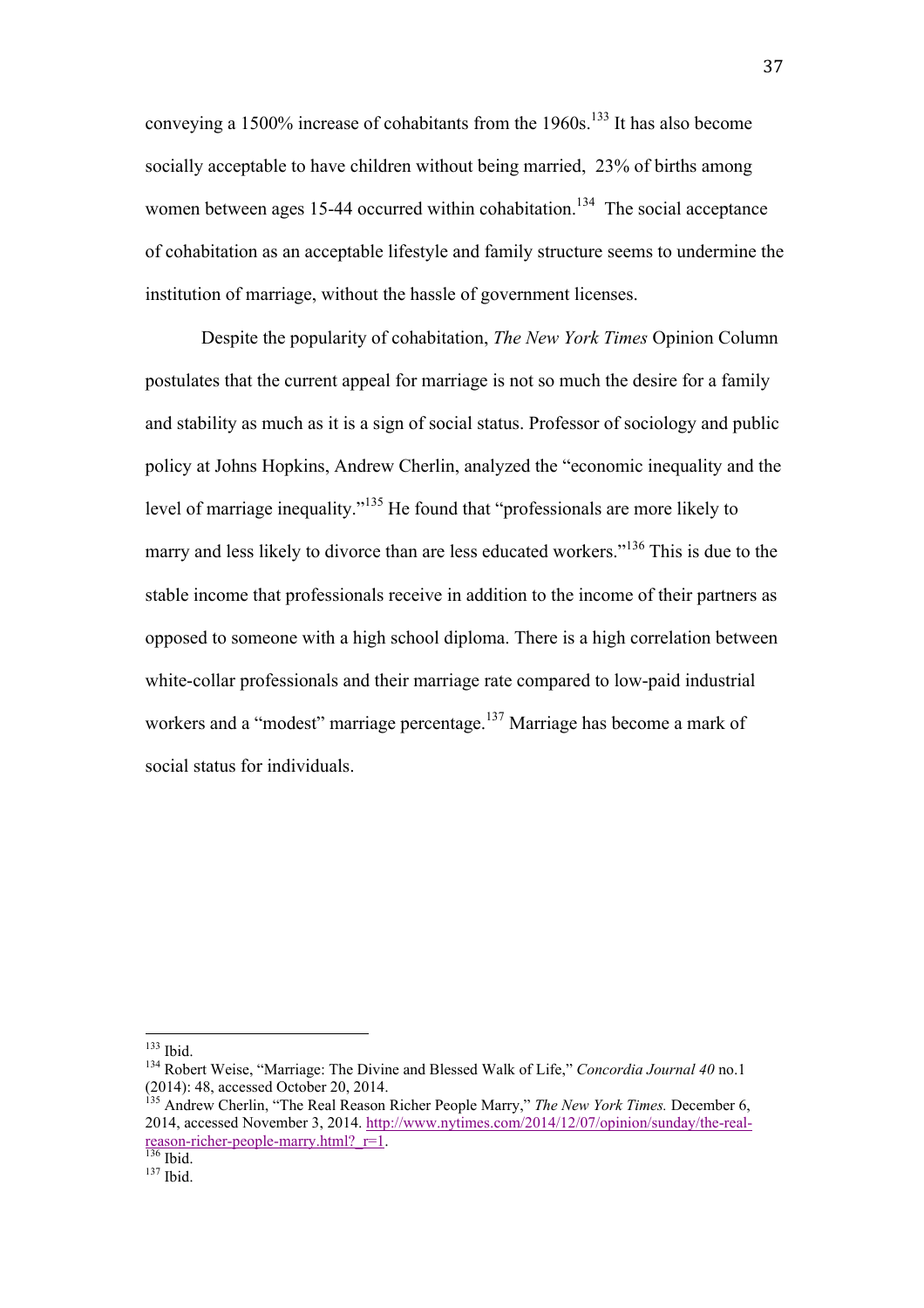## *Covenant Marriage*

In addition to marriage and cohabitation, there is also a specifically Christian form of marriage called covenant marriage, created to ensure the permanence between man and woman.<sup>138</sup> Christian values are implemented in covenant marriage by certain requirements such as foregoing one's rights to No-fault divorce and participating in compulsory premarital counseling.<sup>139</sup> This type of marriage is explicitly Christian, embracing Christian values of steadfastness, heterosexuality, unconditional love, and sexual purity. $140$ 

Despite the different alternatives to and types of marriage that one chooses to participate in, marriage demands fidelity, monogamy, and hope for permanence. In addition to traditional marriage and covenant marriage, there has been growing support for same-sex marriage, focusing on the shift of procreation to relationship.

## *Marriage Qua Marriage: Belief and Practice*

Outside of the idea of monogamy and the permanence of marriage, there has been a restructuring in the marital definition itself through same-sex marriage. The most used arguments against same-sex marriage, "marriage qua marriage," which focuses on the dissolubility of same-sex relationships.141 Defenders of traditional marriage argue that one cannot redefine marriage; one cannot "marry same-sex couples under the definition of "marriage" because "marriage" carries sacred

<sup>&</sup>lt;sup>138</sup> "Covenant Marriage in Arizona," accessed October 30, 2014, http://www.azcourts.gov/Portals/31/Other%20DR/covenant.pdf.

 $\frac{139}{139}$  US Legal, "Covenant Marriage Law & Legal Definition," accessed October 30, 2014, http://definitions.uslegal.com/c/covenant-marriage/ .<br><sup>140</sup> Covenant Marriage Movement, "Restoring the Covenant of Marriage with the Timeless Principles

of God's Word," accessed October 30, 2014, http://covenantmarriage.com/what-is-a-marriagecovenant/.<br><sup>141</sup> I have chosen to focus on marriage qua marriage because it is the most objective argument I have

come across. Other arguments against same-sex marriage tend to pull subjectively on the identity of homosexuals drawing on false premises. For example, there is an argument based on the idea that "women domesticate men." This argument is largely irrelevant to modern-day society as it presupposes women to play a domestic role in a family's private lives and women are growing in the workforce. See John G. Culhane, "Uprooting the Arguments against Same-Sex Marriage," *Cardozo Law Review 20* no. 4 (1999): 1192, accessed December 2, 2014.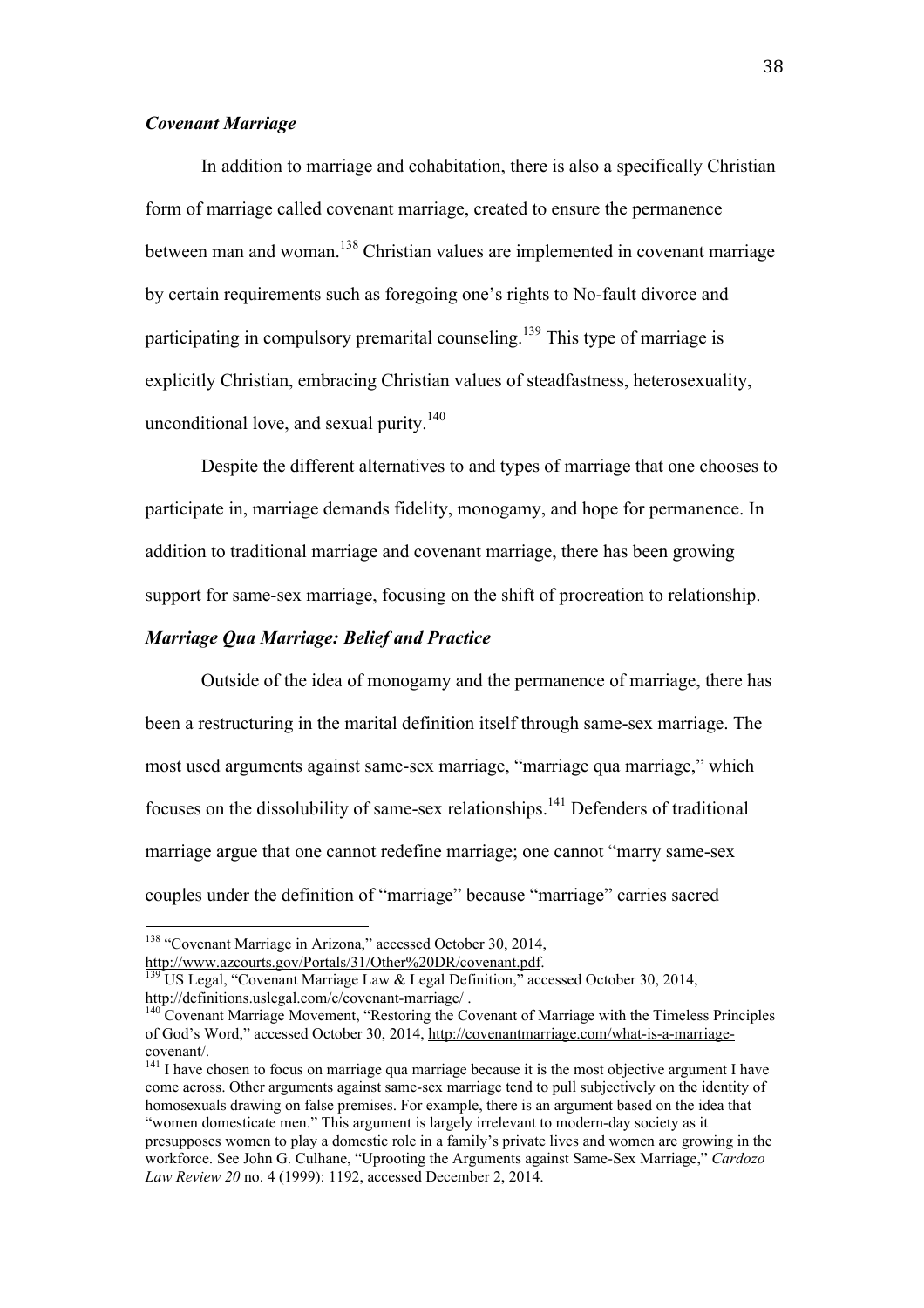symbolism that same-sex couples, by nature of being a same-sex couple, are simply unable to fulfill  $^{142}$ 

Princeton professor Robert P. George is famous in the Christian world and notorious in the gay community for being the most outspoken critic against the legalization of same-sex marriage. I show how his arguments are lined with marriage criteria put forth by St. Augustine.

George begins by distinguishing two different types of marriage practices: conjugal marriage and revisionist marriage. Conjugal marriage is an exclusive commitment between a man and a woman, who fulfill their marital duties by procreating and child rearing. George argues that marriage is specifically reserved for heterosexual couples because of their potential to create a "distinctive" family structure, while adhering to the "norms of monogamy and fidelity."<sup>143</sup> On the other hand, revisionist marriage is the union between a couple, "who commit to romantically loving and caring for each other."<sup>144</sup> In this comparison, George draws the distinction between a marriage that requires absolute commitment, duties, and dedication and another that is based on sporadic emotions and lacks permanence.

George defends traditional marriage with the definition of marriage, taking the form of marriage *qua* marriage. He asserts that a conjugal marriage is that of romantic exclusivity, fidelity, and child rearing whereas a revisionist marriage is whimsical, emotion-driven, and sexual. The flaw that he sees in revisionist marriages is that it does not contribute anything to "real marriage" simply by validating one's emotions through the institution of marriage.<sup>145</sup>

<sup>&</sup>lt;sup>142</sup> Ibid. 143 George, "What is marriage?", 246.<br><sup>144</sup> Ibid., 247.<br><sup>145</sup> Ibid.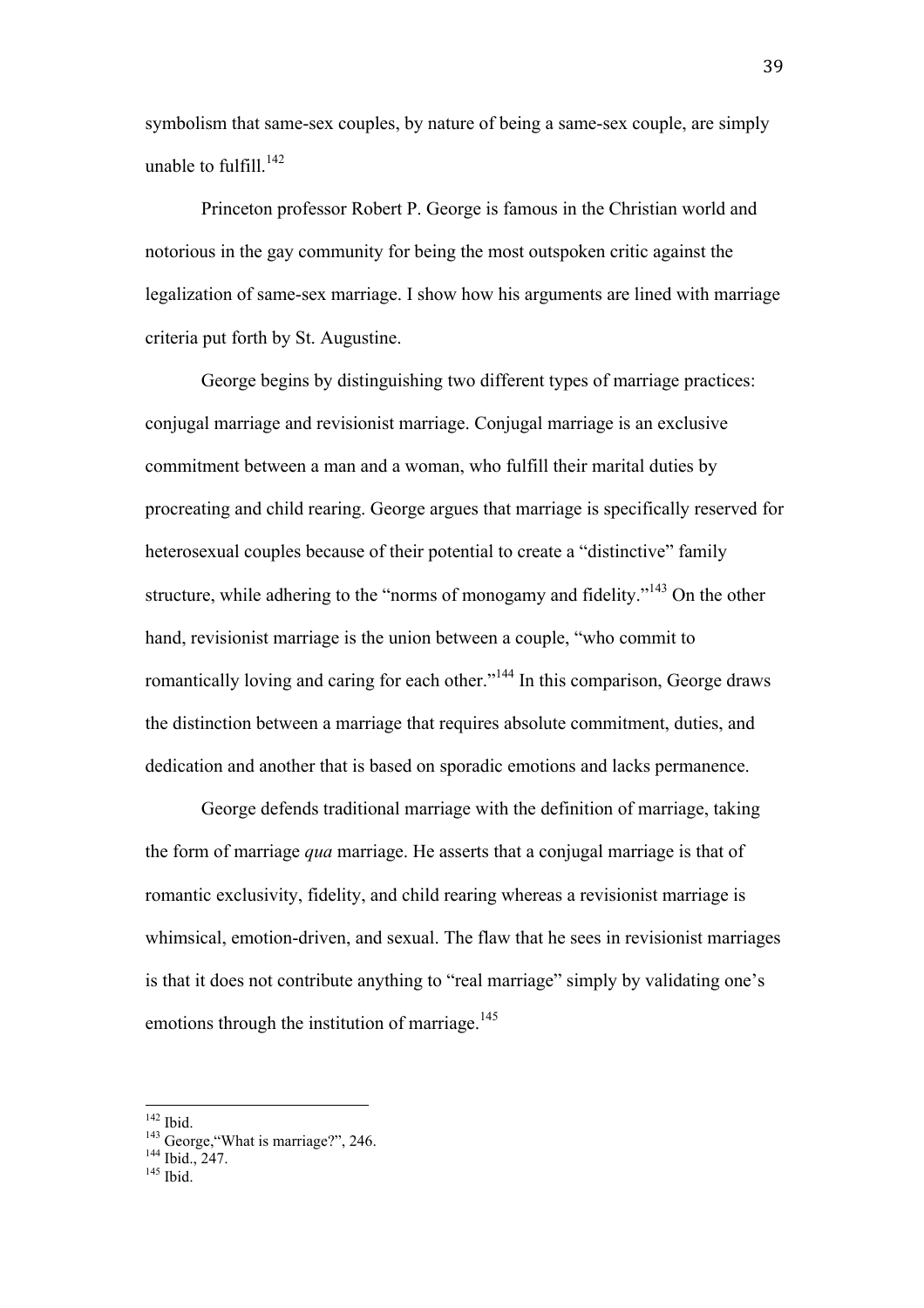George explains "real marriage" as a three-fold development including: "first, a comprehensive union of spouses; second, a special link to children; and third, norms of permanence, monogamy, and exclusivity."<sup>146</sup> A comprehensive union is the oneness of sexual intercourse between man and woman that has the potential of leading to procreation, in addition to the sharing of lives and resources.<sup>147</sup>

George's argument contains many strands of Augustinian thought. In regards to *proles,* both Augustine and George recognize that the act of having children does not legitimize the marriage. Rather, it is the potential of child bearing through the sexual union *in coitus* that seals a marital union rather than simply a sexual engagement. If the couple has children, the mutual efforts in raising their children become not only a choice, but also a discipline of sorts, as the relationship is orientated toward childrearing.148 Augustine's second good of *fides* is reflected by George's argument of conjugal marriage, which looks at the potential to procreate as a complement between man and woman. Augustine understood the bond between man and woman as a deep kinship that is the building blocks and "natural bond" of society.<sup>149</sup> Lastly, *sacramentum* is depicted by the discipline of commitment that George believes cements conjugal marriage. He posits that conjugal marriage requires discipline of sexual exclusivity and a discipline of care. Augustine also argues for the indissolubility of marriage, an "*unchangeable*" consistency that "*cannot be terminated.*" 150

<sup>&</sup>lt;sup>146</sup> Ibid., 252.<br><sup>147</sup> Ibid., 253.<br><sup>148</sup> Ibid., 259.<br><sup>149</sup> Augustine, *The Excellence of Marriage*, 33.<br><sup>150</sup> Burt. *Friendship and society*, 85.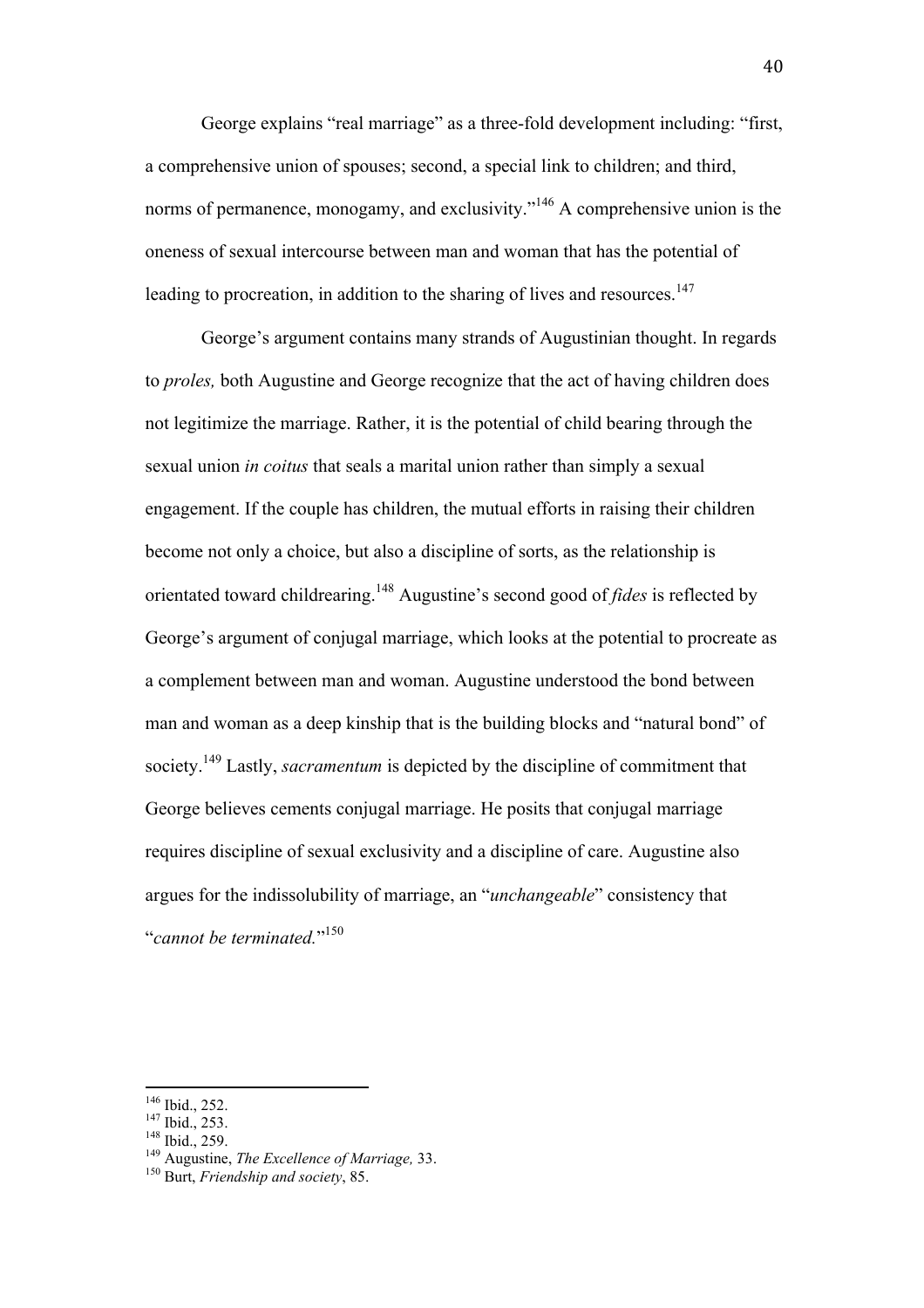#### **Conclusion**

Despite the development of the concept of marriage, the fundamental ideas of fidelity and monogamy have remained unchanged. The groundbreaking ruling that struck down a section of DOMA in *Windsor v. United States,* however, reveals just how progressive the U.S. has become. The repeal gave same-sex couples "the same federal health, tax, Social Security and other benefits that heterosexual couples receive" in states that recognize same-sex marriages.<sup>151</sup>

Edie Windsor and her partner, Thea Spyer, had been together for forty years. Yet, when Spyer passed away, Windsor was rejected rights over the inheritance left for her by her partner. Windsor and Spyer's partnership embraced both fidelity and permanence, even without having children. Their partnership is perhaps more admirable than a heterosexual couple's partnership with children because they were able to engage in fidelity and permanence for the sake of the other.

The relationship between Windsor and Spyer is possibly an ideal Augustinian marriage: a strong friendship that inspires fidelity and permanence that may be strengthened through child rearing. Augustine stated that sex, and thus procreation, was not essential to marriage. Although sex is permitted in a marital context, a marriage's priority is to cultivate the bond between man and woman, the bond of friendship.152 In growing friendship, Augustine emphasizes fidelity and permanence, faithfulness of contracting parties, supplemented by the promise of unending love that offers security and strengthens friendship.

<sup>&</sup>lt;sup>151</sup> Dylan Matthews, "The Supreme Court struck down part of DOMA. Here's What you need to know," *The Washington Post,* June 26, 2013, accessed November 20, 2014. http://www.washingtonpost.com/blogs/wonkblog/wp/2013/06/26/the-supreme-court-struck-down-

doma-heres-what-you-need-to-know/. 152 Fullam, *Toward a virtue of ethics of marriag,*: 672.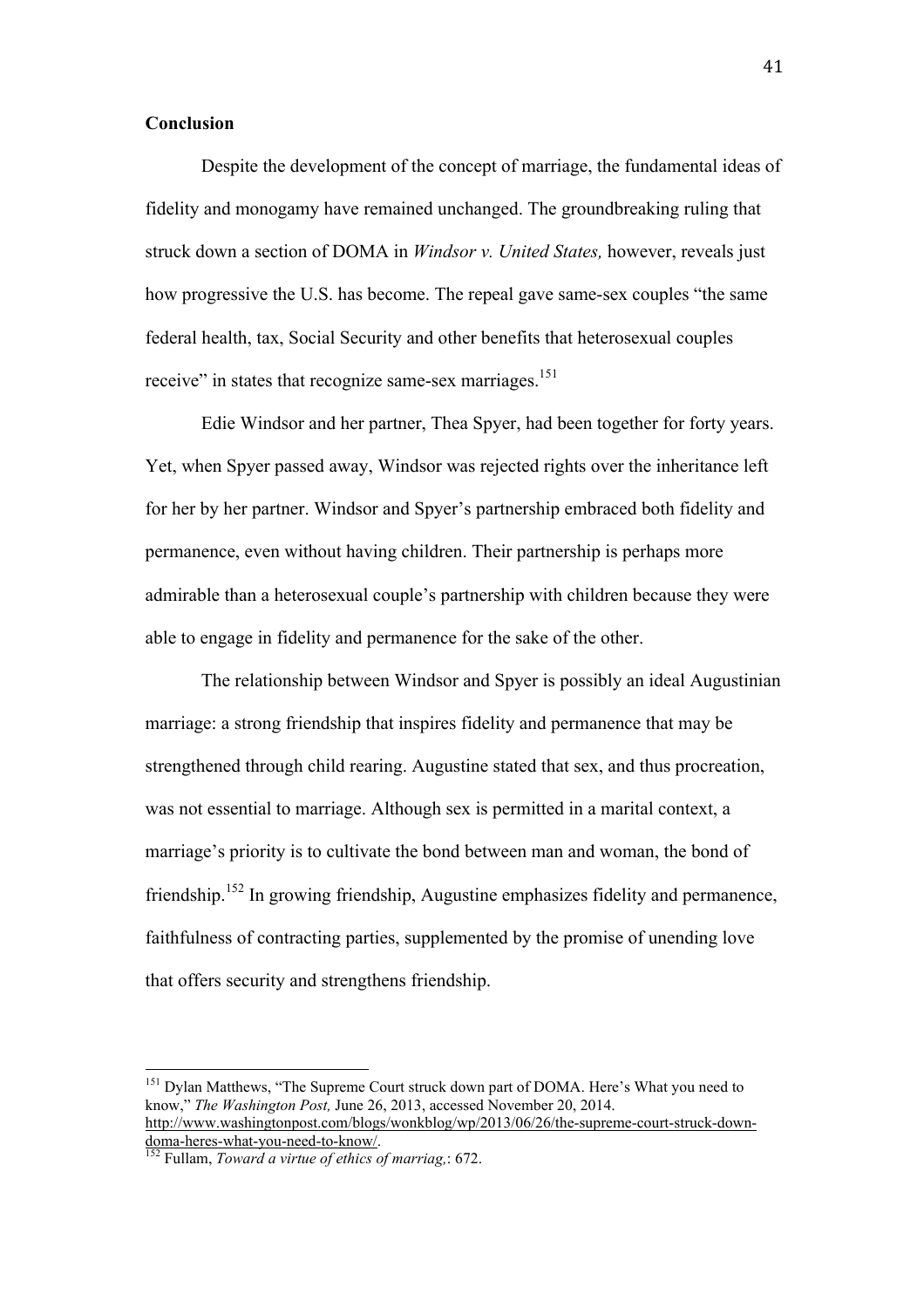I have attempted to show the ways in which American society has operated through Christian commonsense, specifically and uniquely with an Augustinian lens. The social understanding of marriage shows how Augustinian thoughts parallel the American legislation. Legislative examples within the United States have inadvertently reinforced Augustine's goods of marriage. Different Supreme Court cases, demonstrate how the potential to procreate was initially a necessary tenet of marriage. Additionally, fidelity was federally regulated through laws such as Faultbased divorce. Lastly, the appeal of marriage symbolizes stability and permanence. Marriage has shifted from historically echoing sentiments of the Augustinian goods to the twenty-first century emphasis on relationship and friendship. The expansion of the definition of marriage demonstrated by the victory for the gay community in *Windsor* has shown that the heart of Augustine's goods of marriage seek friendship.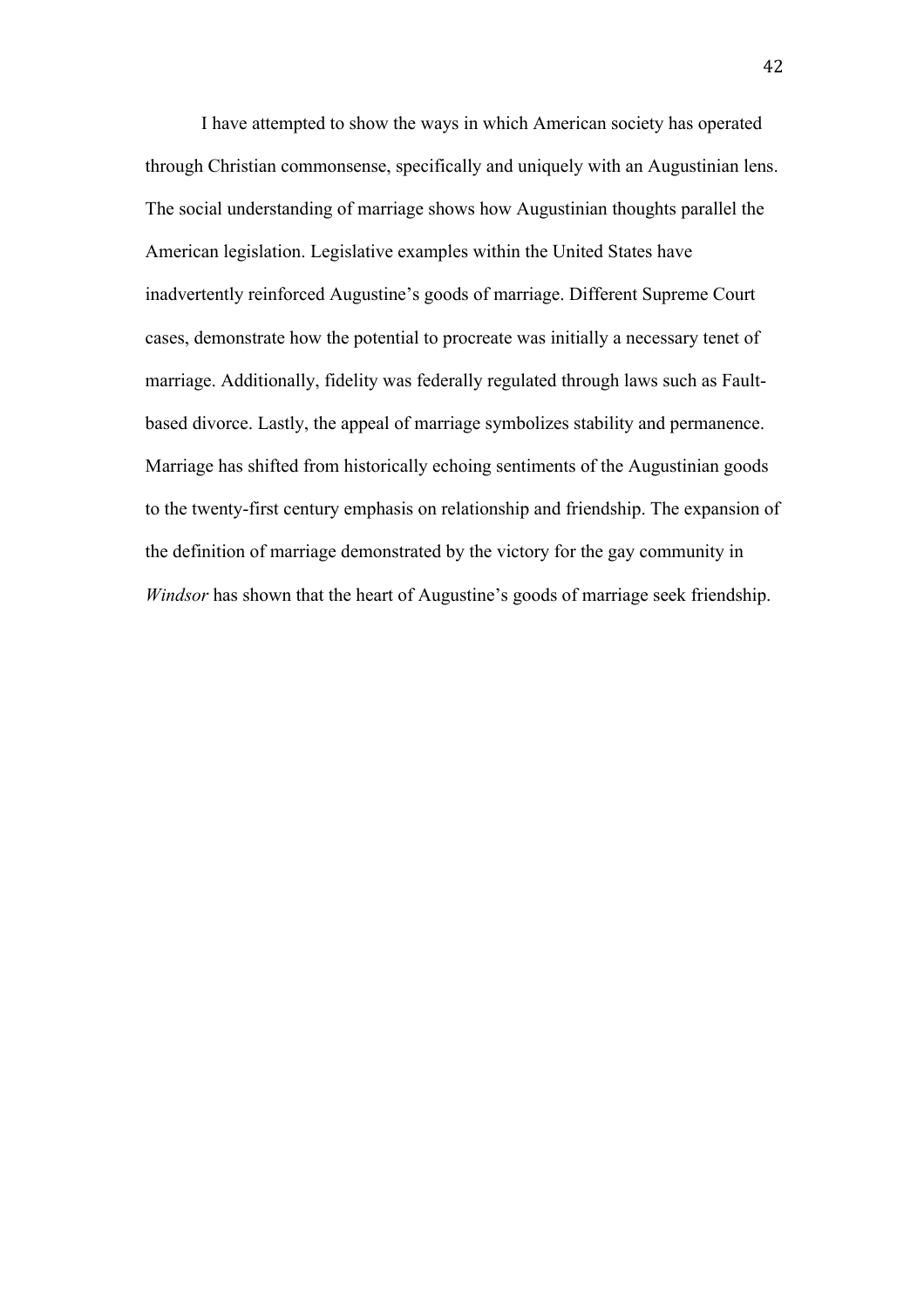#### **Bibliography**

- Augustine. *Answer to the Pelagians, II: Marriage and Desire, Answer to the Two Letters of the Pelagians, Answer to Julian,* edited by John E. Rotelle, translated by Roland J. Teske. Hyde Park, NY: New City, 1998.
- Augustine. *Confessions.* Translated by Henry Chadwick. New York: Oxford University Press, 1998.
- Augustine. *On Grace and Free Will.* Translated by Peter Holmes and Robert Ernest Wallis. Buffalo, NY: Christian Literature Publishing Co., 1886. Accessed November 1, 2014. http://www.onthewing.org/user/Augustine%20%20Grace%20and%20Free%2 0Will.pdf.
- Augustine. "On the Good of Marriage." In *Seventeen Short Treatises of S. Augustine, Bishop of Hippo,* translated by John Henry Parker, 274-308. F. and J. Livington: London, 1847.
- Augustine. "The Excellence of Marriage." In *The Works of Saint Augustine: A Translation for the 21st Century. Marriage and Virginity: The Excellence of Marriage, Holy Virginity, The Excellence of Widowhood, Adulterous Marriages, Continence*, edited by John E. Rotelle and translated by Ray Kearney, 29-64. New City Press: Hyde Park, NY, 1999.
- Basu, Moni. "Gay sex bans overturned; Landmark ruling fuels hopes of equal treatment." *The Atlanta Journal-Constitution,* June 27, 2003.
- "Bowers v. Hardwick." Accessed November 1, 2014, http://www.law.cornell.edu/supremecourt/text/478/186.
- *Bowers v. Hardwick,* 478 "U.S." 186 (1986).
- Bronner, Ethan. "Adultery, an Ancient Crime that Remains on Many Books." *New York Times.* November 14, 2012. Accessed November 19, 2014. http://www.nytimes.com/2012/11/15/us/adultery-an-ancient-crime-still-onmany-books.html? $r=0$ .

Buamgardner, Paul. "Reevaluating Reynolds: The Constitutional Case for Religiously

Motivated Polygamy." *Journal of Politics and Law* 6 no. 1 (2013): 1-14. Accessed May 10, 2014. doi: 10.5539/jpl.v6n1pl.

- Burgett, Bruce. "On the Mormon Question: Race, Sex, and Polygamy in the 1850s and 1990s." *American Quarterly* 57, no. 1 (2005): 75-102. Accessed September 14, 2014. doi: 10.1353/aq.2005.0002.
- Burt, Donald X. *Friendship and Society: An Introduction to Augustine's Practical Philosophy.* Grand Rapids: Wm. B. Eerdmans Publishing Co, 1999.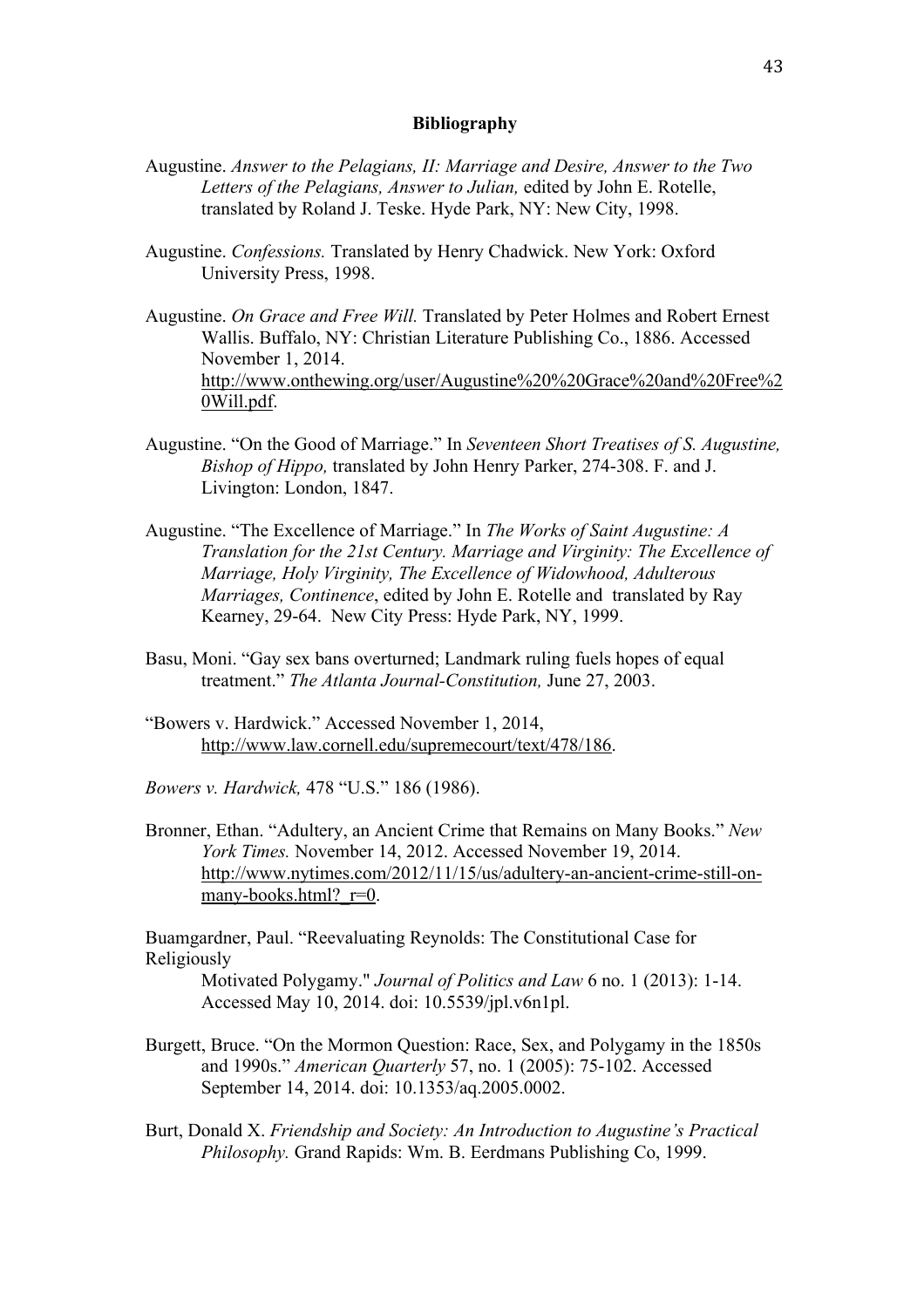- Campbell, Kelly and David W. Wright. "Marriage Today: Exploring the Incongruence Between Americans' Beliefs and Practices." *Journal of Comparative Family Studies* 41 no. 3 (2010): 329-345. Accessed October 27, 2014. http://www.jstor.org/stable/41604361.
- Cavadini, John C. and Allan Fitzgerald. *Augustine Through the Ages: An Encyclopedia.* Grand Rapids: Wm. B. Eerdmans Publishing Co, 1999.
- Celello, Kristin. *Making Marriage Work: A History of Marriage and Divorce in the Twentieth-century United States.* Chapel Hill: University of North Carolina Press, 2009.
- Cherlin, Andrew. "In the Season of Marriage, a Question. Why Bother?" *New York Times,* April 27, 2013. Accessed November 3, 2014. http://www.nytimes.com/2013/04/28/opinion/sunday/why-do-people-stillbother-to-marry.html?pagewanted=all.
- Cherlin, Andrew. "The Real Reason Richer People Marry." *The New York Times.*  December 6, 2014. Accessed November 3, 2014. http://www.nytimes.com/2014/12/07/opinion/sunday/the-real-reason-richerpeople-marry.html?\_r=1.
- Cornell University Law School. "Bowers v. Hardwick." Accessed November 1, 2014. http://www.law.cornell.edu/supremecourt/text/478/186.
- Cornell University Law School. "Lawrence v. Texas." Accessed November 1, 2014. http://www.law.cornell.edu/supct/html/02-102.ZS.html//.
- Cott, Nancy F. *Public Vows: A History of Marriage and the Nation*. Cambridge, MA: Harvard University Press, 2002.
- "Covenant Marriage in Arizona." Accessed October 30, 2014. http://www.azcourts.gov/Portals/31/Other%20DR/covenant.pdf.
- Covenant Marriage Movement. "Restoring the Covenant of Marriage with the Timeless Principles of God's Word." Accessed October 30, 2014. http://covenantmarriage.com/what-is-a-marriage-covenant/.
- Culhane, John G. "Uprooting the Arguments against Same-Sex Marriage," *Cardozo Law Review 20* no. 4 (1999): 1119-1212. Accessed December 2, 2014.
- Dnes, Antony W. and Robert Rowthorn. *The Law and Economics of Marriage & Divorce.* Cambridge: Cambridge University Press, 2004. Accessed November 4, 2014.
- Eskridge Jr., William N. "Backlash Politics: How Constitutional Litigation Has Advanced Marriage Equality in the United States." *Boston University Law Review* 93 no. 275 (2013): 275-323. Accessed October 14, 2014.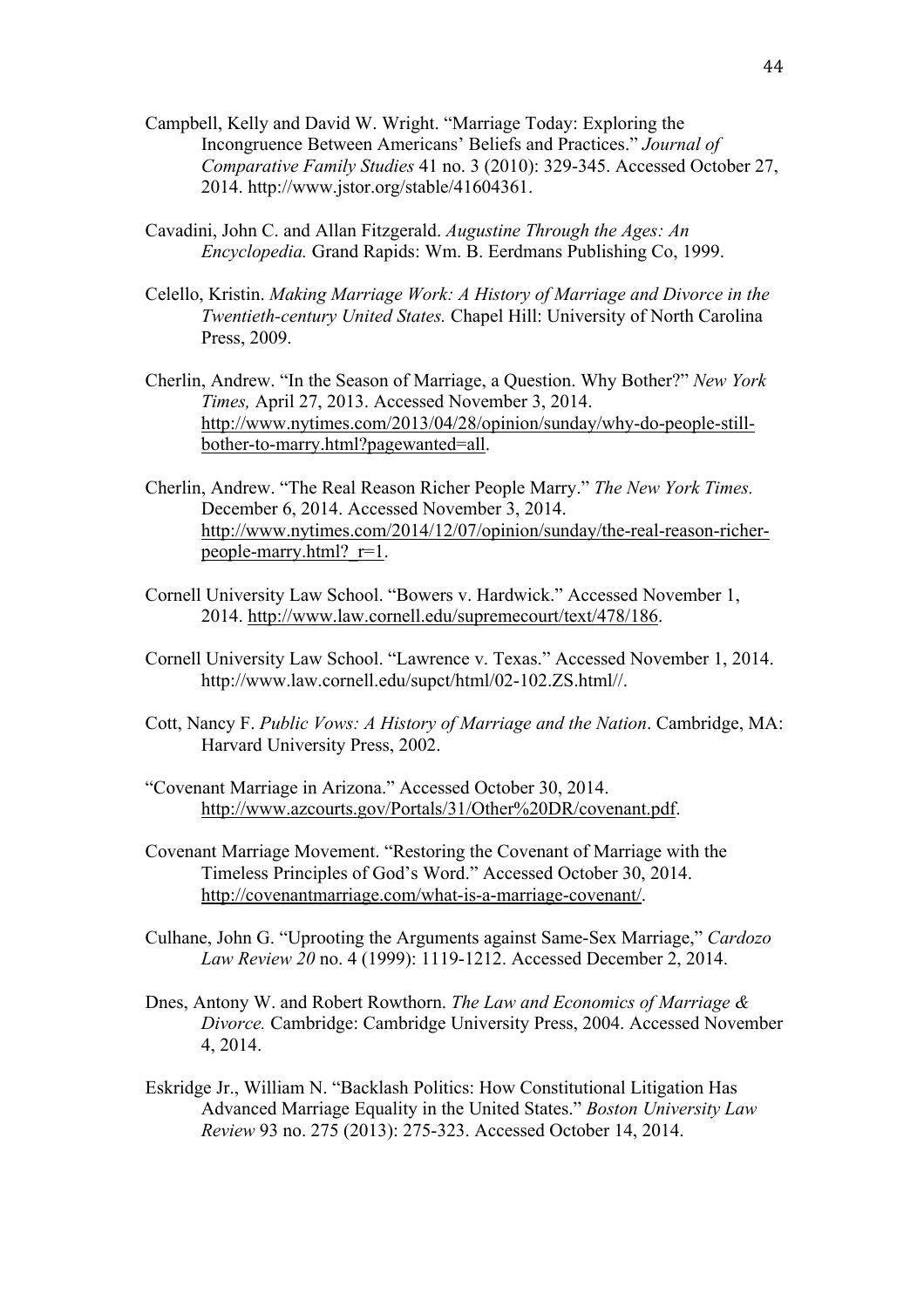- Finkelman, Paul. *Religion and American Law: An Encyclopedia (Garland Reference Library of the Humanities).* New York: Garland Publishing Inc, 2000.
- Fullam, Lisa. "Toward a Virtue of Ethics of Marriage: Augustine and Aquinas on Friendship in Marriage." *Theological Studies* 73 no.3 (2012): 663-692. Accessed October 14, 2014. doi: 10.1177/004056391207300309.
- Geertz, Clifford. "Common Sense as a Cultural System." *The Antioch Review* 33 no.1 (1975): 5-26. Accessed November 30, 2014. doi: 10.2307/4637616.
- Goldscheid, Julie. "United States v. Morrison and the Civil Rights Remedy of the Violence against Women Act: A Civil Rights Law Struck Down in the Name of Federalism." *86 Cornell L. Rev. 109* (2000-2001): 163. Accessed November 8, 2013.
- Gordon, Sarah Barringer. *The Mormon Question: Polygamy and Constitutional Conflict in Nineteenth Century America.* Chapel Hill: The University of North Carolina Press, 2002.
- Greenhouse, Linda. "Same-Sex Marriage: The Context; Supreme Court Paved Way for Marriage Ruling with Sodomy Law Decision." *The New York Times,*  November 19, 2003.
- Harrison, Carol. *Rethinking Augustine's Early Theology: An Argument for Continuity.* New York: Oxford University Press, 2008.
- Harvard Business School. "Women, Enterprise & Society." Accessed November 30, 2014. http://www.library.hbs.edu/hc/wes/collections/women\_law/.
- Hentoff, Nat. "Government and Gay Marriage." *The Washington Post,* January 13, 1996.
- Jakobsen, Janet, and Ann Pellegrini. *Love the Sin: Sexual Regulation and the Limits of Religious Tolerance.* New York: New York University Press, 2003.
- Kamen, Al. "High Court to Review Rights of States to Regulate Adults' Sexual Activities; Constitutional Issue Addressed for First Time in Sodomy Case." November 5, 1985. *The Washington Post*.
- Kurland, Philip, edited by Gerhard Casper. Landmark Briefs and Arguments of the Supreme Court of the United States: Constitutional Law. Arlington: University Publications of America, Inc., 1975.
- Matthews, Dylan. "The Supreme Court struck down part of DOMA. Here's what you need to know." *The Washington Post.* June 26, 2013. Accessed November 20, 2014. http://www.washingtonpost.com/blogs/wonkblog/wp/2013/06/26/thesupreme-court-struck-down-doma-heres-what-you-need-to-know/.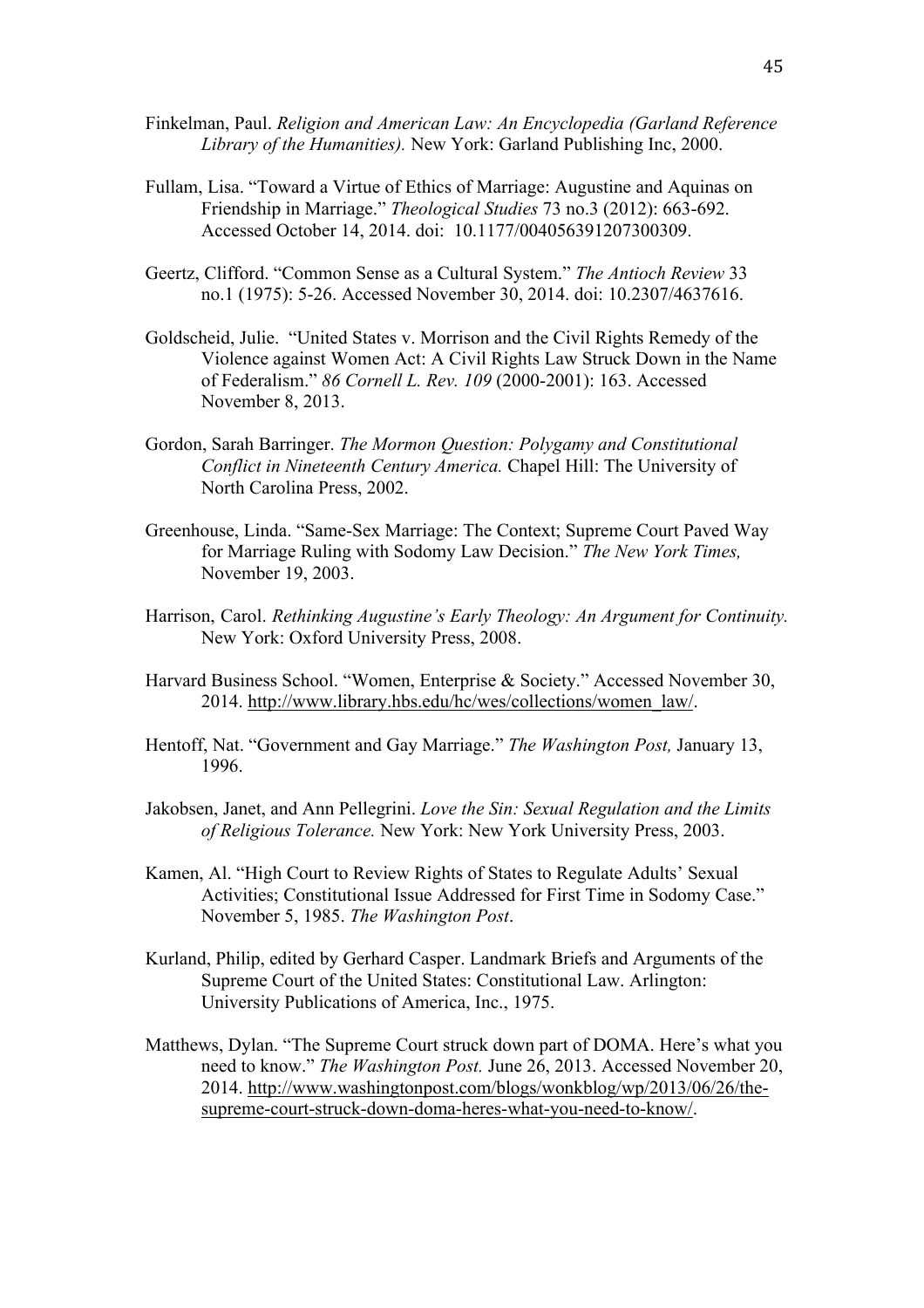- Nakonezny, Paul A., Robert D. Schull, and Joseph Lee Rodgers. "The Effect of No-Fault Divorce Law on the Divorce Rate Across the 50 States and Its Relation to Income, Education, and Religiosity." *Journal of Marriage and Family 57* no.2 (1995): 477-488. Accessed October 30, 2014. doi: 10.2307/353700.
- NWA Marriages. "Covenant Marriage." Accessed October 30, 2014. https://www.nwamarriages.com/married-couples/covenant-marriage-license/.
- ProCon.org. "Gay Marriage: Pros and Cons." Accessed October 13, 2014. http://gaymarriage.procon.org/view.timeline.php?timelineID=000030.
- Redekop ,Vern Neufeld and Thomas Ryba. *René Girard and Creative Reconciliation.*  Plymouth: Lexington Books, 2014.
- Representative Samuel W. Parker of Indiana *Congressional Globe,* 33d Cong., 1st sess., 1854, 1091-92.
- Reid Jr., Charles J. "The Augustinian Goods of Marriage: The Disappearing Cornerstone of the American law of Marriage." *BYU Journal Of Public Law.*  18 no.2 (2004): 449-478. Accessed November 1, 2014. http://digitalcommons.law.byu.edu/jpl/vol18/iss2/6.
- *Reynolds v. U.S.,* 98 U.S. 164.
- Rist, John M. *Augustine: Ancient Thought Baptized*. Cambridge: Cambridge University Press, 1994.
- Smith, Stephen Eliot. "Barbarians within the Gates: Congressional Debates on Mormon Polygamy, 1850-1879." *Journal Of Church & State* 51, no.4 (2009): 592-616. Accessed May 9, 2014. doi: 10.1093/jcs/csq021.
- Stoddard, Thomas B. "*Bowers v. Hardwick*: Precedent by Personal Predilection." *University of Chicago Law Review* 54 Rev.648 (Spring 1987). Accessed November 27, 2014.
- *The Church of Jesus Christ of Latter-Day Saints/* "Official Declaration." Accessed November 14, 2014, https://www.lds.org/scriptures/dctestament/od/1?lang=eng.

Topping, Ryan. *St Augustine.* London: Continuum International Pub. Group, 2010.

U.S. House. 104 Congress, 2nd session. *H.R. 3396, Defense of Marriage Act.*  ONLINE. GPO Access. Available: http://www.gpo.gov/fdsys/pkg/BILLS-104hr3396enr/pdf/BILLS-104hr3396enr.pdf [5 November 2014].

U.S. Legal. "Covenant Marriage Law & Legal Definition." Accessed October 30, 2014. http://definitions.uslegal.com/c/covenant-marriage/ .